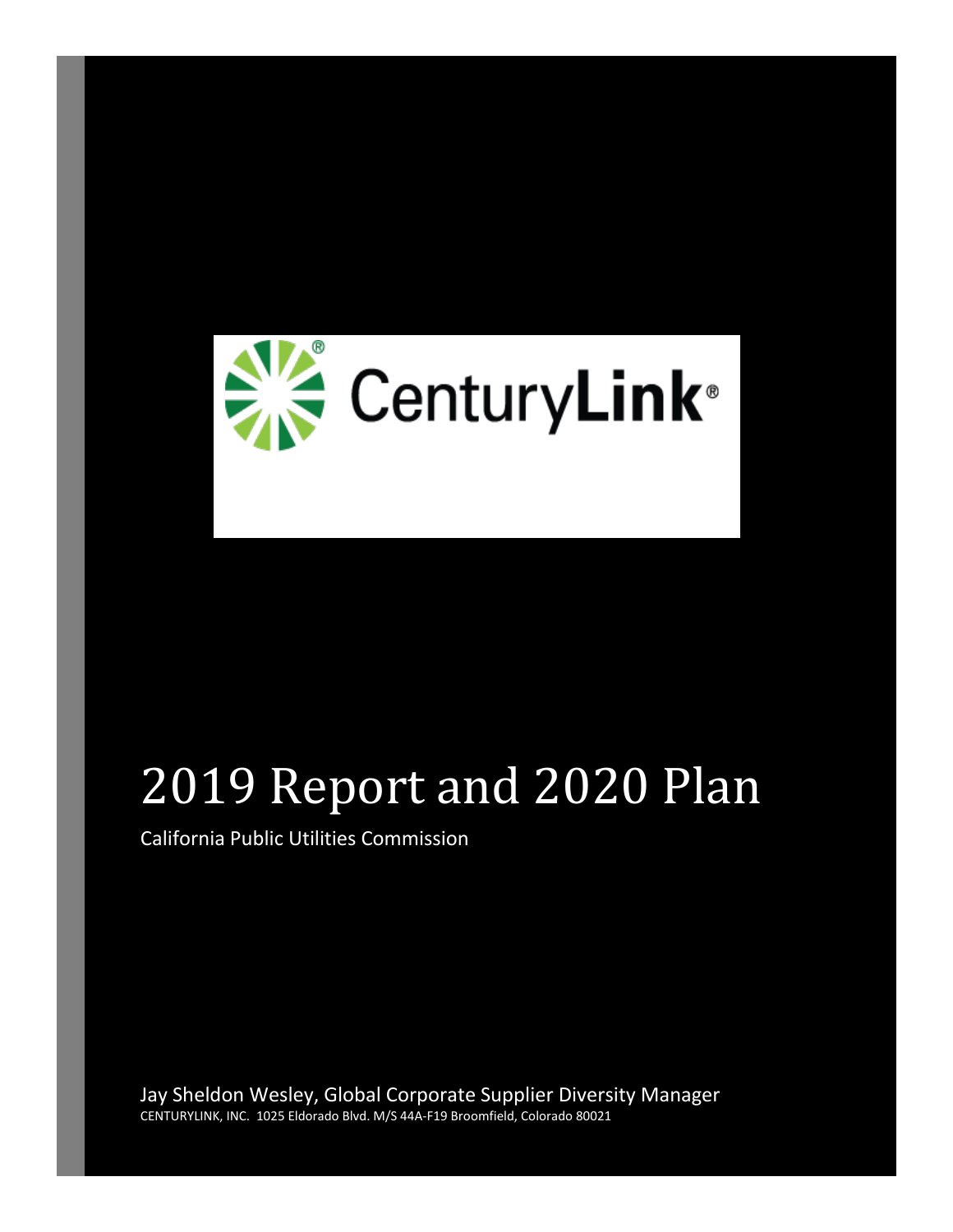#### **Introduction**

CenturyLink is committed to actively identifying and encouraging business opportunities for purchasing products and services from Women, Minority, Disabled Veteran, Lesbian, Gay, Bisexual, and Transgender Business Enterprises ("WMDVLGBTBE") according to the CPUC General Order 156 ("GO 156"). CenturyLink has also established a nationwide Federal Small & Diverse Business Subcontracting Plan according to FAR 19.704 and FAR Clause 52.219-9.

As part of CenturyLink's Global Procurement Supply Chain organization, the Supplier Diversity organization implements and manages the WMDVLGBTBE goals internally, focusing specifically on utilizing WMDVLGBTBE firm's indirect business and encouraging our prime suppliers to develop sub-contracting plans to utilize diverse suppliers in support of their contracts with us. We also assist suppliers in their growth by providing mentorship, training, and development opportunities through corporate memberships with minority and small business agencies.

To accomplish the objectives and requirements outlined in the GO 156, CenturyLink Supplier Diversity team has identified multiple areas for growth under the Commercial Plan along with maintaining Individual Plans under QGSI and Level 3 until they can be reviewed and considered for addition to the Commercial Plan. CenturyLink purchased a new reporting system to be able to deliver consistent and efficient reporting, which combined all previous methods and tools into one solution for both Federal and Commercial (Corporate) reporting, along with many different states and their requirements for public utility reporting.

CenturyLink's Supplier Diversity team meets regularly with the strategic sourcing teams to discuss any WMDVLGBTBE issues or questions; to assist with the Request for Proposal ("RFP") bidding processes, and to ensure that the strategic sourcing teams understand and incorporate CenturyLink's WMDVLGBTBE initiatives. The Supplier Diversity organization also works directly with managers in CenturyLink's business units to ensure personnel involved in supply chain decisions are trained in the use of WMDVLGBTBE suppliers. CenturyLink requests that all new suppliers complete a Supplier Certification Form to represent their business size, structure, classification, and diversity certification status.

CenturyLink's Diversity Program will work with internal stakeholders by training them on how to use internal tools to identify diverse resources (available both on CenturyLink's internal webpage and on external resources such as the CPUC's Clearinghouse) and familiarize employees with California GO 156 and the associated plan requirements. The program initiatives, goals, and outcomes are provided on an internal company website.

Additionally, CenturyLink has updated its internal procurement document templates (i.e., RFx, Purchase Order, and Agreements) and updated language necessary to support communications to its suppliers related to CenturyLink's commitment to its supplier diversity programs.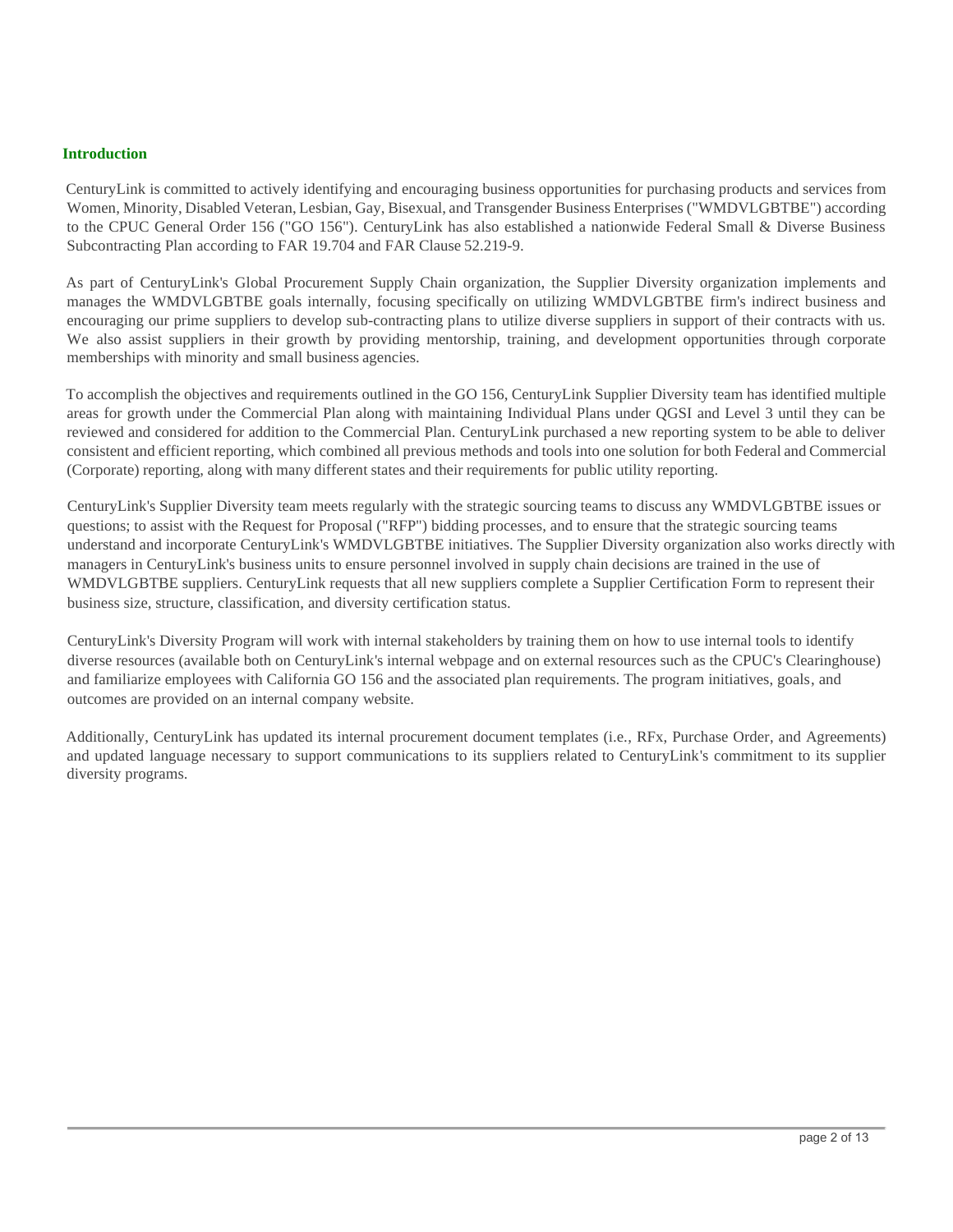# **GO 156 - 2019 ANNUAL REPORT AND 2020 PLAN FOR CENTURYLINK, INC.**

**9.1.1** Description of WMDVLGBTBE Program activities engaged in during the previous calendar year. This description shall include both internal and external activities.

#### **Internal Activities:**

#### **Training and Education**

In 2019, CenturyLink continued to improve its vendor registration portal functionality to collect supplier diversity data better. Follow-up/reinforcement training in 2020 shall be provided through emails, phone calls, conference calls, and knowledge sharing sessions for Procurement Managers and Stakeholders.

#### **Employee Communication**

In 2019, CenturyLink maintained and updated its internal Procurement and diverse supplier webpages for visibility to all employees regarding Supplier Diversity. The webpage gives employees access to the company's supplier diversity initiatives and the goals set for meeting state and federal objectives. As new information presents itself, it was posted to the site and updated throughout the year. Quarter-end diversity spending results were distributed to the Procurement department to demonstrate the status of diversity goals and enable customer reporting.

#### **Data Quality and Reporting**

In 2019, CenturyLink continued its efforts to improve its WMDVLGBTBE data quality by purchasing a new software system for reporting. The selection of a new supplier diversity system was imperative to continue our transformation mission in 2020 and is also representative of our commitment to excellence.

#### **Procurement Processes**

The Supplier Diversity Team continued to meet with vital corporate departments representatives to review processes and approaches to identify opportunities for improvement. The goal remained in place to more seamlessly incorporate the identification, inclusion, and selection of diverse suppliers into the company's operations. The team also assessed methods to identify varying needs of the soliciting entities so that the Supplier Diversity Team could more quickly evaluate and implement those requirements. Other activities included reviewing and revising language in all the company's RFP/Bid and Contract documents to ensure that the most up-to-date disclosure requirements and flow down provisions are incorporated.

#### **Tier 2 Program**

CenturyLink has retained a robust Tier II program for more than a decade for the Corporate Plan.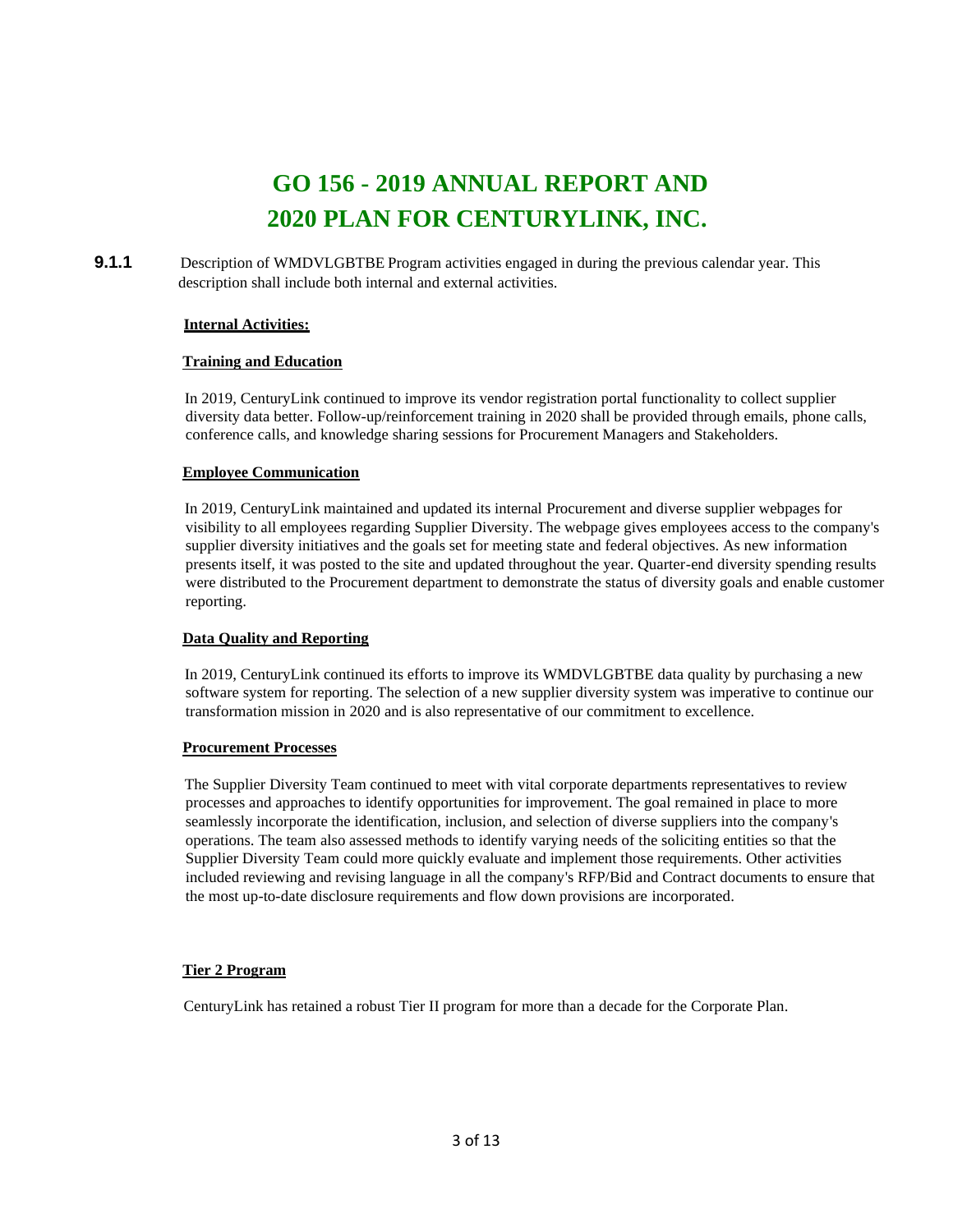#### **External Activities:**

#### **BUSINESS ORGANIZATION INVOLVEMENT**

- CenturyLink maintains membership and involvement with the Mountain Plains Minority Supplier Development Council ("MPMSDC") and an active presence at Town Hall meetings, the Business Alliance Forum, and the Business Opportunity Fair.
- CenturyLink attended WMDVLGBTBE Business Opportunity Workshops, Minority Business Enterprise Seminars, and Trade Fairs when applicable.
- CenturyLink maintainsits corporate membership with WBENC (Women's Business Entrepreneur's National Council).
- CenturyLink obtained a new corporate membership with NaVOBA (National Veterans Owned Business Association).
- CenturyLink obtained a new corporate membership with the Colorado LBGTQ Chamber of Commerce in 2020.
- CenturyLink is a corporate founder and member of Technology Industry Group, known for its mentorship of WMDVLGBTBE businesses, yearly presence at the NMSDC Summit, and yearly scholarships for Tuck/Dartmouth are awarded to selected WMDVLGBTBE businesses.
- CenturyLink participated by telephone with the Joint Utilities to discuss GO 156 agenda items as well as B2GNow Clearinghouse results.
- Jay Sheldon Wesley, Global Supplier Diversity Manager on January 6, 2020, was appointed to the Board of Directors of the National Veterans Business Association (NaVOBA); his role is to expand and develop bid ready service-disabled veteran and veteran own suppliers, with a heavy concentration in California in 2020.

**9.1.2** A summary of WMDVLGBTBE purchases and contracts, with breakdowns by ethnicity by product and service categories compared with total utility contract dollars awarded to outside vendors in those categories.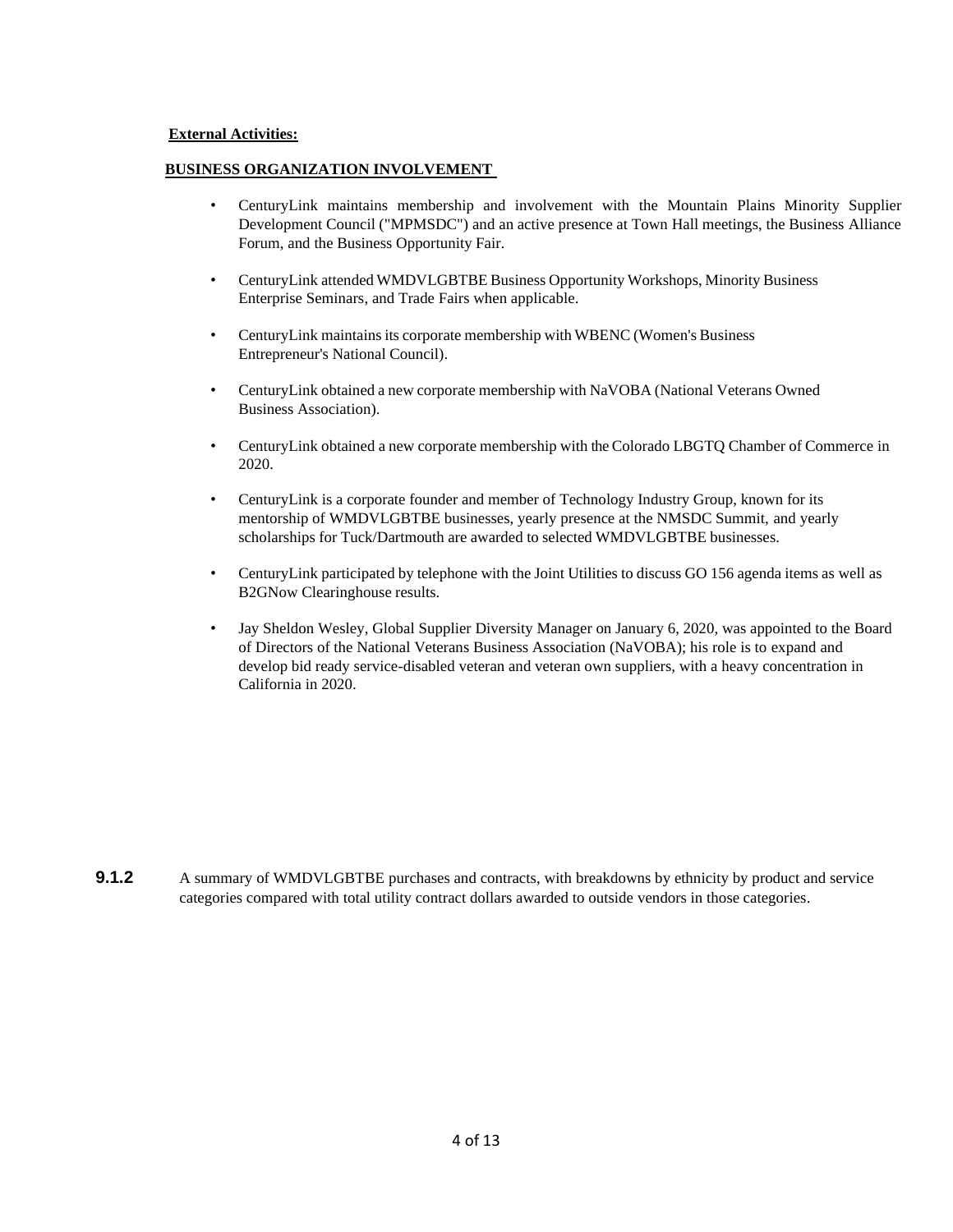| CenturyLink, Inc.<br><b>WMDVLGBTBE PROCUREMENT BY PRODUCT AND SERVICE CATEGORIES</b> |                                                                  |                                             |             |               | Year of Report: 2019<br>G.O. #156 Sec. 9.1.2 |                                    |                 |               |              |               |
|--------------------------------------------------------------------------------------|------------------------------------------------------------------|---------------------------------------------|-------------|---------------|----------------------------------------------|------------------------------------|-----------------|---------------|--------------|---------------|
|                                                                                      |                                                                  |                                             |             |               |                                              |                                    |                 |               |              |               |
|                                                                                      |                                                                  |                                             |             |               | <b>Products</b>                              |                                    | <b>Services</b> |               | Total        |               |
|                                                                                      |                                                                  |                                             |             |               | \$                                           | $\mathbf{0}_{\mathbf{0}}^{\prime}$ | \$              | $\frac{0}{0}$ | \$           | $\frac{0}{0}$ |
| 1                                                                                    |                                                                  | Asian Pacific American                      |             | Direct        | \$55,456,913                                 | 14.91%                             | \$727,905       | 0.20%         | \$56,184,818 | 15.10%        |
| $\mathbf{2}$                                                                         |                                                                  | African American                            |             | Direct        | \$0                                          | 0.00%                              | \$0             | 0.00%         | \$0          | 0.00%         |
| 3                                                                                    | <b>Minority Male</b>                                             | Hispanic American                           |             | Direct        | \$6,405,178                                  | 1.72%                              | \$0             | 0.00%         | \$6,405,178  | 1.72%         |
| $\overline{4}$                                                                       |                                                                  | Native American                             |             | Direct        | \$0                                          | 0.00%                              | \$0             | 0.00%         | \$0          | 0.00%         |
| 5                                                                                    |                                                                  | <b>Total Minority Male</b>                  |             | Direct        | \$61,862,091                                 | 16.63%                             | \$727,905       | 0.20%         | \$62,589,996 | 16.82%        |
| 6                                                                                    |                                                                  | Asian Pacific American                      |             | Direct        | \$313,695                                    | $0.08\%$                           | \$0             | 0.00%         | \$313,695    | 0.08%         |
| 7                                                                                    |                                                                  | African American                            |             | Direct        | \$0                                          | $0.00\%$                           | \$959,136       | 0.26%         | \$959,136    | 0.26%         |
| 8                                                                                    | <b>Minority Female</b>                                           | Hispanic American                           |             | Direct        | \$0                                          | 0.00%                              | \$0             | 0.00%         | \$0          | 0.00%         |
| 9                                                                                    |                                                                  | Native American                             |             | Direct        | \$0                                          | 0.00%                              | \$0             | 0.00%         | \$0          | 0.00%         |
| 10                                                                                   |                                                                  | <b>Total Minority Female</b>                |             | Direct        | \$313,695                                    | 0.08%                              | \$959,136       | 0.26%         | \$1,272,831  | 0.34%         |
|                                                                                      |                                                                  |                                             |             |               |                                              |                                    |                 |               |              |               |
|                                                                                      | <b>Total Minority Business</b>                                   |                                             |             |               |                                              |                                    |                 |               |              |               |
| 11                                                                                   | Enterprise (MBE)                                                 |                                             |             | Direct        | \$62,489,481                                 | 16.80%                             | \$1,687,041     | 0.45%         | \$63,862,827 | 17.17%        |
|                                                                                      | <b>Women Business</b>                                            |                                             |             |               |                                              |                                    |                 |               |              |               |
| 12                                                                                   | Enterprise (WBE)                                                 |                                             |             | Direct        | \$3,086,495                                  | 0.83%                              | \$26,000        | %             | \$3,112,495  | 0.84%         |
|                                                                                      |                                                                  |                                             |             |               |                                              |                                    |                 |               |              |               |
|                                                                                      |                                                                  |                                             |             |               |                                              |                                    |                 |               |              | 0.00%         |
| 13                                                                                   | Lesbian, Gay, Bisexual, Transgender Business Enterprise (LGBTBE) |                                             |             | Direct        | \$0                                          | 0.00%                              | \$0             | 0.00%         | \$0          | 0.00%         |
|                                                                                      |                                                                  |                                             |             |               |                                              |                                    |                 |               |              |               |
|                                                                                      |                                                                  |                                             |             |               |                                              |                                    |                 |               |              | 0.07%         |
|                                                                                      |                                                                  |                                             |             |               | \$0                                          | 0.00%                              | \$263,913       | 0.07%         | \$263,913    | 0.00%         |
| 14                                                                                   |                                                                  | Disabled Veteran Business Enterprise (DVBE) |             | Direct        |                                              |                                    |                 |               |              |               |
|                                                                                      |                                                                  |                                             |             |               |                                              |                                    |                 |               |              |               |
| 15                                                                                   |                                                                  | Other $8(a)$ **                             |             | Direct        | \$0                                          | 0.00%                              | \$0             | 0.00%         | \$0          | 0.00%         |
|                                                                                      |                                                                  |                                             |             |               |                                              |                                    |                 |               |              |               |
| 16                                                                                   |                                                                  | <b>TOTAL WMDVLGBTBE</b>                     |             | <b>Direct</b> | \$65,575,976                                 | 17.63%                             | \$3,663,995     | 0.98%         | \$67,239,235 | 18.07%        |
|                                                                                      |                                                                  |                                             |             |               |                                              |                                    |                 |               |              |               |
|                                                                                      |                                                                  |                                             |             |               |                                              |                                    |                 |               |              |               |
| 17                                                                                   | <b>Total Product Procurement</b><br>\$65,575,976                 |                                             |             |               |                                              |                                    |                 |               |              |               |
|                                                                                      |                                                                  |                                             |             |               |                                              |                                    |                 |               |              |               |
| 18                                                                                   | <b>Total Service Procurement</b>                                 |                                             | \$3,663,995 |               |                                              |                                    |                 |               |              |               |
|                                                                                      |                                                                  |                                             |             |               |                                              |                                    |                 |               |              |               |
| 19                                                                                   | \$372,020,708<br>Net Procurement***                              |                                             |             |               |                                              |                                    |                 |               |              |               |

### **Supplier Diversity Annual Results by Ethnicity – California Direct**

20

**Total Number of WMDVLGBTEs that**

Received Direct Spend 14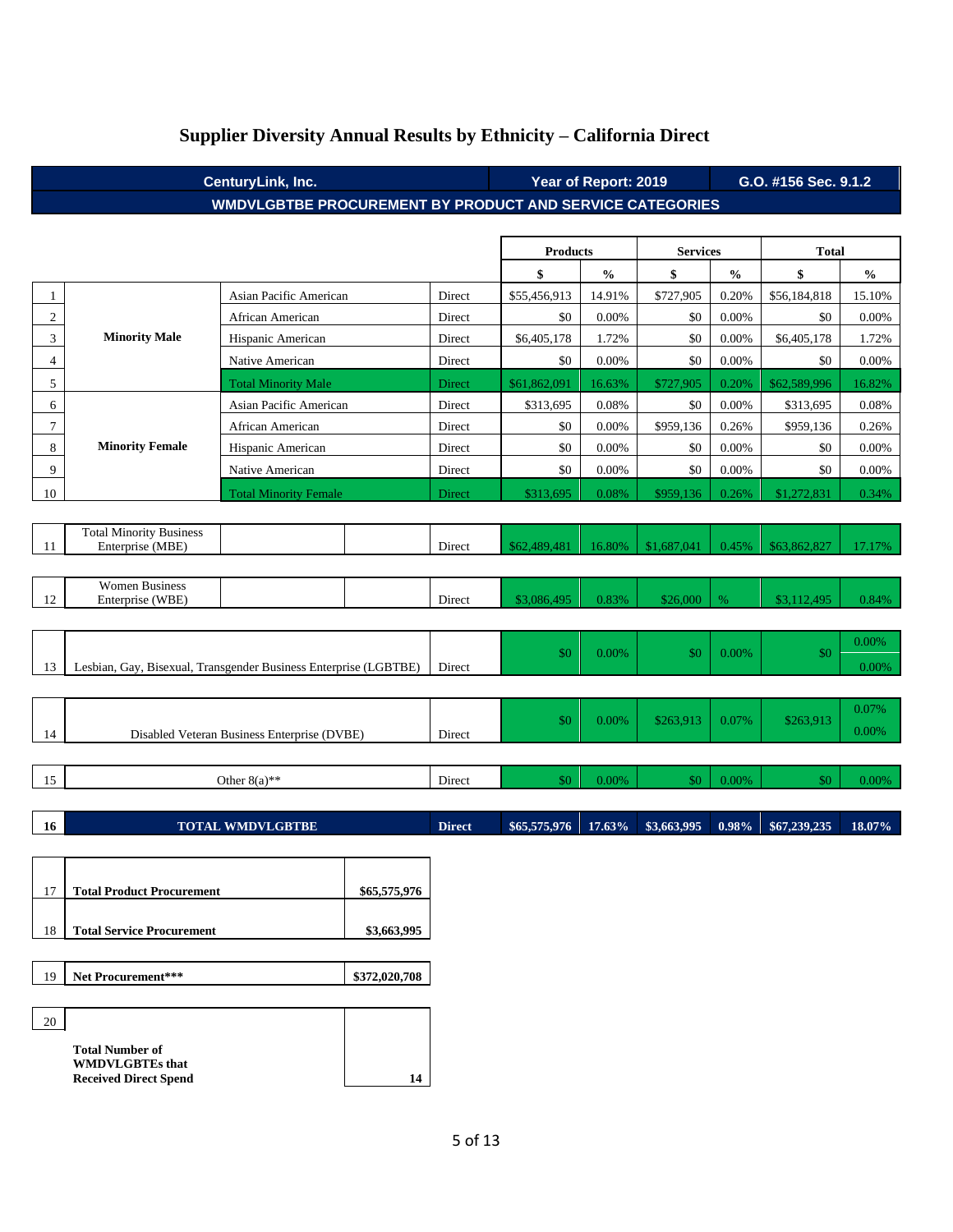|                | <b>CenturyLink</b>                                                   |                                       | <b>Year of Report:</b>                        | 2019           | G.O. #156 Sec.<br>9.1.2 |        |  |  |  |  |  |
|----------------|----------------------------------------------------------------------|---------------------------------------|-----------------------------------------------|----------------|-------------------------|--------|--|--|--|--|--|
|                |                                                                      |                                       | <b>WMDVLGBTBE ANNUAL RESULTS BY ETHNICITY</b> |                |                         |        |  |  |  |  |  |
|                |                                                                      |                                       |                                               |                |                         |        |  |  |  |  |  |
|                |                                                                      |                                       |                                               | Year of Report |                         |        |  |  |  |  |  |
|                |                                                                      | <b>Direct</b><br>Sub<br>Total \$<br>% |                                               |                |                         |        |  |  |  |  |  |
| 1              |                                                                      | Asian Pacific American                | \$56,184,818                                  | \$0            | \$56,184,818            | 15.10% |  |  |  |  |  |
| 2              |                                                                      | African American                      | \$0                                           | \$0            | \$0                     | 0.00%  |  |  |  |  |  |
| 3              | <b>Minority Male</b>                                                 | Hispanic American                     | \$6,405,178                                   | \$0            | \$6,405,178             | 1.72%  |  |  |  |  |  |
| 4              |                                                                      | Native American                       | \$0                                           | \$0            | \$0                     | 0.00%  |  |  |  |  |  |
| 5              |                                                                      | <b>Total Minority Male</b>            | \$62,589,996                                  | \$0            | \$62,589,996            | 16.82% |  |  |  |  |  |
| 6              |                                                                      | Asian Pacific American                | \$313,695                                     | \$0            | \$313,695               | 0.08%  |  |  |  |  |  |
| $\overline{7}$ |                                                                      | African American                      | \$959,136                                     | \$0            | \$959,136               | 0.26%  |  |  |  |  |  |
| 8              | <b>Minority Female</b>                                               | Hispanic American                     | \$0                                           | \$0            | \$0                     | 0.00%  |  |  |  |  |  |
| 9              |                                                                      | Native American                       | \$0                                           | \$0            | \$0                     | 0.00%  |  |  |  |  |  |
| 10             |                                                                      | <b>Total Minority Female</b>          | \$1,272,831                                   | \$0            | \$1,272,831             | 0.34%  |  |  |  |  |  |
|                |                                                                      |                                       |                                               |                |                         |        |  |  |  |  |  |
| 11             | <b>Total Minority Business</b><br>Enterprise (MBE)                   |                                       | \$63,862,827                                  | \$0            | \$63,862,827            | 17.17% |  |  |  |  |  |
|                |                                                                      |                                       |                                               |                |                         |        |  |  |  |  |  |
| 12             | Women Business Enterprise<br>(WBE)                                   |                                       | \$3,112,495                                   | \$0            | \$3,112,495             | 0.84%  |  |  |  |  |  |
|                |                                                                      |                                       |                                               |                |                         |        |  |  |  |  |  |
|                | Lesbian, Gay, Bisexual,<br>Transgender<br><b>Business Enterprise</b> |                                       | \$0                                           | \$0            | \$0                     | 0.00%  |  |  |  |  |  |

| 14 | <b>Disabled Veteran Business</b><br>Enterprise (DVBE) | \$263,913    | \$0 | \$263,913    | 0.07%    |
|----|-------------------------------------------------------|--------------|-----|--------------|----------|
| 15 | Other $8(a)$ **                                       | \$0          | \$0 | \$0          | $0.00\%$ |
| 16 | <b>TOTAL WMDVLGBTBE</b>                               | \$67,239,235 | \$0 | \$67,239,235 | 18.07%   |

19 **Net Procurement\*\* \$372,025,708**

(LGBTBE)

 $|13|$ 

**NOTE: WMDVLGBTBE \*\*FIRMS CLASSIFIED AS 8(a) OF SMALL BUSINESS ADMINISTRATION INCLUDES NON-**

**\*\*\*NET PROCUREMENT INCLUDES PURCHASE ORDER, NON-PURCHASE ORDER, AND CREDIT CARD DOLLARS**

**Direct - DIRECT PROCUREMENT**

**Sub - SUBCONTRACTOR PROCUREMENT % - PERCENTAGE OF NET PROCUREMENT**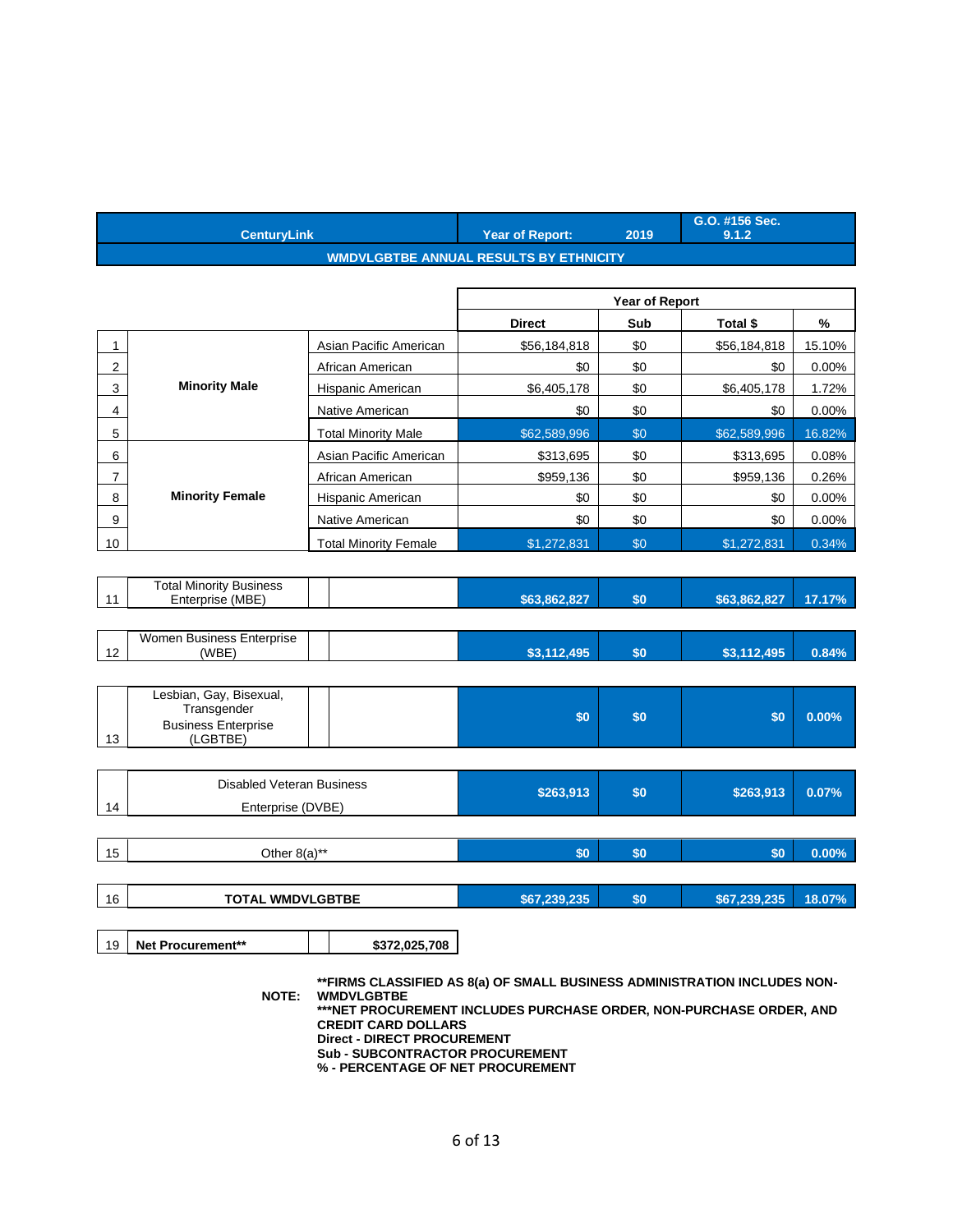9.1.2(a) Attachment (A) herein breakdown the spending by Ethnicity, North America Industry Classification System (NAICS) and Standard Industrial Classification (SIC) attached hereto.

#### **Unless otherwise described in this report, CenturyLink utilizes the following WMDVLGBTBE Procurement SIC Code Legend:**

| SIC Cat. | <b>SIC Category Description</b>                                                                                     | SIC Cat. | <b>SIC Category Description</b>                                                  | SIC Cat. | <b>SIC Category Description</b>                                                 | SIC Cat. | <b>SIC Category Description</b>                       |
|----------|---------------------------------------------------------------------------------------------------------------------|----------|----------------------------------------------------------------------------------|----------|---------------------------------------------------------------------------------|----------|-------------------------------------------------------|
| 14       | Mining and Quarrying of Nonmetallic<br>Minerals, Except Fuels                                                       | 40       | Railroad Transportation                                                          | 64       | Food Stores                                                                     | 96       | Administration of Economic<br>Programs                |
| 15       | <b>Building Construction General</b><br>Contractors & Operative Builders                                            | 41       | Local and Suburban Transit and<br>Interurban Highway Passenger<br>Transportation | 65       | Real Estate                                                                     | 97       | National Security and<br><b>International Affairs</b> |
| 16       | Heavy Construction                                                                                                  | 42       | Motor Freight Transportation and<br>Warehousing                                  | 67       | Holding and Other Investment<br>Offices                                         | 99       | No classifiable Establishments                        |
| 17       | <b>Construction-Special Trade</b><br>Contractors                                                                    | 43       | United States Postal Service                                                     | 70       | Hotels, Rooming Houses, Camps,<br>and Other Lodging Places                      |          |                                                       |
| 20       | Food and Kindred Products                                                                                           | 44       | <b>Water Transportation</b>                                                      | 72       | <b>Personal Services</b>                                                        |          |                                                       |
| 21       | <b>Tobacco Products</b>                                                                                             | 45       | Transportation by Air                                                            | 73       | <b>Business Services</b>                                                        |          |                                                       |
| 22       | <b>Textile Mill Products</b>                                                                                        | 46       | Pipelines, Except Natural Gas                                                    | 75       | Automotive Repair, Services, and<br>Parking                                     |          |                                                       |
| 23       | Apparel & Other Finished Products<br>Made From Fabrics & Similar<br>Materials                                       | 47       | <b>Transportation Services</b>                                                   | 76       | Miscellaneous Repair Services                                                   |          |                                                       |
| 24       | umber and Wood Products, Except<br>Furniture                                                                        | 48       | Communications                                                                   | 78       | <b>Motion Pictures</b>                                                          |          |                                                       |
| 25       | <b>Furniture and Fixtures</b>                                                                                       | 49       | Electric, Gas, and Sanitary<br>Services                                          | 79       | Amusement and Recreation<br>Services                                            |          |                                                       |
| 26       | Paper and Allied Products                                                                                           | 50       | Wholesale Trade-durable Goods                                                    | 80       | <b>Health Services</b>                                                          |          |                                                       |
| 27       | Printing, Publishing, and Allied<br>Industries                                                                      | 51       | Wholesale Trade-non-durable<br>Goods                                             | 81       | <b>Legal Services</b>                                                           |          |                                                       |
|          | <b>Chemicals and Allied Products</b>                                                                                |          | Building Materials, Hardware,<br>Garden Supply, and Mobile                       |          | <b>Educational Services</b>                                                     |          |                                                       |
| 28       | Petroleum Refining and Related                                                                                      | 52       | Home Dealers<br>General Merchandise Stores                                       | 82       | <b>Social Services</b>                                                          |          |                                                       |
| 29       | Industries                                                                                                          | 53       |                                                                                  | 83       |                                                                                 |          |                                                       |
| 30       | Rubber and Miscellaneous Plastics<br>Products                                                                       | 54       | <b>Food Stores</b>                                                               | 84       | Museums, Art Galleries, and<br>Botanical and zoological gardens                 |          |                                                       |
| 31       | eather and Leather Products                                                                                         | 55       | Automotive Dealers and<br><b>Gasoline Service Stations</b>                       | 86       | <b>Membership Organizations</b>                                                 |          |                                                       |
| 32       | Stone, Clay, Glass, and Concrete<br>Products                                                                        | 56       | Apparel and Accessory Stores                                                     | 87       | Engineering, Accounting,<br>Research Management, and<br><b>Related Services</b> |          |                                                       |
| 33       | Primary Metal Industries*                                                                                           | 57       | Home Furniture, Furnishings,<br>and Equipment Stores                             | 88       | Private Households                                                              |          |                                                       |
| 34       | Fabricated Metal Products, Except<br>Machinery and Transportation<br>Equipment                                      | 58       | <b>Eating and Drinking Places</b>                                                | 89       | Miscellaneous Services                                                          |          |                                                       |
| 35       | Industrial & Commercial Machinery &<br>Computer Equipment                                                           | 59       | Miscellaneous Retail                                                             | 91       | Executive, Legislative, and<br>General Government, Except<br>Finance            |          |                                                       |
|          | Electronic and Other Electrical<br><b>Equipment and Components, Except</b><br>Computer Equipment                    |          | Depository Institutions                                                          | 92       | Justice, Public Order, and Safety                                               |          |                                                       |
| 36<br>37 | <b>Transportation Equipment</b>                                                                                     | 60<br>61 | Non-depository Credit<br>Institutions                                            | 93       | Public Finance,<br>Taxation, and<br><b>Monetary Policy</b>                      |          |                                                       |
| 38       | Measuring, Analyzing, and<br>Controlling Instruments;<br>Photographic, Medical &<br>Optical Goods; Watches & Clocks | 62       | Security and Commodity Brokers,<br>Dealers.<br>Exchanges,<br>and<br>Services     | 94       | Administration of Human<br><b>Resource Programs</b>                             |          |                                                       |
|          | Miscellaneous<br>Manufacturing                                                                                      |          | <b>Insurance Carriers</b>                                                        |          | Administration of Environmental                                                 |          |                                                       |
| 39       | Industries                                                                                                          | 63       |                                                                                  | 95       | Quality and Housing Programs                                                    |          |                                                       |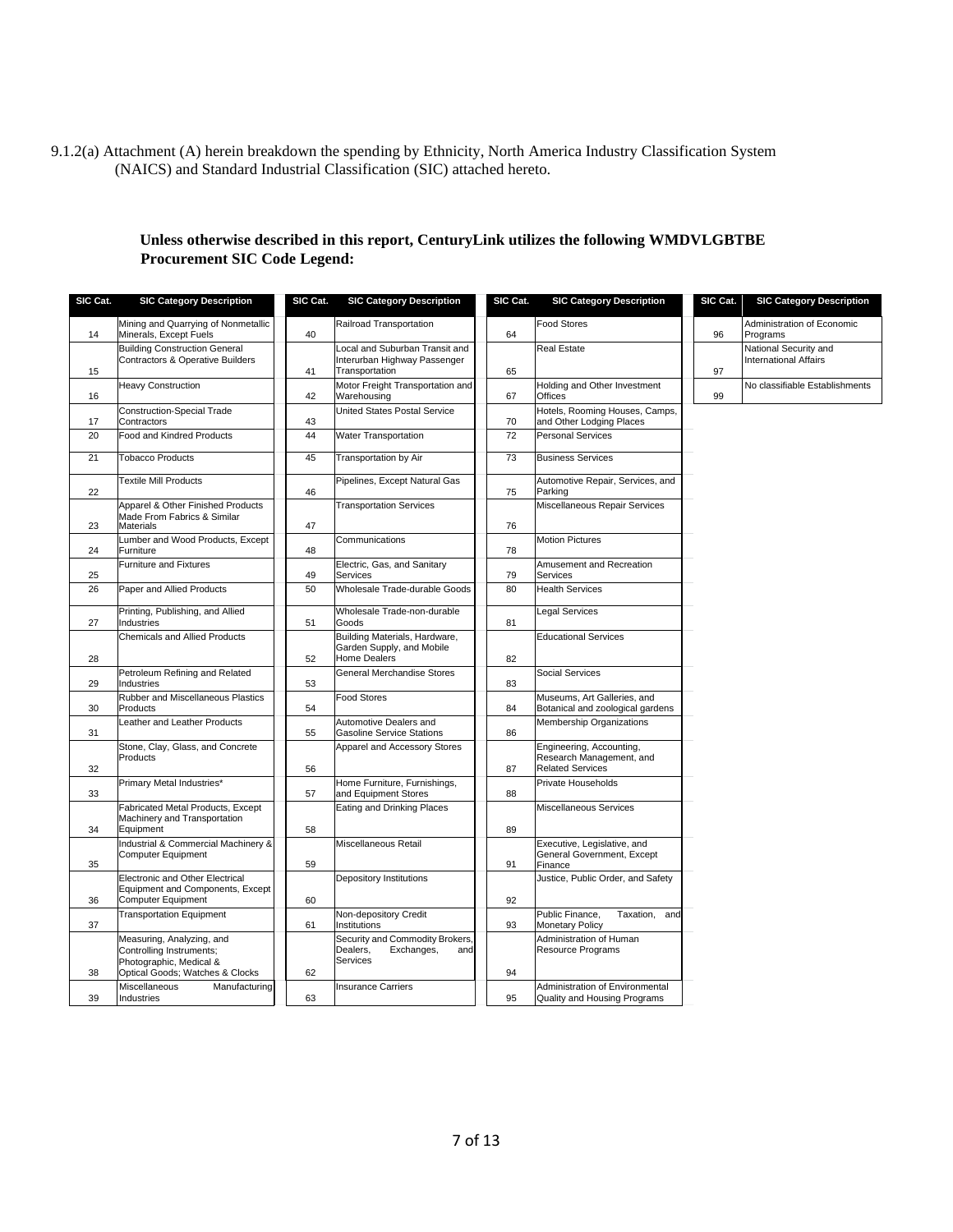\*PER CPUC Go 156 (JUNE 2015) SECTION 8.3, NUMERICAL GOALS WILL BE EXCUSED FOR THE FIRST FIVE YEARS FOR LGBTBE'S SO THAT PARTICIPATION IN **PROCUREMENT PROGRAMS CAN BE ESTABLISHED AND IMPLEMENTED TO GATHER DATA AND EXPERIENCE TO SET MEANINGFUL TARGET GOALS.**

| <b>Expense Category</b>            | <b>Description</b>                                                                                                                                                           | 2018 Actuals |
|------------------------------------|------------------------------------------------------------------------------------------------------------------------------------------------------------------------------|--------------|
| Wages, Employee<br>Expense         | Payroll related costs of employees working on WMDVLBE<br>matters.                                                                                                            | \$150,000    |
| Program Expenses &<br>Training     | Printing, postage, supplies, outreach, and other costs directly<br>related to programs, including costs related to training<br>employees (internal) and suppliers (external) | \$0          |
| <b>Reporting Expenses</b>          | Computer, accounting, printing, and other expenses in<br>preparing reports to CPUC.                                                                                          | \$2,500      |
| <b>Consultants and Contractors</b> | Costs of hiring consultants and contractors to assist with the<br>WMDVLBE program.                                                                                           | \$0          |
| Other                              | Software system and Corporate Memberships.                                                                                                                                   | \$60,750     |
| <b>Total</b>                       |                                                                                                                                                                              | \$213,250    |

#### **9.1.3 PROGRAM EXPENSES**

#### **9.1.4 A description of progress in meeting or exceeding set goals and an explanation of any circumstances that may have caused the utility to fall off its goals.**

| <b>CenturyLink, Inc.</b> | Year of Report: 2019           | $G.O.$ #156<br>Sec. 9.1.4 |
|--------------------------|--------------------------------|---------------------------|
|                          | WMDVLGBTBE RESULTS AND GOALS ( |                           |

| Category                                                                             | <b>Year Results</b> | <b>Year Goals</b> |
|--------------------------------------------------------------------------------------|---------------------|-------------------|
|                                                                                      |                     |                   |
| <b>Minority Men</b>                                                                  | 16.82%              | 3.50%             |
|                                                                                      |                     |                   |
| <b>Minority Women</b>                                                                | 0.08%               | $0.00\%$          |
| <b>Minority Business Enterprise</b><br>(MBE)                                         | 12.77%              | 3.50%             |
| <b>Women Business Enterprise</b><br>(WBE)                                            | .84%                | 0.50%             |
| Lesbian, Gay, Bisexual,<br><b>Transgender Business</b><br><b>Enterprise (LGBTBE)</b> | $0.00\%$            | 0.00%             |
| <b>Disabled Veteran Business</b><br>(DVBE)                                           | $0.00\%$            | 0.50%             |
| <b>TOTAL WMDVLGBTBE</b>                                                              | 18.07%              | 4.50%             |

#### **% - PERCENTAGE OF NET PROCUREMENT**

 **CenturyLink operating under its first-year merger procurement system, increase spend from 6.18% to 18.07%. Including other diversity spend reached an overall percentage of 18.07% for 2019.**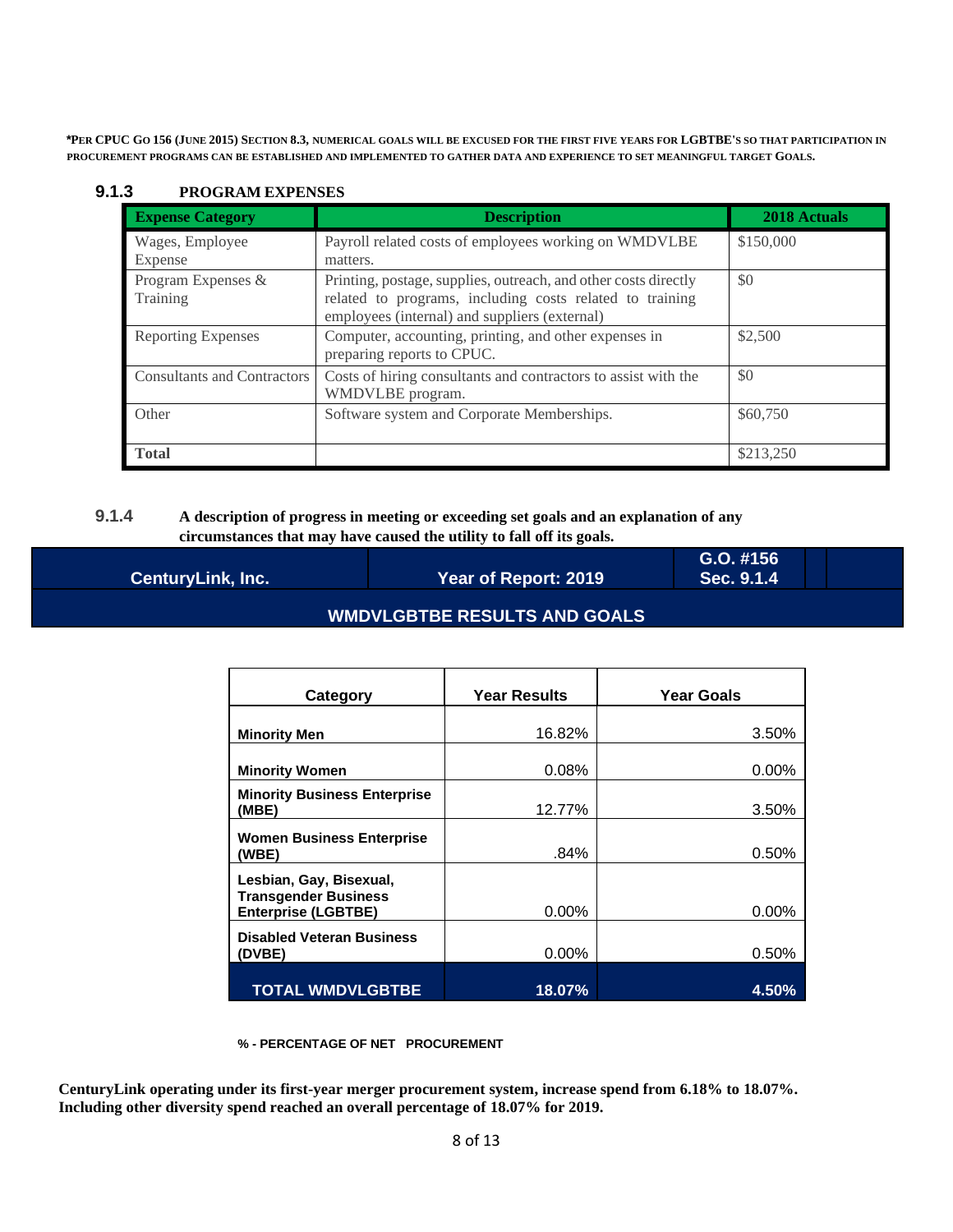#### **9.1.5 A list of WMDVLGBTBE complaints received during the past year,accompanied by a brief description of the nature of each complaint and its resolution or current status.**

CenturyLink is not aware of any WBDVLGBTBE complaints in 2019.

#### **9.1.6 A summary will be prepared for purchases and contracts for products and services in excluded categories.**

CenturyLink's understanding is that the GO 156 Ruling on November 14, 2003, ended the exclusion category. CenturyLink does not intend to exclude any product/service category from its purchase base other than those specifically stated in General Order 156, Section 8, such as payments to other utilities, government fees, and taxes.

#### **9.1.7 A description of any efforts made to recruit WMDVLGBTBEsuppliers of products and services in procurement categories where WMDVLGBTBE utilities have been low, such as legal, financial services, professional services, HR Benefits, fuel procurement, and areas that are considered highly technical, but we shall continue to expand in 2020.**

A significant factor in CenturyLink's high WMDVLGBTBE utilization is that we combined purchasing system data in the 4th Quarter 2018; this led to the increase in the percentage of WMDVLGBTBE from 2018 to 2019 results.

CenturyLink, Inc. is continuing to take steps to recruit WMDVLGTBE suppliers and work towards meeting its aspirational goals. CenturyLink is expanding and investing in its Global Corporate Supplier Diversity Program Office (GCSDO) in 2019, and 2020 as follows:

- A higher level of participation in the Joint Utilities Group
- Implement a supplier diversity portal
- Issue invitations to the 8,000 suppliers in Supplier Clearinghouse to register in the CenturyLink's diverse supplier diversity program portal
- The GCSDO plans to set up a supplier development program for each of the direct and indirect goods and

services categories to make these suppliers bid ready.

**9.1.8 CenturyLink shall retain all documents and data they rely on in preparing their WMDVLGBTBE annual report no longer than three years or in conformance with the CenturyLink's document retention policies and shall provide these documents and data to the Commission upon request.** 

CenturyLink was compliant with this provision.

**9.1.9 Each utility that elects to report fuel procurement separately must file with the executive director by March 1, of each year, beginning in 1991, a separate detailed and verifiable report on WMDVBE participation in fuel market markets. These reports must include, at a minimum, the results of purchases in each fuel category. Utilities shall report renewable and nonrenewable energy procurement in reporting of fuel procurement.** 

CenturyLink is not reporting renewable and nonrenewable energy procurement separately in the 2020 plan.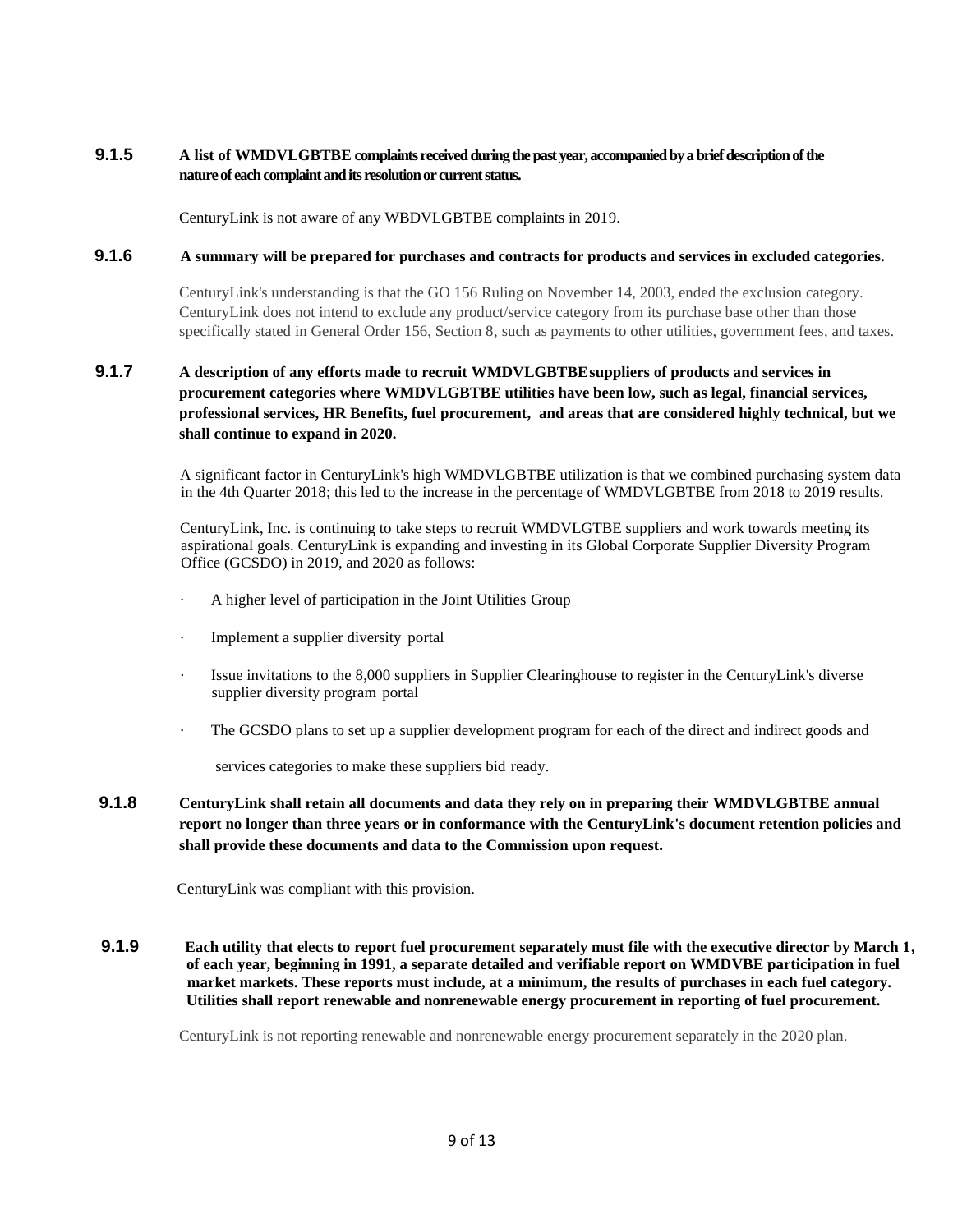# **156 - 2019 ANNUAL PLAN**

CenturyLink recognizes its obligation to provide CPUC with annual detailed and verifiable plans concerning its WMDVLGBTBE procurement in all related categories. CenturyLink has been a strong advocate for diversity in the workplace as well as outside/inside procurements for goods and services. CenturyLink will continue to honor the requirements of the CPUC GO 156 reporting as well as the annual plan.

#### *10.1.1* **SHORT, MID, AND LONG-TERM GOALS SET AS REQUIRED BY SECTION** *8,SUPRA*

CenturyLink plans to use historical information from prior years, along with its anticipated company spend for the coming plan year, knowledge of major initiatives and opportunities, and input from key corporate departments, regional leadership, and local management in establishing its annual goals and objectives. While economic factors and influences outside the company's control affect overall purchasing decisions, CenturyLink will seek opportunities to improve upon stated goals and the resulting accomplishments year-over-year. As a continued commitment to reporting to the CPUC, CenturyLink will assume responsibility of Short, Mid, and Long-Term Goals already set and increase them as follows:

| Term Goal         | <b>MBE</b> | <b>WBE</b> | <b>DVBE</b> | LGBT |
|-------------------|------------|------------|-------------|------|
| <b>Short Term</b> | 11.0%      | 2.0%       | .50%        | .50% |
| Mid Term          | 12.0%      | 2.5%       | .50%        | .50% |
| Long Term         | 15.0%      | $3.0\%$    | 1.0%        | 1.0% |

**\***The stated goals are not legally enforceable requirements or quotas of any kind and failure to meet or exceed them, or any other portion of this plan is not subject to any penalty**.**

- **Per CPUC GO 156 (June 2015) SECTION 8.3, numerical goals will be excused for the first five years for LGBTBE's so that participation in procurement programs can be established and implemented to gather data and experience to set meaningful target goals.**
- **CenturyLink will annually report its supplier diversity for all its California operations to the CPUC as outlined in the Commission's General Order 156 and have an aspirational goal of 20% annual utilization of minority-owned business enterprises ("MBEs") as described in General Order 156. CenturyLink will conduct an annual meeting with ORA, TURN, and Greenlining (and the CPUC's Communications Division if it, so desires) to discuss the annual 2018 and 2019 supplier diversity CPUC reports).**

#### **10.1.2 A description of WMDVLGBTBEProgram activities planned for the next calendar year. This description shall include both internal and external activities.**

In 2020, CenturyLink continues to work with California business units to identify opportunities to expand the use of WMDVLGBTBE vendors.

To meet its 2020 goals, CenturyLink is in the process of establishing the following *internal* activities:

*1. Local Goals and Objectives.*

CenturyLink believes that goals and objectives must be established at the lowest common level within the company to ensure success in the future, especially after completing our first year under the recent merger of two purchasing systems in 2018.

CenturyLink has re-established supplier diversity goals and objectives in North America in support of its Federal Commercial Plan, our Corporate Plan, as well as various individual plans that are still required under previous obligations. CenturyLink is also aware that the CA Plan and goals contain components that must be applied to each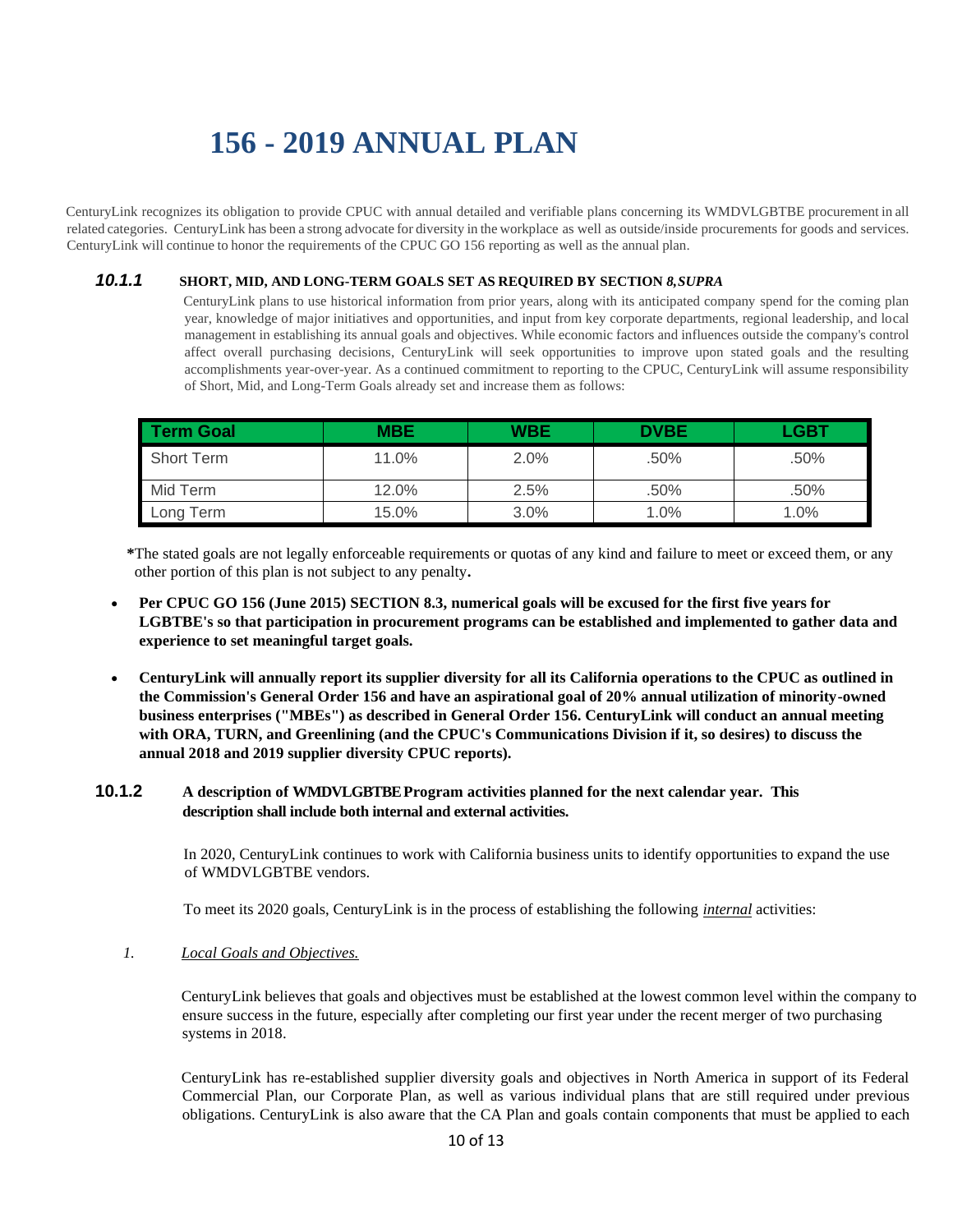individual market for them to be meaningful. In 2020, the Supplier Diversity Team, North American Procurement Organization, and CA Local Management will, through collaborative planning and implementation sessions, continue efforts to reinforce the supplier diversity goals for each of the California markets that will ultimately contribute to the overall 2020 Plan. This reinforcement process will engage, challenge, and establish local accountability to identify new and diverse sources of supply for employees who make purchasing decisions.

#### *2. Training and Education.*

CenturyLink plans to continue to train its North American Procurement decision-makers on the requirements and benefits of having a supplier diversity program, therefore, ensuring the program to be successful for the 2020 reporting year. The goal of the training will be to educate CenturyLink personnel on the existence and importance of the Corporate Supplier Diversity Program, the CA Plan, and associated goals and requirements, along with providing access and visibility to available tools and resources in support of purchasing decisions.

Specific topics to be covered in 2020 market-specific diversity training include:

- Visibility to the goals and requirements stated within the 2020 Annual Plan as submitted to the CPUC.
- We will be training on key sections of GO 156 and employee responsibility.
- WMDVLGBTBE Prime Contractor Outreach.
- CPUC Clearinghouse as a resource tool for validation of existing and location of potential diverse suppliers.
- Government Fiscal Year 2020 Annual Plan as submitted to the GS/SBA and approved.
- We will continue to target diversity opportunities for underutilized businesses.
- Local diversity leaders and resources.

#### **3. WMDVLGBTBE Prime Contractor Outreach**

CenturyLink intends to continue to strengthen its Supplier Diversity Outreach continuingly in 2020. Some of the efforts the company plans to undertake include:

- a. Actively expanding the company's California source pools by leveraging the CPUC Clearinghouse and the California Department of General Services (DGS), Supplier Diversity Website supplier databases.
- b. CenturyLink plans to participate in supplier diversity seminars, conferences, workshops, and renewing membership(s) with supplier diversity councils. Supporting outreach efforts through contacts with minority and small business trade associations, attendance at minority, veteran-owned, service-disabled veteran-owned, lesbian, gay, bisexual and transgender-owned, minority-owned, and women-owned business procurement conferences and trade fairs nationally and locally within key markets (i.e., California).
- c. Partner with the Federal Small Business Administration, and the California state counterpart, to seek alternative sources for supply or opportunities to further mature CenturyLink's diversity program.
- d. CenturyLink will partner with an Ethnic Business Association or Ethnic Chamber to seek alternative sources for supply or opportunities to further mature CenturyLink's diversity program.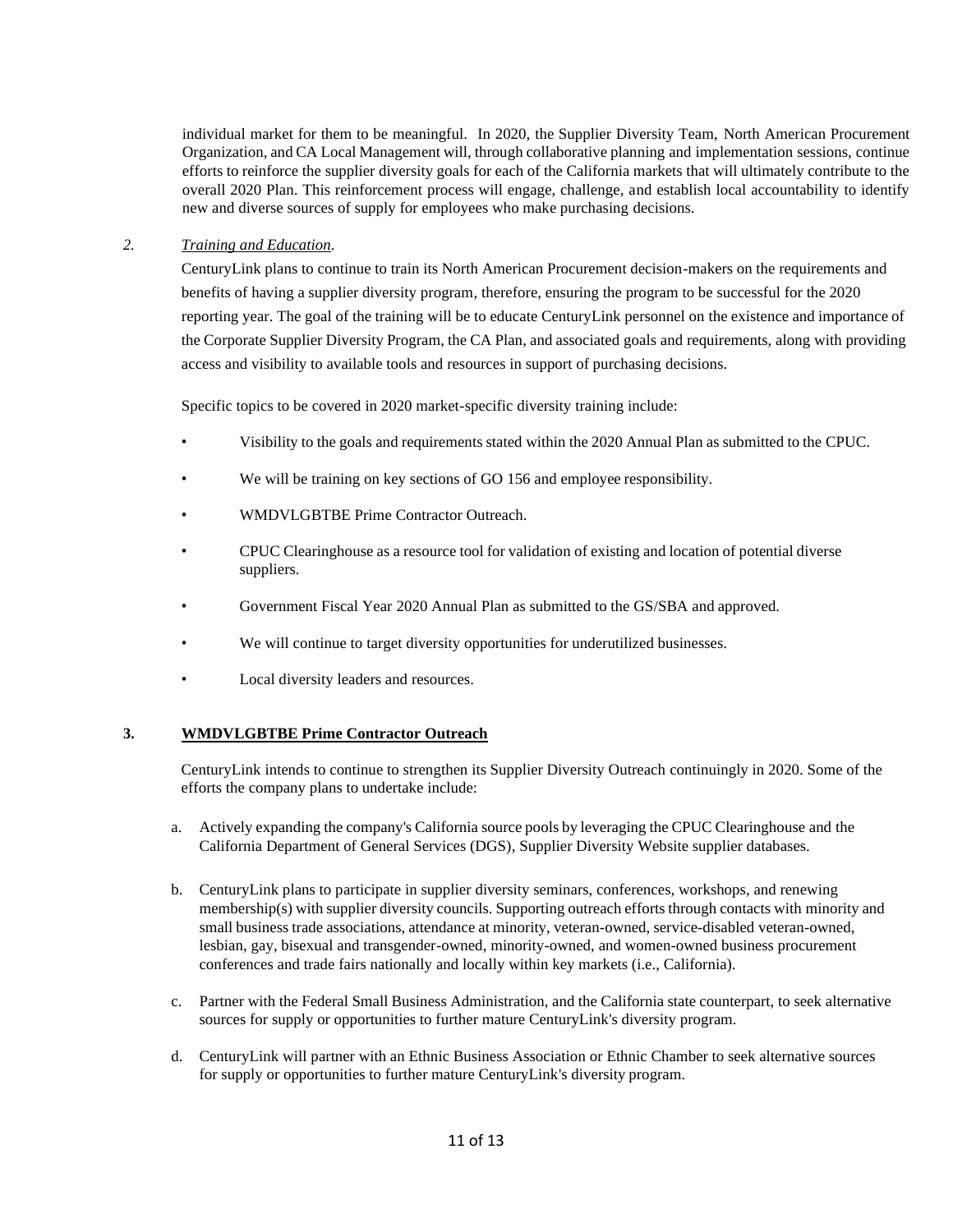#### **4. Subcontracting Program**

CenturyLink plans to broaden its Tier 2 subcontracting program to encourage prime contractors to expand their utilization of WMDVLGBTBE subcontractors, according to GO 156 §6.3. CenturyLink will focus on prime contractors with whom the company has historically spent over \$500,000 for products and services and \$1,000,000 for construction services.

#### **5. Employee Communication**

CenturyLink has created a dedicated internal company website for supplier diversity to incorporate resources for employees to be able to increase opportunities to include diverse suppliers in bids through use of internal bid lists, links to external sites (such as the CPUC and DGS Supplier Diversity website), and other informational tools specific to supplier diversity efforts. CenturyLink will seek opportunities to develop further means for vendors to update their records with current diversity status and streamline WMDVLGBTBE inclusion on bid opportunities.

#### **6. Contracting**

CenturyLink will continue to work to identify bid opportunities and include supplier diversity provisions in its RFXs, provide self-certification forms, and incorporate diversity requirements in its due diligence processes.

#### **7. Data Quality**

As part of the integration activities, CenturyLink Global Procurement has aligned with our Accounts Payable teams to ensure data quality exists in our current purchasing platform.

#### **8. Supplier Certification**

CenturyLink plans to use the CPUC Clearinghouse, including the certification process, and encourage the company's existing diverse suppliers to submit for certification.

CenturyLink is in the process of establishing the following *external* actions:

- a) Attend WMDVLGBTBE Business Opportunity Workshops, Minority Business Enterprise Conference seminars, and trade fairs, as applicable.
- b) Contact diverse and small business trade associations and development organizations.
- c) Identify and work with primary contacts at small and diverse trade associations to improve networking and sourcing opportunities.

#### **10.1.3 CenturyLink plans to continue to recruit WMDVLGBTBE suppliers of products and services where WMDVLGBTBE utilization is low, such as legal, financial services, fuel procurement, HR Benefits, and areas that are considered highly technical.**

- CenturyLink plans to meet and work with key departments that purchase products or services in areas where WMDVLGBTBE utilization has been low to help designprocurement "packages" that permit and encourage the participation of WMDVLGBTBE concerns.
- Directly or indirectly counsel WMDVLGBTBE suppliers and California employees on areas that present subcontracting opportunities.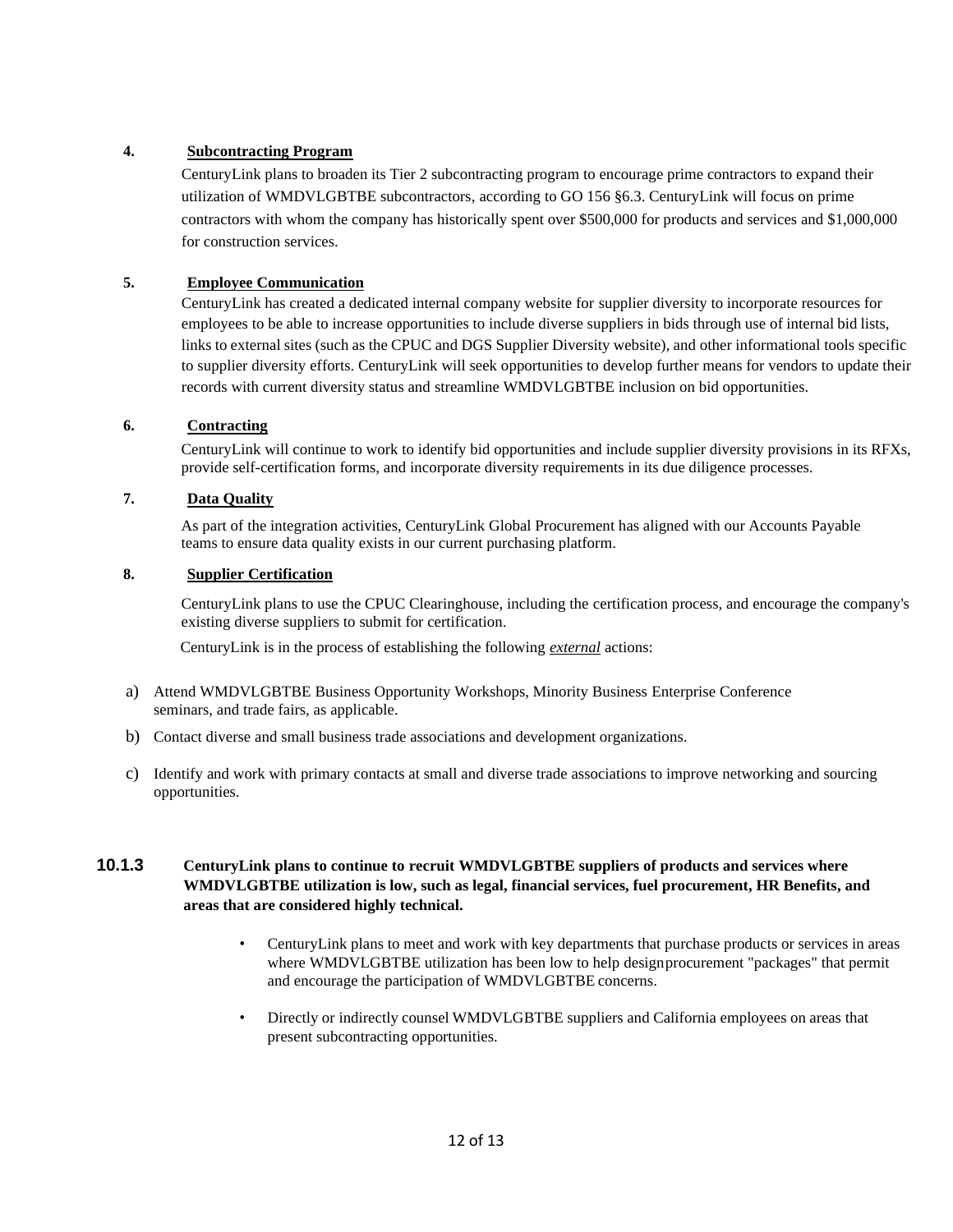**10.1.4 Plans for seeking and recruiting WMDVLGBTBE Suppliers of products and services in any "EXCLUDED CATEGORY" of products and services, which have been excluded from the procurement dollar base used to set a goal because of the established unavailable of WMDVLGBTBE suppliers. Plans for seeking and or recruiting WMDVLGBTBE suppliers of products and services where WMDVLGBTBE suppliers are currently unavailable.** 

CenturyLink has challenges finding diverse suppliers in some areas of business.

#### **10.1.5 CenturyLink shall encourage both prime contractors and grantees to engage WMDVLGBTBE suppliers in subcontractors, all categories which provide subcontracting opportunities.**

CenturyLink is committed to providing increased opportunities for diverse businesses, but in some cases, the company is challenged by supply chain realities that may impede the ability to buy directly from WMDVLGBTBE suppliers. In those cases, CenturyLink will rely upon its prime contractors' Tier 2 subcontracting activities to expand supplier diversity efforts.

CenturyLink remains committed to achieving the maximum practical utilization of WMDVLGBTBE vendors in all categories and sees Tier 2 purchases as an opportunity to expand business opportunities. It should be noted, however, that the award of subcontracts is at the sole discretion of the prime contractor.

**10.1.6 CenturyLink plans for complying with the WMDVLGBTBE Program guidelines have been established by the Commission as required by public utilities Section 8283(C). The Executive Director's Office will be responsible for developing, periodically refining, and recommending such guidelines for the Commission's adoption in an appropriate procedural forum.**

CenturyLink shall monitor any changes to the program guidelines to ensure continued compliance with the program.

This 2019 Report and 2020 Plan was SUBMITTED by:

Signature: Jay Sheldon Wesley, MBA, MPA

 Typed Name: Jay Sheldon Wesley, MPA, MBA Title: Global Corporate Supplier Diversity Manager Date Signed: Novermber 18, 2020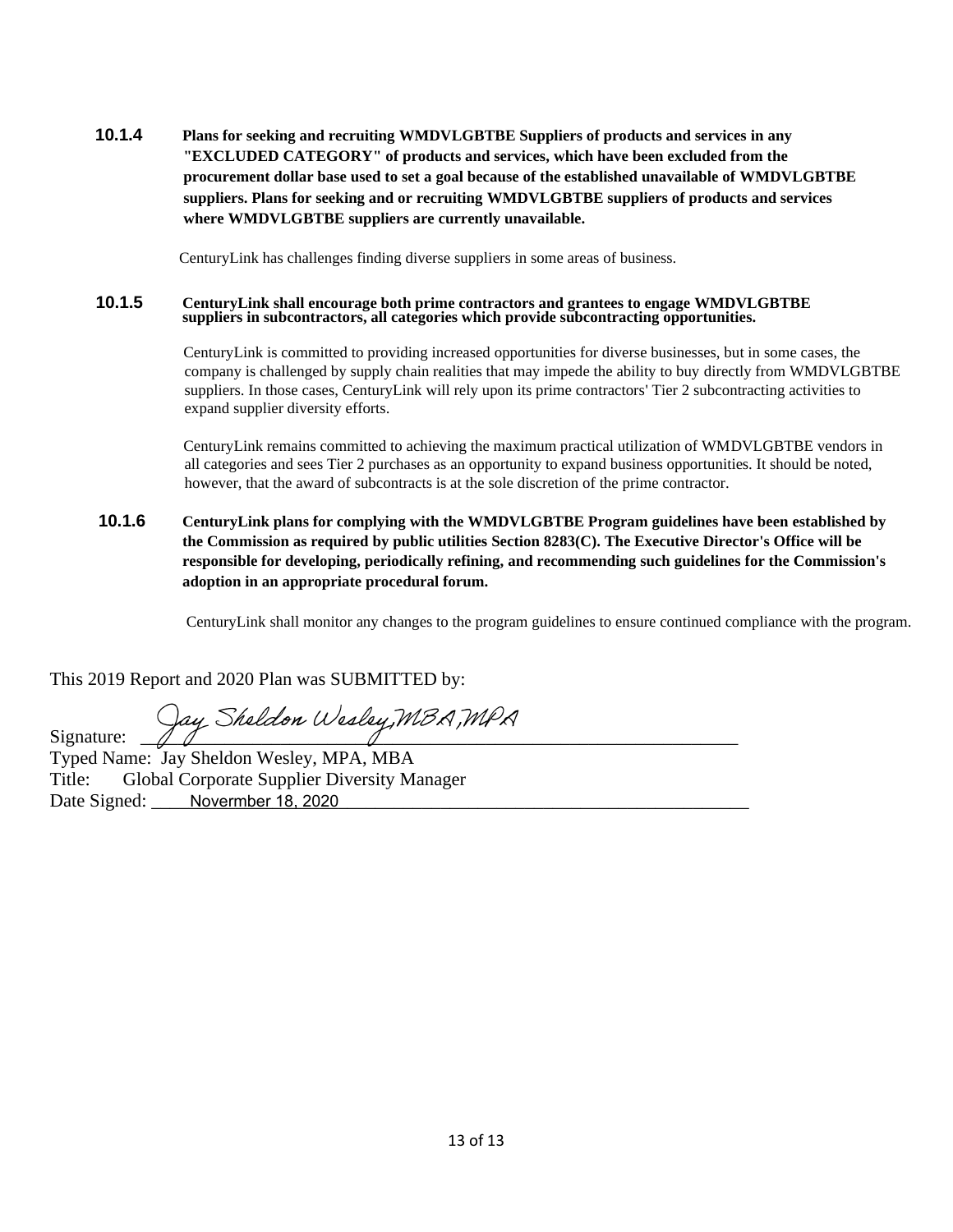| CenturvLink. Inc.                                                 | - -<br>r of Report<br>Yea. | 2019 |
|-------------------------------------------------------------------|----------------------------|------|
| WMDVLGBTBE PROCUREMENT BY STANDARD INDUSTRIAL CATEGORIES - DETAIL |                            |      |

|        |                                                                          |                 |                 |                         |       | *Minority Business Enterprise -Male and Woman<br>**Lesbian, Gay, Transgender, Business Enterprise |       |            |                        |         |       | ***Disabled Veterans Business Enterprise |         |                 |                 |                |
|--------|--------------------------------------------------------------------------|-----------------|-----------------|-------------------------|-------|---------------------------------------------------------------------------------------------------|-------|------------|------------------------|---------|-------|------------------------------------------|---------|-----------------|-----------------|----------------|
|        | North America Industry Classification System (NAICS)                     | Asian           | Asian           | <b>African American</b> |       | Hispanic                                                                                          |       |            | <b>Native American</b> | $*$ MBE | *MBE  | **LGBTQBE                                | ***DVBE | Other 8(a)****  | <b>Total</b>    | <b>Total</b>   |
|        | <b>Standard Industrial Classification (SIC) and Discription</b>          | Men             | Woman           | Men                     | Woman | Men                                                                                               | Woman | <b>Men</b> | Woman                  | Male    | Woman | **LGBTQBE                                | ***DVBE | Other 8(a)****  | <b>WMDVBTBE</b> | <b>Dollars</b> |
| 561740 | 07 Agricultural Services                                                 | \$0             | \$0             | \$0                     | \$0   | \$0                                                                                               | \$0   | \$0        | \$0                    | \$0     | \$0   | \$0                                      | \$0     | \$0             | \$0             | \$0            |
| 561990 | 07 Agricultural Services                                                 | \$0             | \$0             | \$0                     | \$0   | \$0                                                                                               | \$0   | \$0        | \$0                    | \$0     | \$0   | \$0                                      | \$0     | \$0             | \$0             | \$0            |
| 115116 | 07 Agricultural Services                                                 | \$0             | \$0             | \$0                     | \$0   | \$0                                                                                               | \$0   | \$0        | \$0                    | \$0     | \$0   | \$0                                      | \$0     | \$0             | \$0             | \$0            |
| 115310 | 07 Agricultural Services                                                 | \$0             | \$0             | \$0                     | \$0   | \$0                                                                                               | \$0   | \$0        | \$0                    | \$0     | \$0   | \$0                                      | \$0     | \$0             | \$0             | \$0            |
| 213111 | 08 Forestry                                                              | \$0             | \$0             | \$0                     | \$0   | \$0                                                                                               | \$0   | \$0        | \$0                    | \$0     | \$0   | \$0                                      | \$0     | \$0             | \$0             | \$0            |
| 213112 | 13 Oil & Gas Extraction                                                  | \$0             | \$0             | \$0                     | \$0   | \$0                                                                                               | \$0   | \$0        | \$0                    | \$0     | \$0   | \$0                                      | \$0     | \$0             | \$0             | \$0            |
| 236118 | 15 Building Construction, General Contractors & Operated Builders        | \$0             | \$0             | \$0                     | \$0   | \$0                                                                                               | \$0   | \$0        | \$0                    | \$0     | \$0   | \$0                                      | \$0     | \$0             | \$0             | \$0            |
| 236116 | 15 Building Construction, General Contractors & Operated Builders        | \$0             | \$0             | \$0                     | \$0   | \$0                                                                                               | \$0   | \$0        | \$0                    | \$0     | \$0   | \$0                                      | \$0     | \$0             | \$0             | \$0            |
| 236210 | 15 Building Construction, General Contractors & Operated Builders        | \$0             | \$0             | \$0                     | \$0   | \$0                                                                                               | \$0   | \$0        | \$0                    | \$0     | \$0   | \$0                                      | \$0     | \$0             | \$0             | \$0            |
| 236220 | 15 Building Construction, General Contractors & Operated Builders        | \$0             | \$0             | \$0                     | \$0   | \$0                                                                                               | \$0   | \$0        | \$0                    | \$0     | \$0   | \$0                                      | \$0     | \$0             | \$0             | \$0            |
| 237210 | 16 Heavy Construction other than Building Construction Contractors       | $\overline{50}$ | $\overline{30}$ | \$0                     | \$0   | \$0                                                                                               | \$0   | \$0        | \$0                    | \$0     | \$0   | $\overline{50}$                          | \$0     | $\overline{50}$ | $\overline{50}$ | \$0            |
| 238110 | 16 Heavy Construction other than Building Construction Contractors       | \$0             | \$0             | \$0                     | \$0   | \$0                                                                                               | \$0   | \$0        | \$0                    | \$0     | \$0   | \$0                                      | \$0     | \$0             | \$0             | \$0            |
| 238130 | 16 Heavy Construction other than Building Construction Contractors       | \$0             | \$0             | \$0                     | \$0   | \$0                                                                                               | \$0   | \$0        | \$0                    | \$0     | \$0   | \$0                                      | \$0     | \$0             | \$0             | \$0            |
| 2371   | 16 Heavy Construction other than Building Construction Contractors       | \$0             | \$0             | \$0                     | \$0   | \$0                                                                                               | \$0   | \$0        | \$0                    | \$0     | \$0   | \$0                                      | \$0     | \$0             | \$0             | \$0            |
| 237110 | 16 Heavy Construction other than Building Construction Contractors       | \$0             | \$0             | \$0                     | \$0   | \$0                                                                                               | \$0   | \$0        | \$0                    | \$0     | \$0   | \$0                                      | \$0     | \$0             | \$0             | \$0            |
| 23713  | 16 Heavy Construction other than Building Construction Contractors       | \$0             | \$0             | \$0                     | \$0   | \$0                                                                                               | \$0   | \$0        | \$0                    | \$0     | \$0   | \$0                                      | \$0     | \$0             | \$0             | \$0            |
| 237130 | 16 Heavy Construction other than Building Construction Contractors       | \$0             | \$0             | \$0                     | \$0   | \$0                                                                                               | \$0   | \$0        | \$0                    | \$0     | \$0   | \$0                                      | \$0     | \$0             | \$0             | \$0            |
| 237310 | 16 Heavy Construction other than Building Construction Contractors       | \$0             | \$0             | \$0                     | \$0   | \$0                                                                                               | \$0   | \$0        | \$0                    | \$0     | \$0   | \$0                                      | \$0     | \$0             | \$0             | \$0            |
| 237990 | 16 Heavy Construction other than Building Construction Contractors       | \$0             | \$0             | \$0                     | \$0   | \$0                                                                                               | \$0   | \$0        | \$0                    | \$0     | \$0   | \$0                                      | \$0     | \$0             | \$0             | \$0            |
| 237120 | 17 Construction Special Trade Contractors                                | \$0             | \$0             | \$0                     | \$0   | \$0                                                                                               | \$0   | \$0        | \$0                    | \$0     | \$0   | \$0                                      | \$0     | \$0             | \$0             | \$0            |
| 238160 | 17 Construction Special Trade Contractors                                | \$0             | \$0             | \$0                     | \$0   | \$0                                                                                               | \$0   | \$0        | \$0                    | \$0     | \$0   | \$0                                      | \$0     | \$0             | \$0             | \$0            |
| 238150 | 17 Construction Special Trade Contractors                                | \$0             | $\overline{30}$ | \$0                     | \$0   | \$0                                                                                               | \$0   | \$0        | \$0                    | \$0     | \$0   | $\overline{30}$                          | \$0     | \$0             | $\overline{30}$ | \$0            |
| 238120 | 17 Construction Special Trade Contractors                                | \$0             | \$0             | \$0                     | \$0   | \$0                                                                                               | \$0   | \$0        | \$0                    | \$0     | \$0   | \$0                                      | \$0     | \$0             | \$0             | \$0            |
| 23821  | 17 Construction Special Trade Contractors                                | \$0             | \$0             | \$0                     | \$0   | \$0                                                                                               | \$0   | \$0        | \$0                    | \$0     | \$0   | \$0                                      | \$0     | \$0             | \$0             | \$0            |
| 238210 | 17 Construction Special Trade Contractors                                | \$0             | \$0             | \$0                     | \$0   | \$6,316,711                                                                                       | \$0   | \$0        | \$0                    | \$0     | \$0   | \$0                                      | \$0     | \$0             | \$6,316,711     | \$6,316,711    |
| 238220 | 17 Construction Special Trade Contractors                                | \$0             | $\overline{50}$ | \$0                     | \$0   | \$0                                                                                               | \$0   | \$0        | \$0                    | \$0     | \$0   | $\overline{50}$                          | \$0     | \$0             | \$0             | \$0            |
| 238290 | 17 Construction Special Trade Contractors                                | \$0             | \$0             | ሮ<br>$\sim$             | \$0   | \$0                                                                                               | \$0   | \$0        | \$0                    | \$0     | \$0   | \$0                                      | \$0     | \$13,281        | \$0             | \$13,281       |
| 238390 | 17 Construction Special Trade Contractors                                | \$0             | \$0             | \$0                     | \$0   | \$0                                                                                               | \$0   | \$0        | \$0                    | \$0     | \$0   | \$0                                      | \$0     | \$0             | \$0             | \$0            |
| 238910 | 17 Construction Special Trade Contractors                                | \$0             | \$0             | \$0                     | \$0   | \$0                                                                                               | \$0   | \$0        | \$0                    | \$0     | \$0   | \$0                                      | \$0     | \$0             | \$0             | \$0            |
| 238990 | 17 Construction Special Trade Contractors                                | \$0             | \$0             | \$0                     | \$0   | \$0                                                                                               | \$0   | \$0        | \$0                    | \$0     | \$0   | \$0                                      | \$0     | \$0             | \$0             | \$0            |
| 31     | 20 Food & Kindred Products                                               | \$0             | \$0             | \$0                     | \$0   | \$0                                                                                               | \$0   | \$0        | \$0                    | \$0     | \$0   | \$0                                      | \$0     | \$0             | \$0             | \$0            |
| 314110 | 22 Textile Mill Products                                                 | \$0             | \$0             | \$0                     | \$0   | \$0                                                                                               | \$0   | \$0        | \$0                    | \$0     | \$0   | \$0                                      | \$0     | \$0             | \$0             | \$0            |
| 322230 | 22 Textile Mill Products                                                 | \$0             | \$0             | \$0                     | \$0   | \$0                                                                                               | \$0   | \$0        | \$0                    | \$0     | \$0   | \$0                                      | \$0     | \$0             | \$0             | \$0            |
| 314120 | 22 Textile Mill Products                                                 | \$0             | \$0             | \$0                     | \$0   | \$0                                                                                               | \$0   | \$0        | \$0                    | \$0     | \$0   | \$0                                      | \$0     | \$0             | \$0             | \$0            |
| 326122 | 23 Apparel & Other Finished Products Made From Fabric & Other Similar Ma | \$0             | \$0             | \$0                     | \$0   | \$0                                                                                               | \$0   | \$0        | \$0                    | \$0     | \$0   | \$0                                      | \$0     | \$0             | \$0             | \$0            |
| 333924 | 24 Lumber & Wood Products Except Furniture                               | \$0             | \$0             | \$0                     | \$0   | \$0                                                                                               | \$0   | \$0        | \$0                    | \$0     | \$0   | \$0                                      | \$0     | \$0             | \$0             | \$0            |
| 325199 | 26 Paper & Allied Products                                               | \$0             | \$0             | \$0                     | \$0   | \$0                                                                                               | \$0   | \$0        | \$0                    | \$0     | \$0   | \$0                                      | \$0     | \$0             | \$0             | \$0            |
| 323111 | 27 Printing, Publishing & Allied Industry                                | \$0             | \$0             | \$0                     | \$0   | \$0                                                                                               | \$0   | \$0        | \$0                    | \$0     | \$0   | \$0                                      | \$0     | \$0             | \$0             | \$0            |
| 511199 | 27 Printing, Publishing & Allied Industry                                | \$0             | \$0             | \$0                     | \$0   | \$0                                                                                               | \$0   | \$0        | \$0                    | \$0     | \$0   | \$0                                      | \$0     | \$0             | \$0             | \$0            |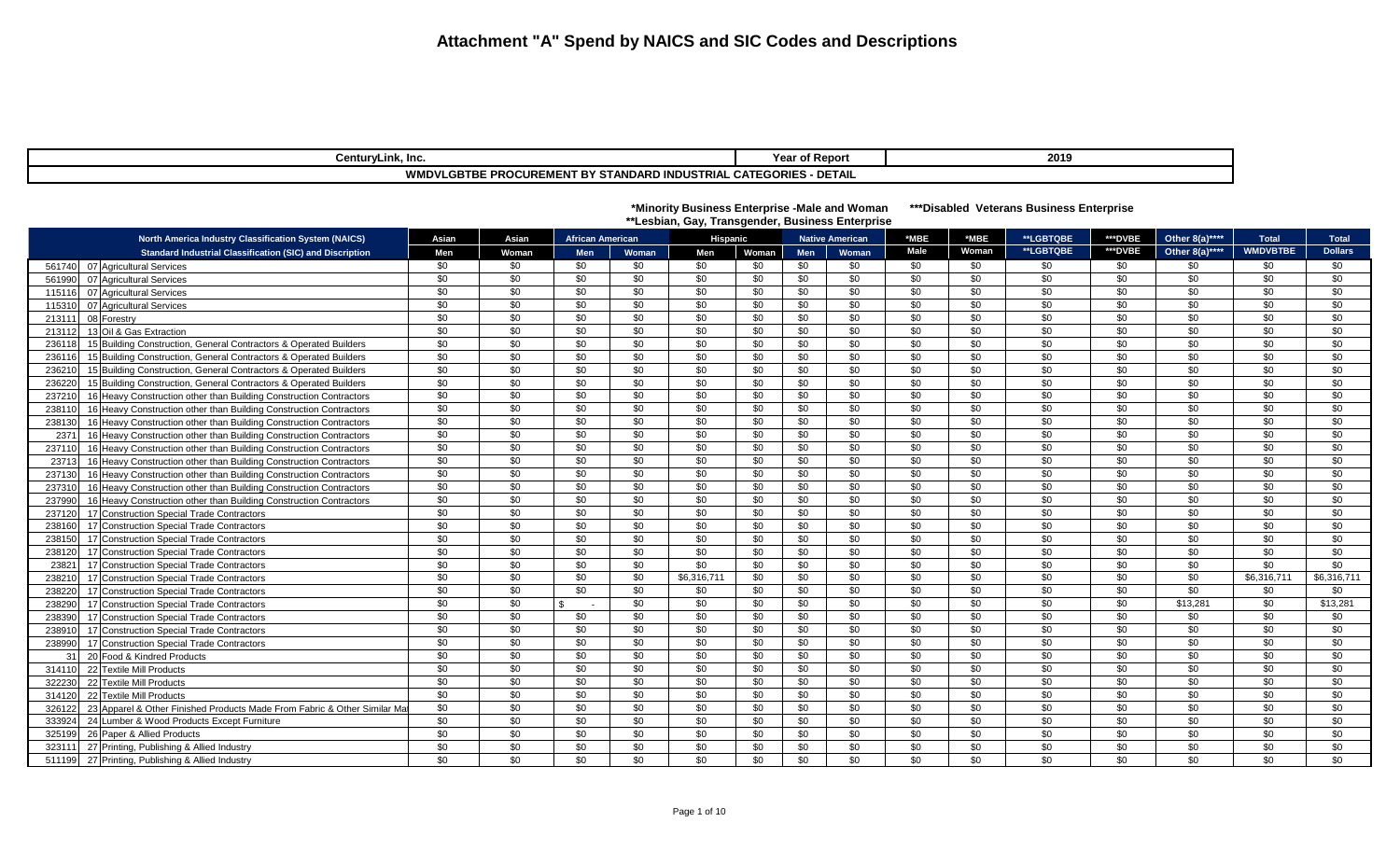| CenturyLink, Inc.                                                      | <b>Year of Report</b> | 2019 |  |  |  |  |  |
|------------------------------------------------------------------------|-----------------------|------|--|--|--|--|--|
| · DETAIL<br>WMDVLGBTBE PROCUREMENT BY STANDARD INDUSTRIAL CATEGORIES - |                       |      |  |  |  |  |  |

| *Minority Business Enterprise -Male and Woman    | ***Disabled V |
|--------------------------------------------------|---------------|
| **Lesbian, Gay, Transgender, Business Enterprise |               |

**/eterans Business Enterprise** 

| <b>North America Industry Classification System (NAICS)</b>                        | Asian           | Asian     | <b>African American</b> |                 |                 | <b>Hispanic</b> |                 | <b>Native American</b> | *MBE            | *MBE            | **LGBTQBE       | ***DVBE         | Other 8(a)****  | <b>Total</b>    | <b>Total</b>    |
|------------------------------------------------------------------------------------|-----------------|-----------|-------------------------|-----------------|-----------------|-----------------|-----------------|------------------------|-----------------|-----------------|-----------------|-----------------|-----------------|-----------------|-----------------|
| <b>Standard Industrial Classification (SIC) and Discription</b>                    | Men             | Woman     | Men                     | Woman           | Men             | Woman           | <b>Men</b>      | Woman                  | Male            | Woman           | **LGBTQBE       | ***DVBE         | Other 8(a)****  | <b>WMDVBTBE</b> | <b>Dollars</b>  |
| 07 Agricultural Services<br>561740                                                 | \$0             | \$0       | \$0                     | \$0             | \$0             | \$0             | \$0             | \$0                    | \$0             | \$0             | \$0             | \$0             | \$0             | \$0             | \$0             |
| 07 Agricultural Services<br>561990                                                 | \$0             | \$0       | \$0                     | \$0             | \$0             | \$0             | \$0             | \$0                    | \$0             | \$0             | \$0             | \$0             | \$0             | \$0             | \$0             |
| 07 Agricultural Services<br>115116                                                 | \$0             | \$0       | \$0                     | \$0             | \$0             | \$0             | \$0             | \$0                    | \$0             | \$0             | \$0             | \$0             | \$0             | \$0             | \$0             |
| 27 Printing, Publishing & Allied Industry<br>519130                                | \$0             | \$0       | \$0                     | \$0             | \$0             | \$0             | \$0             | \$0                    | \$0             | \$0             | \$0             | \$0             | \$0             | \$0             | \$0             |
| 27 Printing, Publishing & Allied Industry<br>323113                                | \$0             | \$0       | \$0                     | \$0             | \$0             | \$0             | \$0             | \$0                    | \$0             | \$0             | \$0             | \$0             | \$0             | \$0             | \$0             |
| 27 Printing, Publishing & Allied Industry<br>326199                                | \$0             | \$0       | \$0                     | \$0             | \$0             | \$0             | \$0             | \$0                    | \$0             | \$0             | \$0             | \$0             | \$0             | \$0             | \$0             |
| 28 Chemical & Allied Products<br>327212                                            | \$0             | \$0       | \$0                     | \$0             | \$0             | \$0             | \$0             | \$0                    | \$0             | \$0             | \$0             | \$0             | \$0             | \$0             | \$0             |
| 28 Chemical & Allied Products<br>327910                                            | \$0             | \$0       | \$0                     | \$0             | \$0             | \$0             | \$0             | \$0                    | \$0             | \$0             | \$0             | \$0             | \$0             | \$0             | \$0             |
| 30 Rubber & Miscellaneous Plastic Products<br>331420                               | \$0             | \$0       | \$0                     | \$0             | \$0             | \$0             | \$0             | \$0                    | \$0             | \$0             | \$0             | \$0             | \$0             | \$0             | \$0             |
| 327390<br>30 Rubber & Miscellaneous Plastic Products                               | \$0             | \$0       | \$0                     | \$0             | \$0             | \$0             | \$0             | \$0                    | \$0             | \$0             | \$0             | \$0             | \$0             | \$0             | \$0             |
| 332322<br>32 Stone, Clay, Glass & Concrete Products                                | \$0             | \$0       | \$0                     | \$0             | \$0             | \$0             | \$0             | \$0                    | \$0             | \$0             | \$0             | \$0             | \$0             | \$0             | \$0             |
| 333316<br>32 Stone, Clay, Glass & Concrete Products                                | \$0             | \$0       | \$0                     | \$0             | \$0             | \$0             | \$0             | \$0                    | \$0             | \$0             | \$0             | \$0             | \$0             | \$0             | \$0             |
| 335921<br>32 Stone, Clay, Glass & Concrete Products                                | \$0             | \$0       | \$0                     | \$0             | \$0             | \$0             | \$0             | \$0                    | \$0             | \$0             | \$0             | \$0             | \$0             | \$0             | \$0             |
| 335929 32 Stone, Clay, Glass & Concrete Products                                   | \$0             | \$0       | \$0                     | \$0             | \$0             | \$0             | \$0             | \$0                    | \$0             | \$0             | \$0             | \$0             | \$0             | \$0             | \$0             |
| 32 Stone, Clay, Glass & Concrete Products<br>331491                                | \$0             | \$0       | \$0                     | \$0             | \$0             | \$0             | \$0             | \$0                    | \$0             | \$0             | \$0             | \$0             | \$0             | \$0             | \$0             |
| 332323<br>32 Stone, Clay, Glass & Concrete Products                                | \$0             | \$0       | \$0                     | \$0             | \$0             | \$0             | \$0             | \$0                    | \$0             | \$0             | \$0             | \$0             | \$0             | \$0             | \$0             |
| 33 Primary Metal Industry<br>335931                                                | \$0             | \$0       | \$0                     | \$0             | \$0             | \$0             | \$0             | \$0                    | \$0             | \$0             | \$0             | \$0             | \$0             | \$0             | \$0             |
| 33 Primary Metal Industry<br>332911                                                | \$0             | \$0       | \$0                     | \$0             | \$0             | \$0             | \$0             | \$0                    | \$0             | \$0             | \$0             | \$0             | \$0             | \$0             | \$0             |
| 332618<br>33 Primary Metal Industry                                                | \$0             | \$0       | \$0                     | \$0             | \$0             | \$0             | \$0             | \$0                    | \$0             | \$0             | \$0             | \$0             | \$0             | $\overline{30}$ | \$0             |
| 33 Primary Metal Industry<br>333249                                                | \$0             | \$0       | \$0                     | \$0             | \$0             | \$0             | \$0             | \$0                    | \$0             | \$0             | \$0             | \$0             | \$0             | \$0             | \$0             |
| 332710<br>33 Primary Metal Industry                                                | \$0             | \$0       | \$0                     | \$0             | \$0             | \$0             | \$0             | \$0                    | \$0             | \$0             | \$0             | \$0             | \$0             | \$0             | \$0             |
| 339113<br>34 Fabricated Metal Products Except Machinery & Transportation Equipment | \$0             | \$0       | \$0                     | \$0             | \$0             | \$0             | \$0             | \$0                    | \$0             | \$0             | \$0             | \$0             | \$0             | \$0             | \$0             |
| 33411 34 Fabricated Metal Products Except Machinery & Transportation Equipment     | \$0             | \$0       | \$0                     | \$0             | \$0             | \$0             | \$0             | \$0                    | \$0             | \$0             | \$0             | \$0             | \$0             | \$0             | \$0             |
| 334111 34 Fabricated Metal Products Except Machinery & Transportation Equipmen     | $\overline{50}$ | \$727,905 | \$0                     | $\overline{30}$ | $\overline{30}$ | \$0             | $\overline{50}$ | $\overline{30}$        | $\overline{30}$ | $\overline{30}$ | $\overline{50}$ | $\overline{50}$ | $\overline{50}$ | $\overline{30}$ | $\overline{30}$ |
| 333314<br>34 Fabricated Metal Products Except Machinery & Transportation Equipment | \$0             | \$0       | \$0                     | \$0             | \$0             | \$0             | \$0             | \$0                    | \$0             | \$0             | \$0             | \$0             | \$0             | \$0             | \$0             |
| 34 Fabricated Metal Products Except Machinery & Transportation Equipment<br>333413 | \$0             | \$0       | \$0                     | \$0             | \$0             | \$0             | \$0             | \$0                    | \$0             | \$0             | \$0             | \$0             | \$0             | \$0             | \$0             |
| 35 Industrial & Commerical Machinery & Computer Equipment<br>333415                | \$0             | \$0       | \$0                     | \$0             | \$0             | \$0             | \$0             | \$0                    | \$0             | \$0             | \$0             | \$0             | \$0             | \$0             | \$0             |
| 333613<br>35 Industrial & Commerical Machinery & Computer Equipment                | \$0             | \$0       | \$0                     | \$0             | \$0             | \$0             | \$0             | \$0                    | \$0             | \$0             | \$0             | \$0             | \$0             | \$0             | \$0             |
| 35 Industrial & Commerical Machinery & Computer Equipment<br>333921                | \$0             | \$0       | \$0                     | \$0             | \$0             | \$0             | \$0             | \$0                    | \$0             | \$0             | \$0             | \$0             | \$0             | \$0             | \$0             |
| 333922<br>35 Industrial & Commerical Machinery & Computer Equipment                | \$0             | \$0       | \$0                     | \$0             | \$0             | \$0             | \$0             | \$0                    | \$0             | \$0             | \$0             | \$0             | \$0             | \$0             | \$0             |
| 333999<br>35 Industrial & Commerical Machinery & Computer Equipment                | \$0             | \$0       | \$0                     | \$0             | \$0             | \$0             | \$0             | \$0                    | \$0             | \$0             | \$0             | \$0             | \$0             | \$0             | \$0             |
| 334112<br>35 Industrial & Commerical Machinery & Computer Equipment                | \$0             | \$0       | \$0                     | \$0             | \$0             | \$0             | \$0             | \$0                    | \$0             | \$0             | \$0             | \$0             | \$0             | \$0             | \$0             |
| 334118<br>35 Industrial & Commerical Machinery & Computer Equipment                | \$0             | \$0       | \$0                     | \$0             | \$0             | \$0             | \$0             | \$0                    | \$0             | \$0             | \$0             | \$0             | \$0             | \$0             | \$0             |
| 35 Industrial & Commerical Machinery & Computer Equipment<br>332999                | \$0             | \$0       | \$0                     | \$0             | \$0             | \$0             | \$0             | \$0                    | \$0             | \$0             | \$0             | \$0             | \$0             | \$0             | \$0             |
| 35 Industrial & Commerical Machinery & Computer Equipment<br>335122                | \$0             | \$0       | \$0                     | \$0             | \$0             | \$0             | \$0             | \$0                    | \$0             | \$0             | \$0             | \$0             | \$0             | \$0             | \$0             |
| 335312<br>35 Industrial & Commerical Machinery & Computer Equipment                | \$0             | \$0       | \$0                     | \$0             | \$0             | \$0             | \$0             | \$0                    | \$0             | \$0             | \$0             | \$0             | \$0             | $\overline{30}$ | \$0             |
| 3342 35<br>Industrial & Commerical Machinery & Computer Equipment                  | \$0             | \$0       | \$0                     | \$0             | \$0             | \$0             | \$0             | \$0                    | \$0             | \$0             | \$0             | \$0             | \$0             | \$0             | \$0             |
| Industrial & Commerical Machinery & Computer Equipment<br>334111 35                | \$0             | \$0       | \$0                     | \$0             | \$0             | \$0             | \$0             | \$0                    | \$0             | \$0             | \$0             | \$0             | \$0             | \$0             | \$0             |
| Industrial & Commerical Machinery & Computer Equipment<br>334210 35                | \$0             | \$0       | \$0                     | \$0             | \$0             | \$0             | \$0             | \$0                    | \$0             | \$0             | \$0             | \$0             | \$0             | \$0             | \$0             |
| 334220 35   Industrial & Commerical Machinery & Computer Equipment                 | \$0             | \$0       | \$0                     | \$0             | \$0             | \$0             | \$0             | \$0                    | \$0             | \$0             | \$0             | \$0             | \$0             | \$0             | \$0             |
| 36 Electronic & Other Electrical Equipment & Components Except Computer<br>334290  | \$0             | \$0       | \$0                     | \$0             | \$0             | \$0             | \$0             | \$0                    | \$0             | \$0             | \$0             | \$0             | \$0             | \$0             | \$0             |
| 36 Electronic & Other Electrical Equipment & Components Except Computer<br>334413  | \$0             | \$0       | \$0                     | \$0             | \$0             | \$0             | \$0             | \$0                    | \$0             | \$0             | \$0             | \$0             | \$0             | \$0             | \$0             |
| 36 Electronic & Other Electrical Equipment & Components Except Computer<br>334417  | \$0             | \$0       | \$0                     | \$0             | \$0             | \$0             | \$0             | \$0                    | \$0             | \$0             | \$0             | \$0             | \$0             | \$0             | \$0             |
| 334418<br>36 Electronic & Other Electrical Equipment & Components Except Computer  | \$0             | \$0       | \$0                     | \$0             | \$0             | \$0             | \$0             | \$0                    | \$0             | \$0             | \$0             | \$0             | \$0             | \$0             | \$0             |
| 36 Electronic & Other Electrical Equipment & Components Except Computer<br>334419  | \$0             | \$0       | \$0                     | \$0             | \$0             | \$0             | \$0             | \$0                    | \$0             | \$0             | \$0             | \$0             | \$0             | \$0             | \$0             |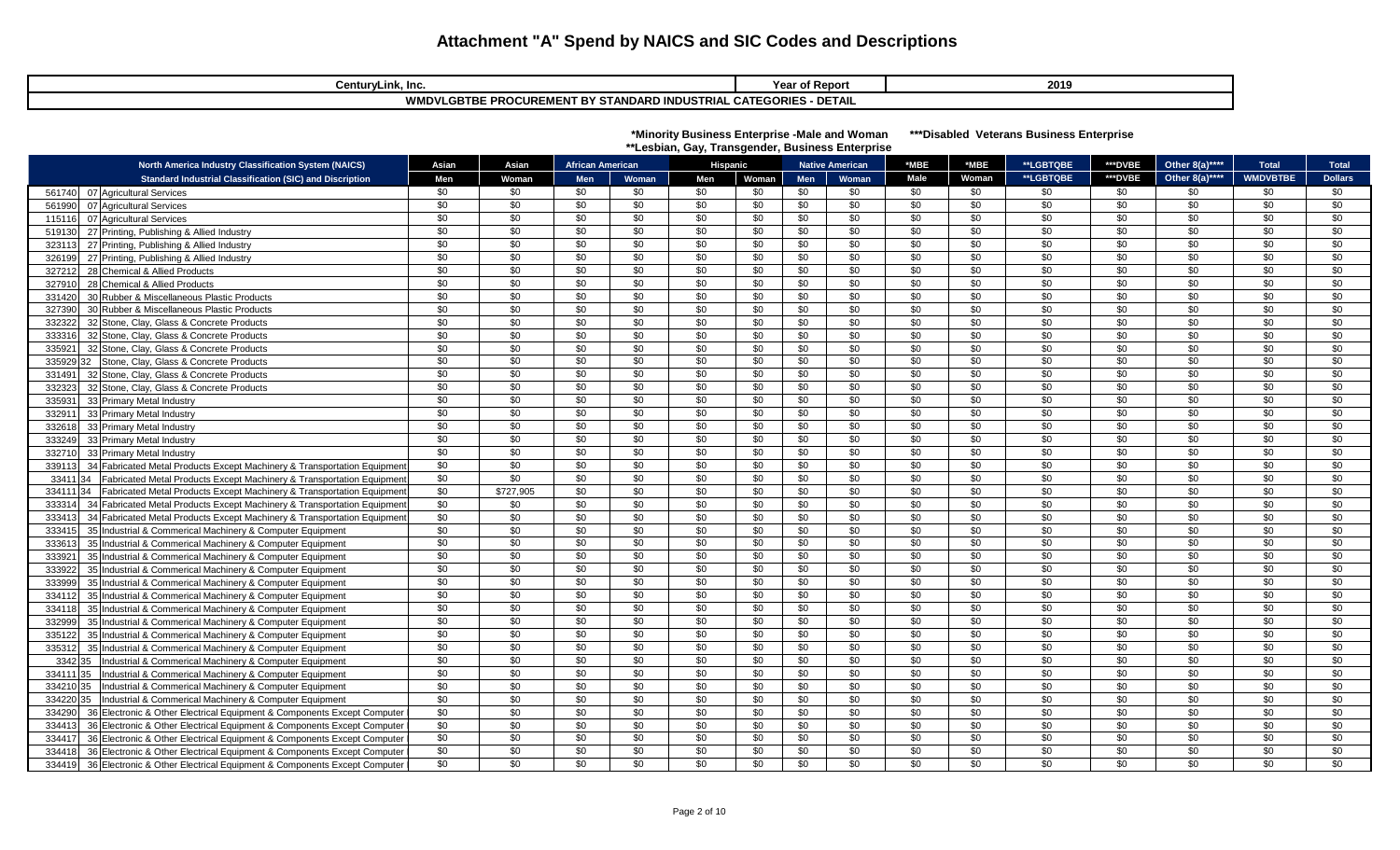| CenturyLink, Inc.                                                                       | Report<br>rear | 2019 |  |  |  |  |  |  |
|-----------------------------------------------------------------------------------------|----------------|------|--|--|--|--|--|--|
| E PROCUREMENT BY STANDARD INDUSTRIAL CATEGORIES<br><b>WMDVLGBTBE I</b><br><b>DETAIL</b> |                |      |  |  |  |  |  |  |

| *Minority Business Enterprise -Male and Woman    | ***Disable |
|--------------------------------------------------|------------|
| **Lesbian, Gay, Transgender, Business Enterprise |            |

 **Hed Veterans Business Enterprise** 

| <b>North America Industry Classification System (NAICS)</b>                          | Asian           | Asian           | <b>African American</b> |       | Hispanic        |       |            | <b>Native American</b> | *MBE | *MBE      | **LGBTQBE       | ***DVBE | Other 8(a)****            | <b>Total</b>    | <b>Total</b>   |
|--------------------------------------------------------------------------------------|-----------------|-----------------|-------------------------|-------|-----------------|-------|------------|------------------------|------|-----------|-----------------|---------|---------------------------|-----------------|----------------|
| <b>Standard Industrial Classification (SIC) and Discription</b>                      | Men             | Woman           | Men                     | Woman | Men             | Woman | <b>Men</b> | Woman                  | Male | Woman     | **LGBTQBE       | ***DVBE | Other 8(a)***             | <b>WMDVBTBE</b> | <b>Dollars</b> |
| 07 Agricultural Services<br>561740                                                   | \$0             | \$0             | \$0                     | \$0   | \$0             | \$0   | \$0        | \$0                    | \$0  | <b>SO</b> | \$0             | \$0     | \$0                       | \$0             | \$0            |
| 07 Agricultural Services<br>561990                                                   | \$0             | \$0             | \$0                     | \$0   | \$0             | \$0   | \$0        | \$0                    | \$0  | \$0       | \$0             | \$0     | \$0                       | \$0             | \$0            |
| 07 Agricultural Services<br>115116                                                   | \$0             | \$0             | \$0                     | \$0   | \$0             | \$0   | \$0        | \$0                    | \$0  | \$0       | \$0             | \$0     | \$0                       | \$0             | \$0            |
| 334513<br>36 Electronic & Other Electrical Equipment & Components Except Computer    | \$0             | \$0             | \$0                     | \$0   | \$0             | \$0   | \$0        | \$0                    | \$0  | \$0       | \$0             | \$0     | \$0                       | \$0             | \$0            |
| 36 Electronic & Other Electrical Equipment & Components Except Computer<br>334515    | \$0             | \$0             | \$0                     | \$0   | \$0             | \$0   | \$0        | \$0                    | \$0  | \$0       | \$0             | \$0     | \$0                       | \$0             | \$0            |
| 335911<br>36 Electronic & Other Electrical Equipment & Components Except Computer    | \$0             | \$0             | \$0                     | \$0   | \$0             | \$0   | \$0        | \$0                    | \$0  | \$0       | \$0             | \$0     | \$0                       | \$0             | \$0            |
| 33599<br>36 Electronic & Other Electrical Equipment & Components Except Computer     | \$0             | \$0             | \$0                     | \$0   | \$0             | \$0   | \$0        | \$0                    | \$0  | \$0       | \$0             | \$0     | \$0                       | \$0             | \$0            |
| 335999<br>36 Electronic & Other Electrical Equipment & Components Except Computer    | \$0             | \$0             | \$0                     | \$0   | \$0             | \$0   | \$0        | \$0                    | \$0  | \$0       | \$0             | \$0     | \$0                       | \$0             | \$0            |
| 36 Electronic & Other Electrical Equipment & Components Except Computer<br>339999    | \$0             | \$0             | \$0                     | \$0   | \$0             | \$0   | \$0        | \$0                    | \$0  | \$0       | \$0             | \$0     | \$0                       | \$0             | \$0            |
| 36 Electronic & Other Electrical Equipment & Components Except Computer<br>339112    | \$0             | \$0             | \$0                     | \$0   | \$0             | \$0   | \$0        | \$0                    | \$0  | \$0       | \$0             | \$0     | \$0                       | \$0             | \$0            |
| 36 Electronic & Other Electrical Equipment & Components Except Computer<br>334511    | \$0             | \$0             | \$0                     | \$0   | \$0             | \$0   | \$0        | \$0                    | \$0  | \$0       | \$0             | \$0     | \$0                       | \$0             | \$0            |
| 334613<br>36 Electronic & Other Electrical Equipment & Components Except Computer    | \$0             | \$0             | \$0                     | \$0   | \$0             | \$0   | \$0        | \$0                    | \$0  | \$0       | \$0             | \$0     | \$0                       | \$0             | \$0            |
| 335311<br>36 Electronic & Other Electrical Equipment & Components Except Computer    | \$0             | \$0             | \$0                     | \$0   | \$0             | \$0   | \$0        | \$0                    | \$0  | \$0       | \$0             | \$0     | \$0                       | \$0             | \$0            |
| 335313<br>36 Electronic & Other Electrical Equipment & Components Except Computer    | \$0             | \$0             | \$0                     | \$0   | \$0             | \$0   | \$0        | \$0                    | \$0  | \$0       | \$0             | \$0     | \$0                       | \$0             | \$0            |
| 335314<br>36 Electronic & Other Electrical Equipment & Components Except Computer    | \$0             | \$0             | \$0                     | \$0   | \$0             | \$0   | \$0        | \$0                    | \$0  | \$0       | \$0             | \$0     | \$0                       | \$0             | \$0            |
| 336390<br>36 Electronic & Other Electrical Equipment & Components Except Computer    | \$0             | \$0             | \$0                     | \$0   | \$0             | \$0   | \$0        | \$0                    | \$0  | \$0       | \$0             | \$0     | \$0                       | \$0             | \$0            |
| 36 Electronic & Other Electrical Equipment & Components Except Computer<br>333318    | \$0             | \$0             | \$0                     | \$0   | \$0             | \$0   | \$0        | \$0                    | \$0  | \$0       | \$0             | \$0     | \$0                       | \$0             | \$0            |
| 36 Electronic & Other Electrical Equipment & Components Except Computer<br>339920    | \$0             | \$0             | \$0                     | \$0   | \$0             | \$0   | \$0        | \$0                    | \$0  | \$0       | \$0             | \$0     | \$0                       | \$0             | \$0            |
| 339940<br>36 Electronic & Other Electrical Equipment & Components Except Computer    | $\overline{30}$ | $\overline{30}$ | $\overline{50}$         | \$0   | \$0             | \$0   | \$0        | \$0                    | \$0  | \$0       | $\overline{30}$ | \$0     | $\overline{30}$           | $\overline{30}$ | \$0            |
| 339950<br>36 Electronic & Other Electrical Equipment & Components Except Computer    | $\overline{30}$ | $\overline{30}$ | $\overline{30}$         | \$0   | \$0             | \$0   | \$0        | \$0                    | \$0  | \$0       | $\overline{30}$ | \$0     | \$0                       | $\overline{30}$ | \$0            |
| 38 Measuring, Analyzing & Controlling Instruments, Photographic, Medical &<br>423210 | $\overline{30}$ | \$0             | \$0                     | \$0   | \$0             | \$0   | \$0        | \$0                    | \$0  | \$0       | \$0             | \$0     | \$0                       | \$0             | \$0            |
| 48211238<br>Measuring, Analyzing & Controlling Instruments, Photographic, Medical &  | \$0             | \$0             | \$0                     | \$0   | \$0             | \$0   | \$0        | \$0                    | \$0  | \$0       | \$0             | \$0     | \$0                       | \$0             | \$0            |
| 27 Fiber Optic Cable Manufacturing<br>335921                                         | \$0             | $\overline{30}$ | \$0                     | \$0   | \$0             | \$0   | \$0        | \$0                    | \$0  | \$0       | \$0             | \$0     | 1.389.693<br>$\mathbf{R}$ | $\overline{30}$ | \$1,389,693    |
| 486110<br>39 Miscellaneous Manufacturing Industry                                    | \$0             | \$0             | \$0                     | \$0   | \$0             | \$0   | \$0        | \$0                    | \$0  | \$0       | \$0             | \$0     | \$0                       | \$0             | \$0            |
| Miscellaneous Manufacturing Industry<br>485112 39                                    | \$0             | \$0             | $\overline{30}$         | \$0   | $\overline{30}$ | \$0   | \$0        | \$0                    | \$0  | \$0       | \$0             | \$0     | \$0                       | \$0             | \$0            |
| 40 Railroad Transportation<br>493110                                                 | \$0             | \$0             | \$0                     | \$0   | \$0             | \$0   | \$0        | \$0                    | \$0  | \$0       | \$0             | \$0     | \$0                       | \$0             | \$0            |
| 484121<br>40 Railroad Transportation                                                 | \$0             | \$0             | \$0                     | \$0   | \$0             | \$0   | \$0        | \$0                    | \$0  | \$0       | \$0             | \$0     | \$0                       | \$0             | \$0            |
| 41 Local & Suburban Transit & Hwy Passenger Transportation<br>484220                 | \$0             | \$0             | \$0                     | \$0   | \$0             | \$0   | \$0        | \$0                    | \$0  | \$0       | \$0             | \$0     | \$0                       | \$0             | \$0            |
| 41 Local & Suburban Transit & Hwy Passenger Transportation<br>485111                 | \$0             | \$0             | \$0                     | \$0   | \$0             | \$0   | \$0        | \$0                    | \$0  | \$0       | \$0             | \$0     | \$0                       | \$0             | \$0            |
| 488510<br>42 Motor Freight Transportation & Warehousing                              | \$0             | \$0             | \$0                     | \$0   | \$0             | \$0   | \$0        | \$0                    | \$0  | \$0       | \$0             | \$0     | \$0                       | \$0             | \$0            |
| 485510<br>42 Motor Freight Transportation & Warehousing                              | \$0             | \$0             | \$0                     | \$0   | \$0             | \$0   | \$0        | \$0                    | \$0  | \$0       | \$0             | \$0     | \$0                       | \$0             | \$0            |
| 493190<br>42 Motor Freight Transportation & Warehousing                              | \$0             | \$0             | \$0                     | \$0   | \$0             | \$0   | \$0        | \$0                    | \$0  | \$0       | \$0             | \$0     | \$0                       | \$0             | \$0            |
| 562910<br>42 Motor Freight Transportation & Warehousing                              | \$0             | \$0             | \$0                     | \$0   | \$0             | \$0   | \$0        | \$0                    | \$0  | \$0       | \$0             | \$0     | \$0                       | \$0             | \$0            |
| 42 Motor Freight Transportation & Warehousing<br>492110                              | \$0             | \$0             | \$0                     | \$0   | \$0             | \$0   | \$0        | \$0                    | \$0  | \$0       | \$0             | \$0     | \$0                       | \$0             | \$0            |
| 42 Motor Freight Transportation & Warehousing<br>511120                              | \$0             | \$0             | \$0                     | \$0   | \$0             | \$0   | \$0        | \$0                    | \$0  | \$0       | \$0             | \$0     | \$0                       | \$0             | \$0            |
| 48811942<br>Motor Freight Transportation & Warehousing                               | \$0             | \$0             | \$0                     | \$0   | \$0             | \$0   | \$0        | \$0                    | \$0  | \$0       | \$0             | \$0     | \$0                       | \$0             | \$0            |
| 481219<br>42 Motor Freight Transportation & Warehousing                              | \$0             | \$0             | \$0                     | \$0   | \$0             | \$0   | \$0        | \$0                    | \$0  | \$0       | \$0             | \$0     | \$0                       | \$0             | \$0            |
| 43 United States Postal Service<br>488190                                            | \$0             | \$0             | \$0                     | \$0   | \$0             | \$0   | \$0        | \$0                    | \$0  | \$0       | \$0             | \$0     | \$0                       | \$0             | \$0            |
| 488490<br>43 United States Postal Service                                            | \$0             | \$0             | \$0                     | \$0   | \$0             | \$0   | \$0        | \$0                    | \$0  | \$0       | \$0             | \$0     | \$0                       | \$0             | \$0            |
| 45 Transportation by Air<br>486210                                                   | \$0             | \$0             | \$0                     | \$0   | \$0             | \$0   | \$0        | \$0                    | \$0  | \$0       | \$0             | \$0     | \$0                       | \$0             | \$0            |
| 561612<br>45 Transportation by Air                                                   | \$0             | \$0             | \$0                     | \$0   | \$0             | \$0   | \$0        | \$0                    | \$0  | \$0       | \$0             | \$0     | \$0                       | \$0             | \$0            |
| 488999<br>45 Transportation by Air                                                   | \$0             | \$0             | \$0                     | \$0   | \$0             | \$0   | \$0        | \$0                    | \$0  | \$0       | \$0             | \$0     | \$0                       | \$0             | \$0            |
| 45 Transportation by Air<br>491110                                                   | \$0             | \$0             | \$0                     | \$0   | \$0             | \$0   | \$0        | \$0                    | \$0  | \$0       | \$0             | \$0     | \$0                       | \$0             | \$0            |
| 813319<br>46 Pipeline Expense Natural Gas                                            | \$0             | \$0             | \$0                     | \$0   | \$0             | \$0   | \$0        | \$0                    | \$0  | \$0       | \$0             | \$0     | \$0                       | \$0             | \$0            |
| 515120 47 Transportation Services                                                    | \$0             | \$0             | \$0                     | \$0   | \$0             | \$0   | \$0        | \$0                    | \$0  | \$0       | \$0             | \$0     | \$0                       | \$0             | \$0            |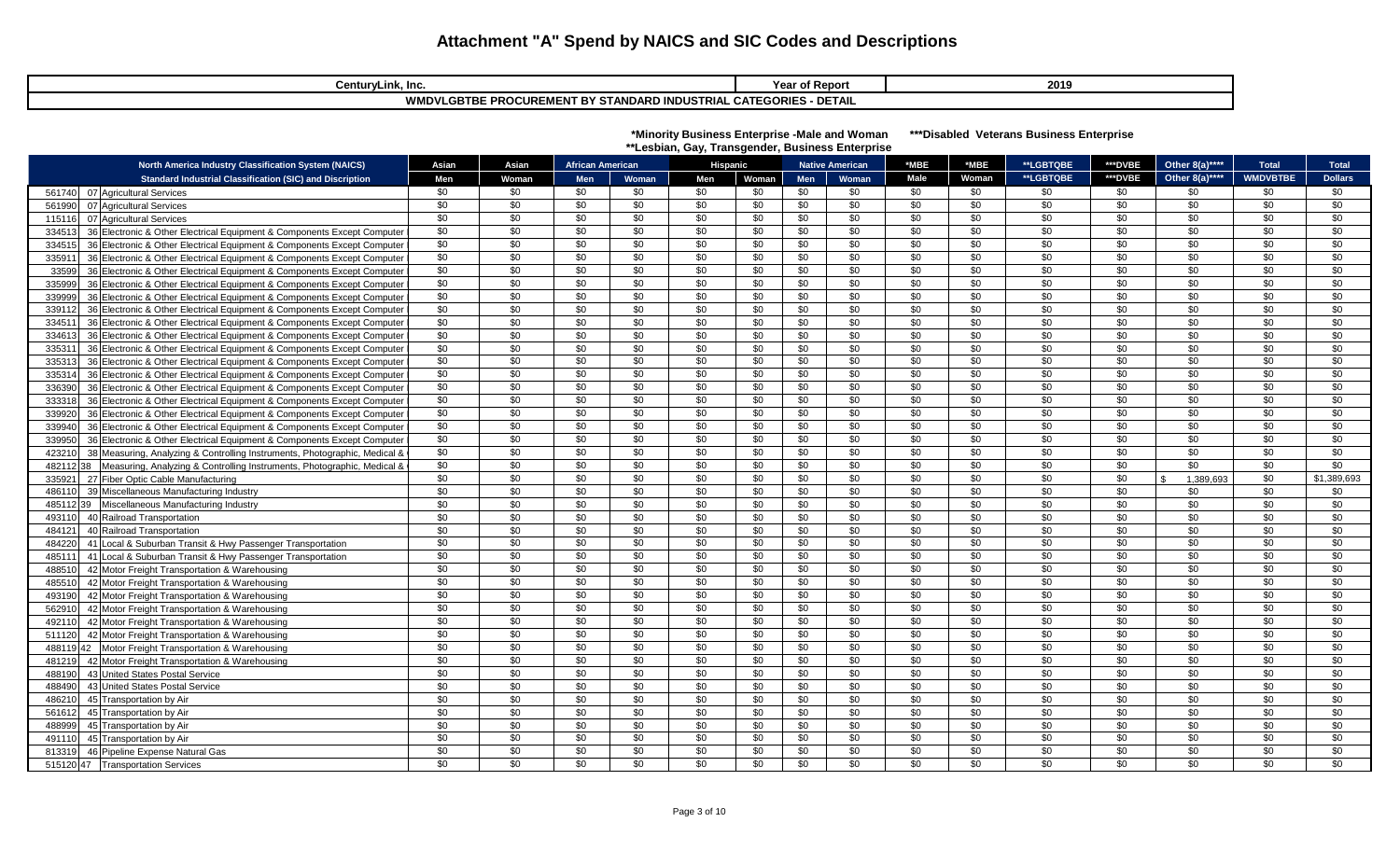| CenturyLink, Inc.                                                      | <b>Year of Report</b> | 2019 |  |  |  |  |  |  |
|------------------------------------------------------------------------|-----------------------|------|--|--|--|--|--|--|
| · DETAIL<br>WMDVLGBTBE PROCUREMENT BY STANDARD INDUSTRIAL CATEGORIES - |                       |      |  |  |  |  |  |  |

| *Minority Business Enterprise -Male and Woman    | ***Dis |
|--------------------------------------------------|--------|
| **Lesbian, Gay, Transgender, Business Enterprise |        |

sabled Veterans Business Enterprise

|           | <b>North America Industry Classification System (NAICS)</b>     | Asian           | Asian           | <b>African American</b> |       |                 | Hispanic        |     | <b>Native American</b> | *MBE            | *MBE            | **LGBTQBE       | ***DVBE         | Other 8(a)****  | <b>Total</b>    | <b>Total</b>    |
|-----------|-----------------------------------------------------------------|-----------------|-----------------|-------------------------|-------|-----------------|-----------------|-----|------------------------|-----------------|-----------------|-----------------|-----------------|-----------------|-----------------|-----------------|
|           | <b>Standard Industrial Classification (SIC) and Discription</b> | Men             | Woman           | Men                     | Woman | Men             | Woman           | Men | Woman                  | Male            | Woman           | **LGBTQBE       | ***DVBE         | Other 8(a)****  | <b>WMDVBTBE</b> | <b>Dollars</b>  |
|           | 561740 07 Agricultural Services                                 | \$0             | \$0             | \$0                     | \$0   | \$0             | \$0             | \$0 | \$0                    | \$0             | \$0             | \$0             | \$0             | \$0             | \$0             | \$0             |
| 561990    | 07 Agricultural Services                                        | \$0             | \$0             | \$0                     | \$0   | \$0             | \$0             | \$0 | \$0                    | \$0             | \$0             | \$0             | \$0             | \$0             | \$0             | \$0             |
| 115116    | 07 Agricultural Services                                        | \$0             | \$0             | \$0                     | \$0   | \$0             | \$0             | \$0 | \$0                    | \$0             | \$0             | \$0             | \$0             | \$0             | \$0             | \$0             |
| 515210 47 | <b>Transportation Services</b>                                  | \$0             | \$0             | \$0                     | \$0   | \$0             | \$0             | \$0 | \$0                    | \$0             | \$0             | \$0             | \$0             | \$0             | \$0             | \$0             |
| 517 47    | <b>Transportation Services</b>                                  | \$0             | \$0             | \$0                     | \$0   | \$0             | \$0             | \$0 | \$0                    | \$0             | \$0             | \$0             | \$0             | \$0             | \$0             | \$0             |
| 517148    | Communications                                                  | \$0             | \$0             | \$0                     | \$0   | \$0             | \$0             | \$0 | \$0                    | \$0             | \$0             | \$0             | \$0             | \$0             | \$0             | \$0             |
| 517110    | 48 Communications                                               | \$0             | \$0             | \$0                     | \$0   | \$0             | \$0             | \$0 | $\overline{50}$        | \$0             | \$0             | $\overline{50}$ | \$0             | \$0             | \$0             | \$0             |
| 517210    | 48 Communications                                               | \$0             | \$0             | \$0                     | \$0   | \$0             | \$0             | \$0 | \$0                    | \$0             | \$0             | \$0             | \$0             | \$0             | \$0             | \$0             |
| 51791     | 48 Communications                                               | $\sqrt{6}$      | $\sqrt{6}$      | $\overline{50}$         | \$0   | \$0             | \$0             | \$0 | \$0                    | \$0             | $\overline{50}$ | $\overline{50}$ | \$0             | \$0             | $\overline{50}$ | \$0             |
| 517911    | 48 Communications                                               | \$0             | \$0             | \$0                     | \$0   | \$0             | \$0             | \$0 | \$0                    | \$0             | \$0             | \$0             | \$0             | \$0             | \$0             | \$0             |
| 517919    | 48 Communications                                               | \$0             | \$0             | \$0                     | \$0   | \$0             | \$0             | \$0 | \$0                    | \$0             | \$0             | \$0             | \$0             | \$0             | \$0             | \$0             |
| 22        | 48 Communications                                               | $\overline{30}$ | $\sqrt{6}$      | $\overline{50}$         | \$0   | $\overline{50}$ | \$0             | \$0 | $\overline{50}$        | $\overline{50}$ | $\overline{50}$ | $\overline{50}$ | \$0             | \$0             | \$0             | $\sqrt{6}$      |
| 221118    | 48 Communications                                               | \$0             | \$0             | \$0                     | \$0   | \$0             | \$0             | \$0 | \$0                    | \$0             | \$0             | \$0             | \$0             | \$0             | \$0             | \$0             |
| 221121    | 48 Communications                                               | \$0             | \$0             | \$0                     | \$0   | \$0             | \$0             | \$0 | \$0                    | \$0             | \$0             | $\overline{50}$ | \$0             | \$0             | \$0             | \$0             |
| 221122    | 48 Communications                                               | \$0             | \$0             | \$0                     | \$0   | \$0             | \$0             | \$0 | \$0                    | \$0             | \$0             | \$0             | \$0             | \$0             | \$0             | \$0             |
| 221210    | 48 Communications                                               | \$0             | \$0             | \$0                     | \$0   | \$0             | \$0             | \$0 | \$0                    | \$0             | \$0             | \$0             | \$0             | \$0             | \$0             | \$0             |
| 221310    | 49 Utilities                                                    | \$0             | \$0             | \$0                     | \$0   | \$0             | \$0             | \$0 | $\sqrt{50}$            | \$0             | \$0             | $\overline{50}$ | \$0             | \$0             | \$0             | \$0             |
| 221330    | 49 Other Electric Power Generation                              | $\overline{30}$ | \$0             | \$0                     | \$0   | $\overline{50}$ | \$0             | \$0 | $\overline{50}$        | \$0             | $\overline{50}$ | $\overline{50}$ | $\overline{30}$ | \$0             | $\overline{30}$ | $\overline{30}$ |
| 611310    | 49 Electric Bulk Power Transmission and Control                 | $\overline{30}$ | $\overline{50}$ | \$0                     | \$0   | $\overline{50}$ | $\overline{30}$ | \$0 | \$0                    | \$0             | $\overline{30}$ | \$0             | \$0             | \$0             | \$0             | $\overline{60}$ |
| 221111    | 49 Electric Power Distribution                                  | \$0             | \$0             | \$0                     | \$0   | \$0             | \$0             | \$0 | \$0                    | \$0             | \$0             | \$0             | \$0             | \$0             | \$0             | \$0             |
| 222118    | 49 Natural Gas Distribution(1)                                  | $\sqrt{6}$      | \$0             | $\overline{50}$         | \$0   | $\overline{50}$ | \$0             | \$0 | $\sqrt{50}$            | \$0             | $\overline{50}$ | $\overline{50}$ | \$0             | \$0             | \$0             | $\frac{1}{20}$  |
| 236115    | 49 Water Supply and Irrigation Systems(0)                       | \$0             | \$0             | \$0                     | \$0   | \$88,466        | \$0             | \$0 | $\sqrt{60}$            | \$0             | \$0             | $\overline{50}$ | \$0             | \$0             | \$0             | $\frac{1}{20}$  |
| 486990    | 49 Steam and Air-Conditioning Supply(0)                         | \$0             | \$0             | \$0                     | \$0   | \$0             | \$0             | \$0 | $\overline{50}$        | \$0             | \$0             | \$0             | \$0             | \$0             | \$0             | \$0             |
| 562212    | 49 Electric, Gas and Sanitary Services                          | $\overline{30}$ | $\overline{50}$ | \$0                     | \$0   | $\overline{50}$ | $\overline{30}$ | \$0 | \$0                    | \$0             | $\overline{30}$ | \$0             | $\overline{30}$ | $\overline{30}$ | \$0             | $\overline{60}$ |
| 562219    | 49 Electric, Gas and Sanitary Services                          | \$0             | \$0             | \$0                     | \$0   | \$0             | \$0             | \$0 | $\sqrt{50}$            | \$0             | \$0             | $\overline{50}$ | \$0             | \$0             | \$0             | $\sqrt{6}$      |
| 562920    | 49 Electric, Gas and Sanitary Services                          | \$0             | \$0             | \$0                     | \$0   | \$0             | \$0             | \$0 | \$0                    | \$0             | \$0             | \$0             | \$0             | \$0             | \$0             | \$0             |
| 562991    | 49 Electric, Gas and Sanitary Services                          | \$0             | \$0             | \$0                     | \$0   | \$0             | \$0             | \$0 | \$0                    | \$0             | \$0             | \$0             | \$0             | \$0             | \$0             | $\sqrt{6}$      |
| 423390    | 49 Electric, Gas and Sanitary Services                          | \$0             | \$0             | \$0                     | \$0   | \$0             | \$0             | \$0 | \$0                    | \$0             | \$0             | \$0             | \$0             | \$0             | \$0             | \$0             |
| 423440    | 49 Electric, Gas and Sanitary Services                          | \$0             | \$0             | \$0                     | \$0   | \$0             | \$0             | \$0 | \$0                    | \$0             | \$0             | \$0             | \$0             | \$0             | \$0             | \$0             |
| 423510    | 49 Electric, Gas and Sanitary Services                          | \$0             | \$0             | \$0                     | \$0   | \$0             | \$0             | \$0 | \$0                    | \$0             | \$0             | \$0             | \$0             | \$0             | $\overline{50}$ | $\sqrt{6}$      |
| 423710    | 49 Electric, Gas and Sanitary Services                          | \$0             | \$0             | \$0                     | \$0   | \$0             | \$0             | \$0 | $\overline{50}$        | \$0             | \$0             | \$0             | \$0             | \$0             | \$0             | \$0             |
| 423730    | 49 Electric, Gas and Sanitary Services                          | \$0             | \$0             | \$0                     | \$0   | \$0             | \$0             | \$0 | \$0                    | \$0             | \$0             | \$0             | \$0             | \$0             | \$0             | \$0             |
| 423830    | 49 Electric, Gas and Sanitary Services                          | \$0             | \$0             | \$0                     | \$0   | \$0             | \$0             | \$0 | \$0                    | \$0             | \$0             | \$0             | \$0             | \$0             | \$0             | \$0             |
| 423850    | 50 Wholesale Trade Durable Goods                                | \$0             | \$0             | \$0                     | \$0   | \$0             | \$0             | \$0 | \$0                    | \$0             | \$0             | \$0             | \$0             | \$0             | \$0             | \$0             |
| 423860    | 50 Wholesale Trade Durable Goods                                | \$0             | \$0             | \$0                     | \$0   | \$0             | \$0             | \$0 | \$0                    | \$0             | \$0             | \$0             | \$0             | \$0             | \$0             | \$0             |
| 424480    | 50 Wholesale Trade Durable Goods                                | $\overline{30}$ | $\overline{50}$ | $\overline{50}$         | \$0   | $\overline{50}$ | $\overline{30}$ | \$0 | $\overline{50}$        | $\overline{30}$ | $\overline{30}$ | $\overline{30}$ | \$0             | $\overline{30}$ | \$0             | $\sqrt{6}$      |
| 423490    | 50 Wholesale Trade Durable Goods                                | \$0             | \$0             | \$0                     | \$0   | \$0             | \$0             | \$0 | \$0                    | \$0             | \$0             | \$0             | \$0             | \$0             | \$0             | \$0             |
| 423720    | 50 Wholesale Trade Durable Goods                                | \$0             | \$0             | \$0                     | \$0   | \$0             | \$0             | \$0 | \$0                    | \$0             | \$0             | \$0             | \$0             | \$0             | \$0             | \$0             |
| 423740    | 50 Wholesale Trade Durable Goods                                | \$0             | \$0             | \$0                     | \$0   | \$0             | \$0             | \$0 | \$0                    | \$0             | \$0             | \$0             | \$0             | \$0             | \$0             | \$0             |
| 423840    | 50 Wholesale Trade Durable Goods                                | \$0             | \$0             | \$0                     | \$0   | \$0             | \$0             | \$0 | \$0                    | \$0             | \$0             | \$0             | \$0             | \$27,138        | \$27,138        | \$27,138        |
| 424120    | 50 Wholesale Trade Durable Goods                                | \$0             | \$0             | \$0                     | \$0   | \$0             | \$0             | \$0 | $\overline{50}$        | \$0             | \$0             | $\overline{30}$ | \$0             | \$0             | \$0             | \$0             |
| 444110    | 50 Wholesale Trade Durable Goods                                | \$0             | \$0             | \$0                     | \$0   | \$0             | \$0             | \$0 | \$0                    | \$0             | \$0             | \$0             | \$0             | \$0             | \$0             | \$0             |
| 444220    | 50 Wholesale Trade Durable Goods                                | \$0             | \$0             | \$0                     | \$0   | \$0             | \$0             | \$0 | \$0                    | \$0             | \$0             | \$0             | \$0             | \$0             | \$0             | \$0             |
| 454113    | 50 Wholesale Trade Durable Goods                                | $\overline{30}$ | \$0             | \$0                     | \$0   | $\overline{50}$ | \$0             | \$0 | \$0                    | \$0             | $\overline{30}$ | \$0             | \$0             | $\overline{50}$ | $\overline{50}$ | $\sqrt{6}$      |
|           | 423420 50 Wholesale Trade Durable Goods                         | \$0             | \$0             | \$0                     | \$0   | \$0             | \$0             | \$0 | \$0                    | \$0             | \$0             | \$0             | \$0             | - \$            | \$0             | \$0             |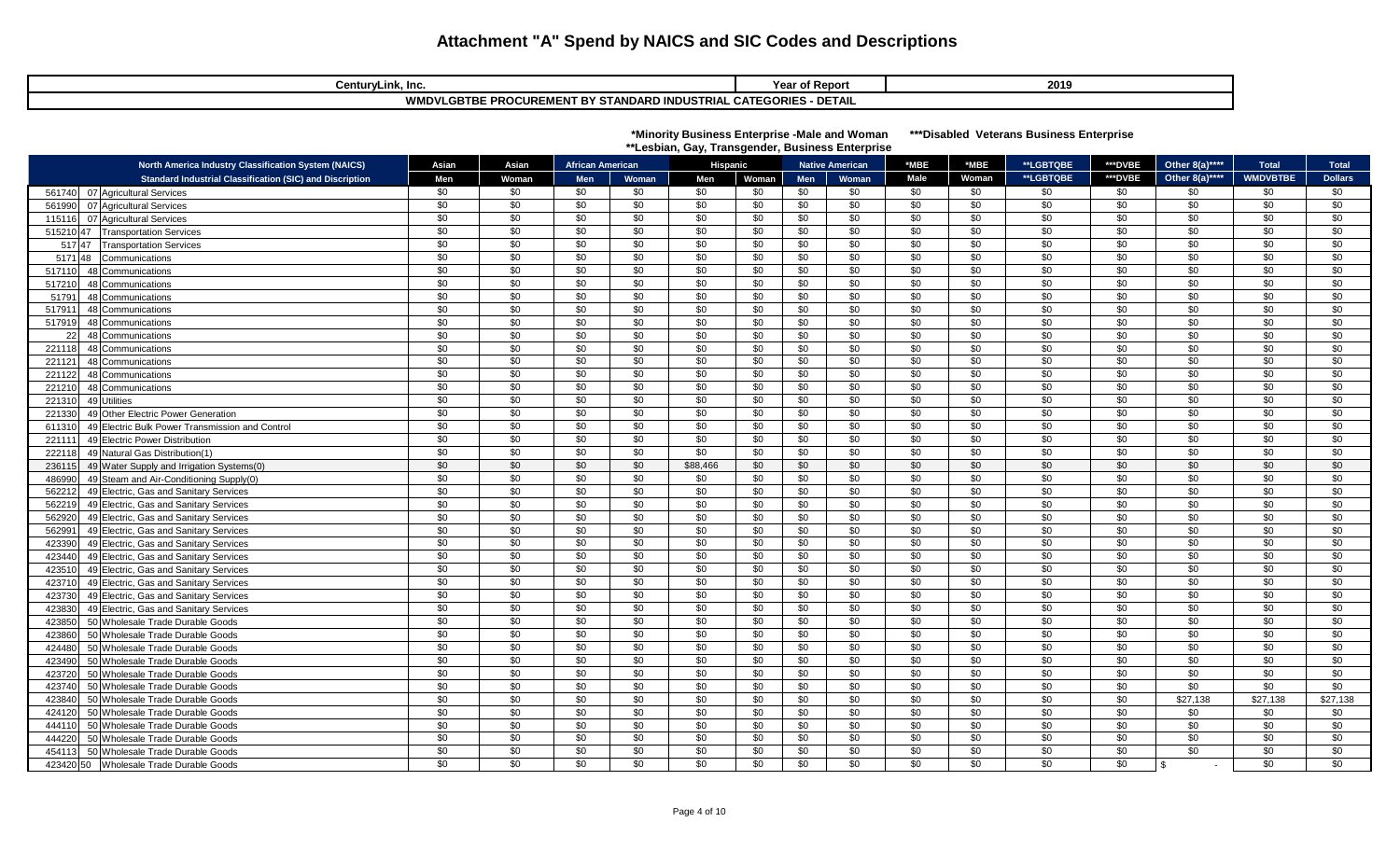| enturyLink, Incب                                                             | <b>Year of Report</b> | 2019 |  |  |  |  |  |
|------------------------------------------------------------------------------|-----------------------|------|--|--|--|--|--|
| - DETAIL<br>√LGBTBE PROCUREMENT BY STANDARD INDUSTRIAL CATEGORIES -<br>WMDVL |                       |      |  |  |  |  |  |

| CenturyLink, Inc.                                      | <b>rear or Report</b>                          | <b>ZU19</b> |
|--------------------------------------------------------|------------------------------------------------|-------------|
| <b>WMDVLGBTBE PROCUREMENT BY STANDARD INDUSTRIAL (</b> | <b>DETAIL</b><br>-----------<br>. CATEGORIES : |             |
|                                                        |                                                |             |

#### **\*Minority Business Enterprise -Male and Woman \*\*\*Disabled Veterans Business Enterprise \*\*Lesbian, Gay, Transgender, Business Enterprise**

| <b>North America Industry Classification System (NAICS)</b>                    | Asian           | Asian           | <b>African American</b> |                 | <b>Hispanic</b> |       |     | <b>Native American</b> | *MBE | *MBE  | **LGBTQBE       | ***DVBE         | Other 8(a)****  | <b>Total</b>    | <b>Total</b>     |
|--------------------------------------------------------------------------------|-----------------|-----------------|-------------------------|-----------------|-----------------|-------|-----|------------------------|------|-------|-----------------|-----------------|-----------------|-----------------|------------------|
| <b>Standard Industrial Classification (SIC) and Discription</b>                | Men             | Woman           | <b>Men</b>              | Woman           | Men             | Woman | Men | Woman                  | Male | Woman | **LGBTQBE       | ***DVBE         | Other 8(a)****  | <b>WMDVBTBE</b> | <b>Dollars</b>   |
| 561740<br>07 Agricultural Services                                             | \$0             | \$0             | \$0                     | \$0             | \$0             | \$0   | \$0 | \$0                    | \$0  | \$0   | \$0             | \$0             | \$0             | \$0             | \$0              |
| 07 Agricultural Services<br>561990                                             | \$0             | \$0             | \$0                     | \$0             | \$0             | \$0   | \$0 | \$0                    | \$0  | \$0   | \$0             | \$0             | \$0             | \$0             | \$0              |
| 115116<br>07 Agricultural Services                                             | \$0             | \$0             | \$0                     | \$0             | \$0             | \$0   | \$0 | \$0                    | \$0  | \$0   | \$0             | \$0             | \$0             | \$0             | \$0              |
| 423430<br>Wholesale Trade Durable Goods<br>50                                  | \$0             | \$0             | \$0                     | \$0             | \$0             | \$0   | \$0 | \$0                    | \$0  | \$0   | \$0             | 263.913         | $\blacksquare$  | \$263.913       | \$263.913        |
| 423610<br>Wholesale Trade Durable Goods<br>50                                  | \$0             | \$0             | \$0                     | \$0             | \$0             | \$0   | \$0 | \$0                    | \$0  | \$0   | \$0             | \$0             | 1,656,383       | \$1,656,383     | \$1,656,383      |
| 423620<br>Wholesale Trade Durable Goods<br>50                                  |                 | \$0             | \$0                     | \$0             | \$0             | \$0   | \$0 | \$0                    | \$0  | \$0   | \$0             | \$0             | \$0             | \$0             | \$<br>$\sim 100$ |
| 423810 50<br>Wholesale Trade Durable Goods                                     | \$0             | \$0             | \$0                     | \$0             | \$0             | \$0   | \$0 | \$0                    | \$0  | \$0   | \$0             | \$0             | \$0             | \$0             | \$0              |
| 42383<br>Wholesale Trade Durable Goods                                         | \$0             | \$0             | \$0                     | \$0             | \$0             | \$0   | \$0 | \$0                    | \$0  | \$0   | \$0             | \$0             | \$0             | \$0             | \$0              |
| 423990<br>50 Wholesale Trade Durable Goods                                     | \$0             | \$0             | \$0                     | \$0             | \$0             | \$0   | \$0 | \$0                    | \$0  | \$0   | \$0             | \$0             | \$0             | \$0             | \$0              |
| 50 Wholesale Trade Durable Goods<br>443142                                     | \$0             | $\overline{30}$ | \$0                     | \$0             | $\overline{30}$ | \$0   | \$0 | $\overline{50}$        | \$0  | \$0   | \$0             | \$0             | \$0             | \$0             | \$0              |
| 424490<br>50 Wholesale Trade Durable Goods                                     | \$0             | \$0             | \$0                     | \$0             | \$0             | \$0   | \$0 | \$0                    | \$0  | \$0   | \$0             | \$0             | \$0             | \$0             | \$0              |
| 50 Wholesale Trade Durable Goods<br>425120                                     | \$0             | \$0             | \$0                     | \$0             | \$0             | \$0   | \$0 | \$0                    | \$0  | \$0   | \$0             | \$0             | \$0             | \$0             | \$0              |
| 50 Wholesale Trade Durable Goods<br>541910                                     | \$0             | \$0             | \$0                     | \$0             | \$0             | \$0   | \$0 | $\overline{50}$        | \$0  | \$0   | \$0             | \$0             | \$0             | \$0             | \$0              |
| 424710<br>50 Wholesale Trade Durable Goods                                     | \$0             | \$0             | \$0                     | \$0             | \$0             | \$0   | \$0 | \$0                    | \$0  | \$0   | \$0             | \$0             | \$0             | \$0             | \$0              |
| 424920<br>50 Wholesale Trade Durable Goods                                     | \$0             | \$0             | \$0                     | \$0             | \$0             | \$0   | \$0 | \$0                    | \$0  | \$0   | \$0             | \$0             | \$0             | \$0             | \$0              |
| 424990<br>50 Wholesale Trade Durable Goods                                     | \$0             | \$0             | \$0                     | \$0             | \$0             | \$0   | \$0 | \$0                    | \$0  | \$0   | \$0             | \$0             | \$0             | \$0             | \$0              |
| 51 Wholesale Trade Non-Durable Goods<br>441110                                 | \$0             | \$0             | \$0                     | \$0             | \$0             | \$0   | \$0 | $\overline{50}$        | \$0  | \$0   | \$0             | \$0             | \$0             | \$0             | \$0              |
| 51 Wholesale Trade Non-Durable Goods<br>424410                                 | \$0             | \$0             | \$0                     | \$0             | \$0             | \$0   | \$0 | $\overline{50}$        | \$0  | \$0   | \$0             | \$0             | \$0             | \$0             | \$0              |
| 51 Wholesale Trade Non-Durable Goods<br>424690                                 | \$0             | \$0             | \$0                     | \$0             | \$0             | \$0   | \$0 | $\overline{50}$        | \$0  | \$0   | $\overline{50}$ | \$0             | \$0             | \$0             | \$0              |
| 51 Wholesale Trade Non-Durable Goods<br>442210                                 | \$0             | $\overline{50}$ | \$0                     | \$0             | \$0             | \$0   | \$0 | $\sqrt{50}$            | \$0  | \$0   | $\overline{50}$ | \$0             | \$0             | $\overline{30}$ | \$0              |
| 313310<br>51 Wholesale Trade Non-Durable Goods                                 | \$0             | \$0             | \$0                     | \$0             | \$0             | \$0   | \$0 | \$0                    | \$0  | \$0   | \$0             | \$0             | \$0             | \$0             | \$0              |
| 51 Wholesale Trade Non-Durable Goods<br>446130                                 | \$0             | \$0             | \$0                     | \$0             | \$0             | \$0   | \$0 | \$0                    | \$0  | \$0   | \$0             | \$0             | \$0             | \$0             | \$0              |
| 444130<br>Wholesale Trade Non-Durable Goods                                    | $\overline{50}$ | $\overline{50}$ | \$0                     | \$0             | \$0             | \$0   | \$0 | $\overline{50}$        | \$0  | \$0   | \$0             | \$0             | \$0             | $\overline{30}$ | \$0              |
| 454390 51<br>Wholesale Trade Non-Durable Goods                                 | $\overline{50}$ | $\overline{30}$ | \$0                     | $\overline{50}$ | $\overline{50}$ | \$0   | \$0 | $\overline{50}$        | \$0  | \$0   | $\overline{50}$ | $\overline{30}$ | $\overline{30}$ | $\overline{30}$ | $\overline{50}$  |
| 441228<br>51 Wholesale Trade Non-Durable Goods                                 | \$0             | \$0             | \$0                     | \$0             | \$0             | \$0   | \$0 | \$0                    | \$0  | \$0   | \$0             | \$0             | \$0             | \$0             | \$0              |
| 51 Wholesale Trade Non-Durable Goods<br>443141                                 | \$0             | \$0             | \$0                     | \$0             | \$0             | \$0   | \$0 | \$0                    | \$0  | \$0   | \$0             | \$0             | \$0             | \$0             | \$0              |
| 52 Building Materials, Hardware, Garden Supply & Mobile Home Dealers<br>442110 | \$0             | \$0             | \$0                     | \$0             | \$0             | \$0   | \$0 | \$0                    | \$0  | \$0   | \$0             | \$0             | \$0             | \$0             | \$0              |
| 444190<br>59 Miscellaneous Retail                                              | \$0             | \$0             | \$0                     | \$0             | \$0             | \$0   | \$0 | \$0                    | \$0  | \$0   | \$0             | \$0             | \$0             | \$0             | \$0              |
| 52 Building Materials, Hardware, Garden Supply & Mobile Home Dealers<br>722310 | \$0             | \$0             | \$0                     | \$0             | \$0             | \$0   | \$0 | \$0                    | \$0  | \$0   | \$0             | \$0             | \$0             | \$0             | \$0              |
| 52 Building Materials, Hardware, Garden Supply & Mobile Home Dealers<br>737401 | \$0             | \$0             | \$0                     | \$0             | \$0             | \$0   | \$0 | \$0                    | \$0  | \$0   | \$0             | \$0             | \$0             | \$0             | \$0              |
| 448320<br>54 Food Stores                                                       | \$0             | \$0             | \$0                     | \$0             | \$0             | \$0   | \$0 | $\overline{50}$        | \$0  | \$0   | \$0             | \$0             | \$0             | \$0             | \$0              |
| 55<br>453920<br>Automotive Dealers. Gasoline Service Stations                  | \$0             | \$0             | \$0                     | \$0             | \$0             | \$0   | \$0 | \$0                    | \$0  | \$0   | \$0             | \$0             | \$0             | \$0             | \$0              |
| 55 Automotive Dealers, Gasoline Service Stations<br>453998                     | \$0             | \$0             | \$0                     | \$0             | \$0             | \$0   | \$0 | \$0                    | \$0  | \$0   | \$0             | \$0             | \$0             | \$0             | \$0              |
| 481112<br>57 Home Furniture, Furnishings & Equipment Stores                    | \$0             | \$0             | \$0                     | \$0             | \$0             | \$0   | \$0 | \$0                    | \$0  | \$0   | \$0             | \$0             | \$0             | \$0             | \$0              |
| 722511<br>57 Home Furniture, Furnishings & Equipment Stores                    | \$0             | \$0             | \$0                     | \$0             | \$0             | \$0   | \$0 | \$0                    | \$0  | \$0   | \$0             | \$0             | \$0             | \$0             | \$0              |
| 58 Eating & Drinking Places<br>448150                                          | \$0             | \$0             | \$0                     | \$0             | \$0             | \$0   | \$0 | \$0                    | \$0  | \$0   | \$0             | \$0             | \$0             | \$0             | \$0              |
| 58 Eating & Drinking Places<br>454210                                          | \$0             | \$0             | \$0                     | \$0             | \$0             | \$0   | \$0 | $\overline{50}$        | \$0  | \$0   | \$0             | \$0             | \$0             | \$0             | \$0              |
| 454310<br>59 Miscellaneous Retail                                              | \$0             | \$0             | \$0                     | \$0             | \$0             | \$0   | \$0 | \$0                    | \$0  | \$0   | \$0             | \$0             | \$0             | \$0             | \$0              |
| 522390<br>59 Miscellaneous Retail                                              | \$0             | \$0             | \$0                     | \$0             | \$0             | \$0   | \$0 | \$0                    | \$0  | \$0   | \$0             | \$0             | \$0             | \$0             | \$0              |
| 59 Miscellaneous Retail<br>523110                                              | \$0             | \$0             | \$0                     | \$0             | \$0             | \$0   | \$0 | \$0                    | \$0  | \$0   | \$0             | \$0             | \$0             | \$0             | \$0              |
| 523120<br>59<br>Miscellaneous Retail                                           | \$0             | \$0             | \$0                     | \$0             | \$0             | \$0   | \$0 | \$0                    | \$0  | \$0   | \$0             | \$0             | \$0             | \$0             | \$0              |
| 523210<br>59<br>Miscellaneous Retail                                           | \$0             | \$0             | \$0                     | \$0             | \$0             | \$0   | \$0 | \$0                    | \$0  | \$0   | \$0             | \$0             | \$0             | \$0             | \$0              |
| 523510<br>59<br>Miscellaneous Retail                                           | \$0             | \$0             | \$0                     | \$0             | \$0             | \$0   | \$0 | \$0                    | \$0  | \$0   | \$0             | \$0             | \$0             | \$0             | \$0              |
| 59 Miscellaneous Retail<br>523910                                              | \$0             | \$0             | \$0                     | \$0             | \$0             | \$0   | \$0 | \$0                    | \$0  | \$0   | \$0             | \$0             | \$0             | \$0             | \$0              |
| 59 Miscellaneous Retail<br>523920                                              | \$0             | \$0             | \$0                     | \$0             | \$0             | \$0   | \$0 | \$0                    | \$0  | \$0   | \$0             | \$0             | \$0             | \$0             | \$0              |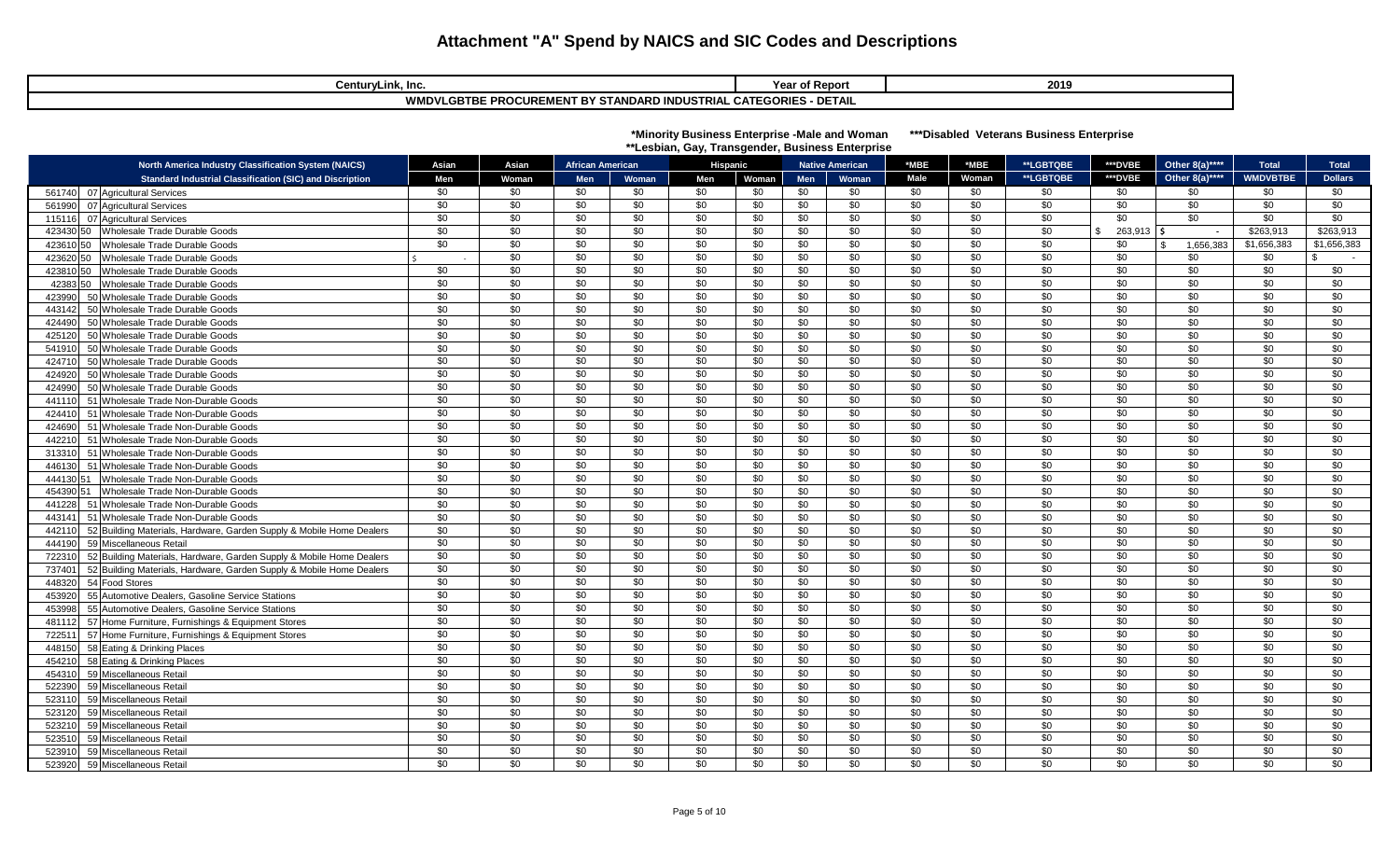| CenturyLink, Inc.                                                                                     | Year of Report | 2019 |  |  |  |  |  |  |
|-------------------------------------------------------------------------------------------------------|----------------|------|--|--|--|--|--|--|
| - DETAIL<br>WML<br>STANDARD INDUSTRIAL CATEGORIES<br><b>E PROCUREMENT BY ST</b><br>/LGBTBE<br>I ƏIANL |                |      |  |  |  |  |  |  |

| *Minority Business Enterprise -Male and Woman    | ***Disable |
|--------------------------------------------------|------------|
| **Lesbian, Gay, Transgender, Business Enterprise |            |

 **ed Veterans Business Enterprise** 

|        | <b>North America Industry Classification System (NAICS)</b>           | Asian           | Asian           | <b>African American</b> |                 | Hispanic        |                 |                 | <b>Native American</b> | *MBE            | *MBE            | **LGBTQBE       | ***DVBE         | Other 8(a)****  | <b>Total</b>    | <b>Total</b>    |
|--------|-----------------------------------------------------------------------|-----------------|-----------------|-------------------------|-----------------|-----------------|-----------------|-----------------|------------------------|-----------------|-----------------|-----------------|-----------------|-----------------|-----------------|-----------------|
|        | <b>Standard Industrial Classification (SIC) and Discription</b>       | Men             | Woman           | <b>Men</b>              | Woman           | Men             | Woman           | <b>Men</b>      | <b>Woman</b>           | <b>Male</b>     | Woman           | **LGBTQBE       | ***DVBE         | Other 8(a)****  | <b>WMDVBTBE</b> | <b>Dollars</b>  |
|        | 561740 07 Agricultural Services                                       | \$0             | \$0             | \$0                     | \$0             | \$0             | \$0             | \$0             | \$0                    | \$0             | \$0             | \$0             | \$0             | \$0             | \$0             | \$0             |
| 561990 | 07 Agricultural Services                                              | \$0             | \$0             | \$0                     | \$0             | \$0             | \$0             | \$0             | \$0                    | \$0             | \$0             | \$0             | \$0             | \$0             | \$0             | \$0             |
| 115116 | 07 Agricultural Services                                              | \$0             | \$0             | \$0                     | \$0             | \$0             | \$0             | \$0             | \$0                    | \$0             | \$0             | \$0             | \$0             | \$0             | \$0             | \$0             |
| 52399  | 59 Miscellaneous Retail                                               | \$0             | \$0             | \$0                     | \$0             | \$0             | \$0             | \$0             | \$0                    | \$0             | \$0             | \$0             | \$0             | \$0             | \$0             | \$0             |
| 524113 | 60 Depository Institutions                                            | \$0             | \$0             | \$0                     | \$0             | \$0             | \$0             | \$0             | \$0                    | \$0             | \$0             | \$0             | \$0             | \$0             | \$0             | \$0             |
| 524114 | 61 Non-Depository Credit Institutions                                 | \$0             | \$0             | \$0                     | \$0             | \$0             | \$0             | \$0             | \$0                    | \$0             | \$0             | \$0             | \$0             | \$0             | \$0             | \$0             |
| 524127 | 62 Security & Commodity Brokers, Dealers, Exchanges & Services        | \$0             | \$0             | \$0                     | \$0             | \$0             | \$0             | \$0             | \$0                    | \$0             | \$0             | \$0             | \$0             | \$0             | \$0             | \$0             |
| 524210 | 62 Security & Commodity Brokers, Dealers, Exchanges & Services        | \$0             | \$0             | \$0                     | \$0             | \$0             | \$0             | \$0             | \$0                    | \$0             | \$0             | \$0             | \$0             | \$0             | \$0             | \$0             |
|        | 525110 62 Security & Commodity Brokers, Dealers, Exchanges & Services | \$0             | \$0             | \$0                     | \$0             | \$0             | \$0             | \$0             | \$0                    | \$0             | \$0             | \$0             | \$0             | \$0             | \$0             | \$0             |
| 525920 | 62 Security & Commodity Brokers, Dealers, Exchanges & Services        | \$0             | \$0             | \$0                     | \$0             | \$0             | \$0             | \$0             | \$0                    | \$0             | \$0             | \$0             | \$0             | \$0             | \$0             | \$0             |
| 531320 | 62 Security & Commodity Brokers, Dealers, Exchanges & Services        | \$0             | \$0             | \$0                     | \$0             | \$0             | \$0             | \$0             | \$0                    | \$0             | \$0             | \$0             | \$0             | \$0             | \$0             | \$0             |
| 531512 | 62 Security & Commodity Brokers, Dealers, Exchanges & Services        | \$0             | \$0             | \$0                     | \$0             | \$0             | \$0             | \$0             | \$0                    | \$0             | \$0             | \$0             | \$0             | \$0             | \$0             | \$0             |
| 532292 | 62 Security & Commodity Brokers, Dealers, Exchanges & Services        | \$0             | \$0             | \$0                     | \$0             | \$0             | \$0             | \$0             | \$0                    | \$0             | \$0             | \$0             | \$0             | \$0             | \$0             | \$0             |
|        | 53 62 Security & Commodity Brokers, Dealers, Exchanges & Services     | \$0             | \$0             | \$0                     | \$0             | \$0             | \$0             | \$0             | \$0                    | \$0             | \$0             | \$0             | \$0             | \$0             | \$0             | \$0             |
|        | 531 63 Insurance Carriers                                             | \$0             | \$0             | \$0                     | \$0             | \$0             | \$0             | \$0             | \$0                    | \$0             | \$0             | \$0             | \$0             | \$0             | \$0             | \$0             |
|        | 5311 63 Insurance Carriers                                            | \$0             | \$0             | \$0                     | \$0             | \$0             | \$0             | \$0             | $\overline{50}$        | \$0             | \$0             | \$0             | \$0             | \$0             | \$0             | \$0             |
| 531110 | 63 Insurance Carriers                                                 | $\overline{30}$ | $\overline{30}$ | $\overline{30}$         | $\overline{30}$ | $\overline{30}$ | $\overline{30}$ | \$0             | \$0                    | $\overline{30}$ | $\overline{30}$ | $\overline{50}$ | $\overline{30}$ | \$0             | $\overline{30}$ | $\overline{30}$ |
|        | 53112 64 Insurance Agents, Brokers & Services                         | \$0             | \$0             | \$0                     | \$0             | \$0             | \$0             | \$0             | $\overline{50}$        | \$0             | \$0             | \$0             | $\overline{30}$ | $\overline{30}$ | \$0             | \$0             |
| 531120 | 53 Finance and Insurance                                              | $\overline{30}$ | \$0             | \$0                     | $\overline{50}$ | \$0             | \$0             | \$0             | $\sqrt{6}$             | \$0             | \$0             | $\overline{50}$ | $\overline{50}$ | $\overline{50}$ | \$0             | \$0             |
|        | 531190 65 Real Estate                                                 | $\overline{30}$ | $\overline{50}$ | $\overline{30}$         | $\overline{30}$ | $\overline{30}$ | \$0             | $\overline{50}$ | $\overline{50}$        | $\overline{30}$ | $\overline{30}$ | $\overline{50}$ | $\overline{50}$ | $\overline{50}$ | $\overline{50}$ | $\overline{30}$ |
|        | 5312 65 Real Estate                                                   | \$0             | \$0             | \$0                     | \$0             | \$0             | \$0             | \$0             | \$0                    | \$0             | \$0             | $\overline{50}$ | \$0             | \$0             | \$0             | \$0             |
|        | 53121 65 Real Estate                                                  | \$0             | \$0             | \$0                     | \$0             | \$0             | \$0             | \$0             | \$0                    | \$0             | \$0             | \$0             | \$0             | \$0             | \$0             | \$0             |
| 531210 | 65 Real Estate                                                        | \$0             | \$0             | \$0                     | \$0             | \$0             | \$0             | \$0             | \$0                    | \$0             | \$0             | \$0             | \$0             | \$0             | \$0             | \$0             |
| 53131  | 65 Real Estate                                                        | \$0             | $\overline{50}$ | $\overline{50}$         | $\overline{50}$ | $\overline{30}$ | $\overline{50}$ | $\overline{50}$ | $\overline{50}$        | \$0             | $\overline{30}$ | $\overline{50}$ | $\overline{30}$ | $\overline{50}$ | $\overline{50}$ | $\overline{30}$ |
| 531312 | 65 Real Estate                                                        | \$0             | \$0             | \$0                     | \$0             | \$0             | \$0             | \$0             | $\overline{50}$        | \$0             | \$0             | \$0             | \$0             | \$0             | \$0             | \$0             |
| 53132  | 65 Real Estate                                                        | \$0             | \$0             | \$0                     | \$0             | \$0             | \$0             | \$0             | \$0                    | \$0             | \$0             | \$0             | \$0             | \$0             | \$0             | \$0             |
| 531390 | 65 Real Estate                                                        | \$0             | \$0             | \$0                     | \$0             | \$0             | \$0             | \$0             | \$0                    | \$0             | \$0             | \$0             | \$0             | \$0             | \$0             | \$0             |
| 551112 | 65 Real Estate                                                        | \$0             | \$0             | \$0                     | \$0             | \$0             | \$0             | \$0             | \$0                    | \$0             | \$0             | \$0             | \$0             | \$0             | \$0             | \$0             |
| 523930 | 65 Real Estate                                                        | \$0             | \$0             | \$0                     | \$0             | \$0             | \$0             | \$0             | \$0                    | \$0             | \$0             | \$0             | \$0             | \$0             | \$0             | \$0             |
| 523999 | 65 Real Estate                                                        | \$0             | \$0             | \$0                     | \$0             | \$0             | \$0             | \$0             | \$0                    | \$0             | \$0             | \$0             | \$0             | \$0             | \$0             | \$0             |
| 721120 | 65 Real Estate                                                        | \$0             | \$0             | \$0                     | \$0             | \$0             | \$0             | \$0             | \$0                    | \$0             | \$0             | \$0             | \$0             | \$0             | \$0             | \$0             |
| 722330 | 65 Real Estate                                                        | \$0             | $\overline{30}$ | \$0                     | $\overline{30}$ | \$0             | \$0             | \$0             | $\overline{50}$        | \$0             | \$0             | \$0             | $\overline{30}$ | $\overline{30}$ | \$0             | $\overline{30}$ |
| 811198 | 65 Real Estate                                                        | \$0             | \$0             | \$0                     | \$0             | \$0             | \$0             | \$0             | \$0                    | \$0             | \$0             | $\overline{30}$ | \$0             | $\overline{30}$ | \$0             | \$0             |
| 812930 | 65 Real Estate                                                        | \$0             | \$0             | \$0                     | \$0             | \$0             | \$0             | \$0             | \$0                    | \$0             | \$0             | \$0             | \$0             | \$0             | \$0             | \$0             |
| 541219 | 65 Real Estate                                                        | \$0             | \$0             | \$0                     | \$0             | \$0             | \$0             | \$0             | \$0                    | \$0             | \$0             | \$0             | \$0             | \$0             | \$0             | \$0             |
| 812199 | 65 Real Estate                                                        | \$0             | \$0             | \$0                     | \$0             | \$0             | \$0             | \$0             | $\overline{50}$        | \$0             | \$0             | $\overline{50}$ | \$0             | \$0             | \$0             | \$0             |
| 813410 | 67 Holding & Other Investment Offices                                 | \$0             | \$0             | \$0                     | \$0             | \$0             | \$0             | \$0             | \$0                    | \$0             | \$0             | \$0             | \$0             | \$0             | \$0             | \$0             |
| 561920 | 67 Holding & Other Investment Offices                                 | \$0             | \$0             | \$0                     | \$0             | \$0             | \$0             | \$0             | \$0                    | \$0             | \$0             | \$0             | \$0             | \$0             | \$0             | \$0             |
| 54151  | 67 Holding & Other Investment Offices                                 | \$0             | \$0             | \$0                     | \$0             | \$0             | \$0             | \$0             | \$0                    | \$0             | \$0             | \$0             | \$0             | \$0             | \$0             | \$0             |
| 541512 | 70 Hotels, Rooming Houses, Camps & Other Lodging Places               | $\overline{30}$ | \$0             | \$0                     | \$0             | \$0             | \$0             | \$0             | $\overline{30}$        | \$0             | \$0             | \$0             | \$0             | $\overline{30}$ | \$0             | \$0             |
| 54151  | 70 Hotels, Rooming Houses, Camps & Other Lodging Places               | \$0             | \$0             | \$0                     | \$0             | \$0             | \$0             | \$0             | \$0                    | \$0             | \$0             | \$0             | \$0             | \$0             | \$0             | \$0             |
| 54151  | 70 Hotels, Rooming Houses, Camps & Other Lodging Places               | \$0             | \$0             | \$0                     | \$0             | \$0             | \$0             | \$0             | \$0                    | \$0             | \$0             | \$0             | \$0             | \$0             | \$0             | \$0             |
| 54161  | 72 Personal Services                                                  | \$0             | \$0             | \$0                     | \$0             | \$0             | \$0             | \$0             | \$0                    | \$0             | \$0             | \$0             | \$0             | \$0             | \$0             | \$0             |
| 541860 | 72 Personal Services                                                  | \$0             | \$0             | \$0                     | \$0             | \$0             | \$0             | \$0             | \$0                    | \$0             | \$0             | \$0             | \$0             | \$0             | \$0             | \$0             |
| 541990 | <b>72 Personal Services</b>                                           | \$0             | \$0             | \$0                     | \$0             | \$0             | \$0             | \$0             | \$0                    | \$0             | \$0             | \$0             | \$0             | \$0             | \$0             | \$0             |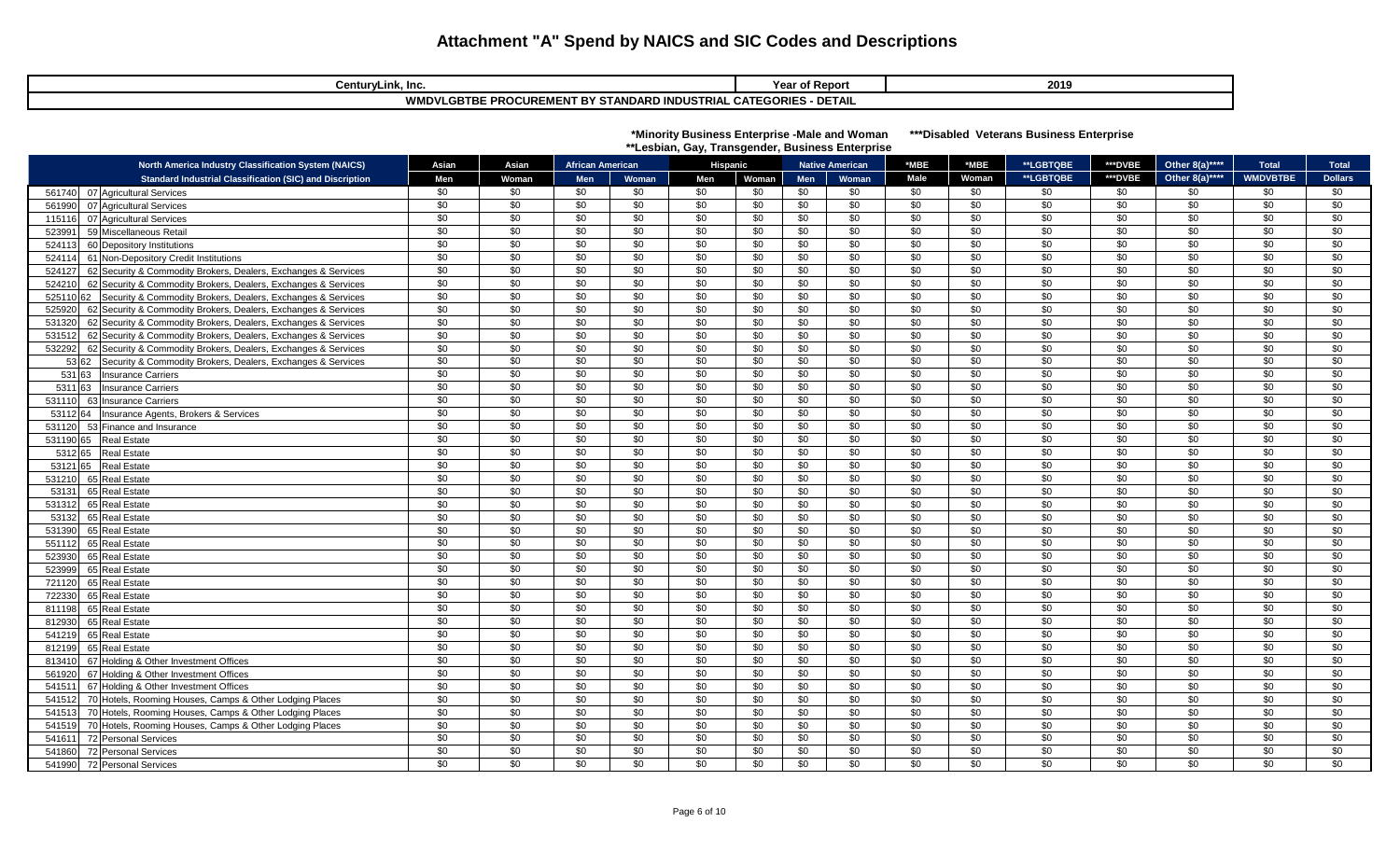| CenturyLink, Inc.                                                             | <b>Year of Report</b> | 2019 |  |  |  |  |  |  |  |  |
|-------------------------------------------------------------------------------|-----------------------|------|--|--|--|--|--|--|--|--|
| · DETAIL<br><b>WMDVLGBTBE PROCUREMENT BY STANDARD INDUSTRIAL CATEGORIES -</b> |                       |      |  |  |  |  |  |  |  |  |

|  | *Minority Business Enterprise -Male and Woman | ***Disabled Veterans Business Enterprise |
|--|-----------------------------------------------|------------------------------------------|
|  |                                               |                                          |

 **\*\*Lesbian, Gay, Transgender, Business Enterprise** 

| <b>North America Industry Classification System (NAICS)</b>                  | Asian                  | Asian                  | <b>African American</b> |                 | , ,<br><b>Hispanic</b> |                 |            | <b>Native American</b> | *MBE                   | *MBE            | **LGBTQBE              | ***DVBE                | Other 8(a)****  | <b>Total</b>        | <b>Total</b>    |
|------------------------------------------------------------------------------|------------------------|------------------------|-------------------------|-----------------|------------------------|-----------------|------------|------------------------|------------------------|-----------------|------------------------|------------------------|-----------------|---------------------|-----------------|
| <b>Standard Industrial Classification (SIC) and Discription</b>              | Men                    | Woman                  | Men                     | Woman           | Men                    | Woman           | Men        | Woman                  | Male                   | Woman           | **LGBTQBE              | ***DVBE                | Other 8(a)****  | <b>WMDVBTBE</b>     | <b>Dollars</b>  |
| 07 Agricultural Services<br>561740                                           | \$0                    | \$0                    | \$0                     | \$0             | \$0                    | \$0             | \$0        | \$0                    | \$0                    | \$0             | \$0                    | \$0                    | \$0             | \$0                 | \$0             |
| 07 Agricultural Services<br>561990                                           | \$0                    | \$0                    | \$0                     | \$0             | \$0                    | \$0             | \$0        | \$0                    | \$0                    | \$0             | \$0                    | \$0                    | \$0             | \$0                 | \$0             |
| 07 Agricultural Services<br>115116                                           | \$0                    | \$0                    | \$0                     | \$0             | \$0                    | \$0             | \$0        | \$0                    | \$0                    | \$0             | \$0                    | \$0                    | \$0             | \$0                 | \$0             |
| 72 Personal Services<br>561110                                               | \$0                    | \$0                    | \$0                     | \$0             | \$0                    | \$0             | \$0        | \$0                    | \$0                    | \$0             | \$0                    | \$0                    | \$0             | \$0                 | \$0             |
| 72 Personal Services<br>56131                                                | \$0                    | \$0                    | \$0                     | \$0             | \$0                    | \$0             | \$0        | \$0                    | \$0                    | \$0             | \$0                    | \$0                    | \$0             | \$0                 | \$0             |
| 73 Business Services<br>561320                                               | \$0                    | \$0                    | \$0                     | \$0             | \$0                    | \$0             | \$0        | \$0                    | \$0                    | \$0             | \$0                    | \$0                    | \$0             | \$0                 | \$0             |
| 73 Business Services<br>561421                                               | 28.470.872<br>\$       | \$0<br>\$0             | \$0                     | \$0             | \$0                    | \$0<br>\$0      | \$0        | $\overline{50}$<br>\$0 | \$0<br>\$0             | \$0<br>\$0      | \$0<br>\$0             | \$0<br>\$0             | \$0<br>\$0      | \$28,470,872        | \$28,470,872    |
| 73 Business Services<br>561422<br>73 Business Services<br>561439             | \$ 26,986,041<br>\$0   | \$0                    | \$0<br>\$0              | \$0<br>\$0      | \$0<br>\$0             | \$0             | \$0<br>\$0 | \$0                    | \$0                    | \$0             | \$0                    | \$0                    | \$0             | \$ 26,986,04<br>\$0 | \$26,986,041    |
| 73 Business Services<br>561450                                               | \$0                    | \$0                    | \$0                     | 959,136         | \$0                    | \$0             | \$0        | \$0                    | \$0                    | \$0             | \$0                    | \$0                    | \$0             | \$959,136           | \$959,136       |
| 73 Business Services<br>561621                                               | \$0                    | $\overline{30}$        | \$0                     | \$0             | \$0                    | \$0             | \$0        | \$0                    | \$0                    | \$0             | \$0                    | $\overline{50}$        | \$0             | \$0                 | \$0             |
| 73 Business Services<br>561720                                               | \$0                    | \$0                    | \$0                     | \$0             | \$0                    | \$0             | \$0        | \$0                    | \$0                    | \$0             | \$0                    | \$0                    | \$0             | \$0                 | \$0             |
| 73 Business Services<br>561730                                               | \$0                    | \$0                    | \$0                     | \$0             | \$0                    | \$0             | \$0        | \$0                    | \$0                    | \$0             | \$0                    | \$0                    | \$0             | \$0                 | \$0             |
| 73 Business Services<br>81141                                                | \$0                    | \$0                    | \$0                     | \$0             | \$0                    | \$0             | \$0        | \$0                    | \$0                    | \$0             | \$0                    | \$0                    | \$0             | \$0                 | \$0             |
| 514210<br>73 Business Services                                               | $\overline{50}$        | $\overline{30}$        | \$0                     | \$0             | \$0                    | \$0             | \$0        | $\overline{50}$        | $\overline{30}$        | \$0             | $\overline{30}$        | $\overline{30}$        | $\overline{50}$ | \$0                 | \$0             |
| 73 Business Services<br>519120                                               | \$0                    | \$0                    | \$0                     | \$0             | \$0                    | \$0             | \$0        | \$0                    | \$0                    | \$0             | \$0                    | \$0                    | \$0             | \$0                 | \$0             |
| 73 Business Services<br>522110                                               | \$0                    | $\overline{30}$        | \$0                     | $\overline{30}$ | \$0                    | \$0             | \$0        | $\overline{30}$        | $\overline{30}$        | \$0             | $\overline{30}$        | $\overline{30}$        | $\overline{30}$ | \$0                 | \$0             |
| 73 Business Services<br>541820                                               | \$0                    | \$0                    | \$0                     | \$0             | \$0                    | \$0             | \$0        | $\overline{50}$        | \$0                    | \$0             | \$0                    | \$0                    | \$0             | \$0                 | \$0             |
| 73 Business Services<br>541890                                               | $\overline{50}$        | $\overline{50}$        | $\overline{50}$         | $\overline{50}$ | $\overline{50}$        | $\overline{50}$ | \$0        | $\sqrt{6}$             | $\sqrt{6}$             | $\overline{30}$ | $\overline{50}$        | $\overline{50}$        | \$0             | $\overline{50}$     | $\overline{30}$ |
| 73 Business Services<br>561440                                               | $\overline{50}$        | \$0                    | $\overline{50}$         | $\overline{50}$ | $\overline{50}$        | \$0             | \$0        | \$0                    | $\overline{50}$        | $\overline{30}$ | \$0                    | $\overline{30}$        | $\overline{50}$ | $\overline{50}$     | $\overline{30}$ |
| 73 Business Services<br>561499                                               | \$0                    | \$0                    | \$0                     | \$0             | \$0                    | \$0             | \$0        | \$0                    | \$0                    | \$0             | \$0                    | \$0                    | \$0             | \$0                 | \$0             |
| 73 Business Services<br>561622                                               | $\sqrt{50}$            | $\sqrt{6}$             | \$0                     | \$0             | \$0                    | \$0             | \$0        | \$0                    | \$0                    | $\overline{50}$ | $\overline{50}$        | $\sqrt{50}$            | $\sqrt{6}$      | \$0                 | $\sqrt{6}$      |
| 73 Business Services<br>56221                                                | \$0<br>$\overline{50}$ | \$0<br>$\overline{50}$ | \$0<br>\$0              | \$0<br>\$0      | \$0                    | \$0<br>\$0      | \$0        | \$0<br>$\sqrt{6}$      | \$0<br>$\overline{50}$ | \$0<br>\$0      | \$0<br>$\overline{50}$ | \$0<br>$\overline{50}$ | \$0<br>\$0      | \$0<br>\$0          | \$0<br>\$0      |
| <b>73 Business Services</b><br>811118<br>73 Business Services                | \$0                    | \$0                    | \$0                     | \$0             | \$0<br>\$0             | \$0             | \$0<br>\$0 | \$0                    | \$0                    | \$0             | \$0                    | \$0                    | \$0             | \$0                 | \$0             |
| 512110<br>522220<br>73 Business Services                                     | \$0                    | \$0                    | \$0                     | \$0             | \$0                    | \$0             | \$0        | \$0                    | \$0                    | \$0             | \$0                    | \$0                    | \$0             | \$0                 | \$0             |
| 532299<br>73 Business Services                                               | \$0                    | \$0                    | \$0                     | \$0             | \$0                    | \$0             | \$0        | \$0                    | \$0                    | \$0             | \$0                    | \$0                    | \$0             | \$0                 | \$0             |
| 73 Business Services<br>541430                                               | \$0                    | \$0                    | \$0                     | \$0             | \$0                    | \$0             | \$0        | \$0                    | \$0                    | \$0             | \$0                    | \$0                    | \$0             | \$0                 | \$0             |
| 551111<br>73 Business Services                                               | \$0                    | \$0                    | \$0                     | \$0             | \$0                    | \$0             | \$0        | \$0                    | \$0                    | \$0             | \$0                    | \$0                    | \$0             | \$0                 | \$0             |
| 73 Business Services<br>56151                                                | \$0                    | \$0                    | \$0                     | \$0             | \$0                    | \$0             | \$0        | \$0                    | \$0                    | \$0             | \$0                    | \$0                    | \$0             | \$0                 | \$0             |
| 73 Business Services<br>56161                                                | \$0                    | \$0                    | \$0                     | \$0             | \$0                    | \$0             | \$0        | \$0                    | \$0                    | \$0             | \$0                    | \$0                    | \$0             | \$0                 | \$0             |
| <b>73 Business Services</b><br>562112                                        | \$0                    | \$0                    | \$0                     | \$0             | \$0                    | \$0             | \$0        | \$0                    | \$0                    | \$0             | \$0                    | \$0                    | \$0             | \$0                 | \$0             |
| 511273<br><b>Business Services</b>                                           | $\overline{50}$        | $\overline{30}$        | \$0                     | \$0             | \$0                    | \$0             | \$0        | $\overline{50}$        | \$0                    | \$0             | $\overline{50}$        | $\overline{30}$        | $\overline{50}$ | \$0                 | \$0             |
| 511210 73<br><b>Business Services</b>                                        | \$0                    | \$0                    | \$0                     | \$0             | \$0                    | \$0             | \$0        | \$0                    | \$0                    | \$0             | \$0                    | \$0                    | \$0             | \$0                 | \$0             |
| 512240 73<br><b>Business Services</b>                                        | \$0                    | \$0                    | \$0                     | \$0             | \$0                    | \$0             | \$0        | \$0                    | \$0                    | \$0             | \$0                    | \$0                    | \$0             | \$0                 | \$0             |
| 518 73<br><b>Business Services</b>                                           | \$0                    | \$0                    | \$0                     | \$0             | \$0                    | \$0             | \$0        | \$0                    | \$0                    | \$0             | \$0                    | \$0                    | \$0             | \$0                 | \$0             |
| 518210 73<br><b>Business Services</b>                                        | \$0                    | \$0                    | \$0                     | \$0             | \$0                    | \$0             | \$0        | $\overline{50}$        | \$0                    | \$0             | $\overline{50}$        | \$0                    | \$0             | \$0                 | \$0             |
| 519110 73<br><b>Business Services</b>                                        | \$0                    | \$0                    | \$0                     | \$0             | \$0                    | \$0             | \$0        | \$0                    | \$0                    | \$0             | \$0                    | \$0                    | \$0             | \$0                 | \$0             |
| 519190 73<br><b>Business Services</b>                                        | \$0                    | \$0<br>\$0             | \$0                     | \$0             | \$0                    | \$0             | \$0        | \$0                    | \$0<br>\$0             | \$0<br>\$0      | \$0<br>\$0             | \$0<br>\$0             | \$0<br>\$0      | \$0                 | \$0             |
| 522320 73<br><b>Business Services</b>                                        | \$0<br>\$0             | \$0                    | \$0<br>\$0              | \$0<br>\$0      | \$0<br>\$0             | \$0<br>\$0      | \$0<br>\$0 | \$0<br>$\overline{50}$ | \$0                    | \$0             | \$0                    | \$0                    | $\overline{50}$ | \$0<br>\$0          | \$0<br>\$0      |
| 532490 73<br><b>Business Services</b><br>5411<br><b>73 Business Services</b> | $\overline{30}$        | $\overline{30}$        | \$0                     | \$0             | \$0                    | \$0             | \$0        | $\overline{50}$        | \$0                    | \$0             | $\overline{30}$        | \$0                    | $\overline{50}$ | \$0                 | \$0             |
| 54119<br>73 Business Services                                                | \$0                    | \$0                    | \$0                     | \$0             | \$0                    | \$0             | \$0        | \$0                    | \$0                    | \$0             | \$0                    | \$0                    | \$0             | \$0                 | \$0             |
| 73 Business Services<br>541199                                               | \$0                    | \$0                    | \$0                     | \$0             | \$0                    | \$0             | \$0        | \$0                    | \$0                    | \$0             | \$0                    | \$0                    | \$0             | \$0                 | \$0             |
| 73 Business Services<br>541340                                               | \$0                    | \$0                    | \$0                     | \$0             | \$0                    | \$0             | \$0        | $\overline{30}$        | \$0                    | \$0             | \$0                    | \$0                    | \$0             | \$0                 | \$0             |
|                                                                              |                        |                        |                         |                 |                        |                 |            |                        |                        |                 |                        |                        |                 |                     |                 |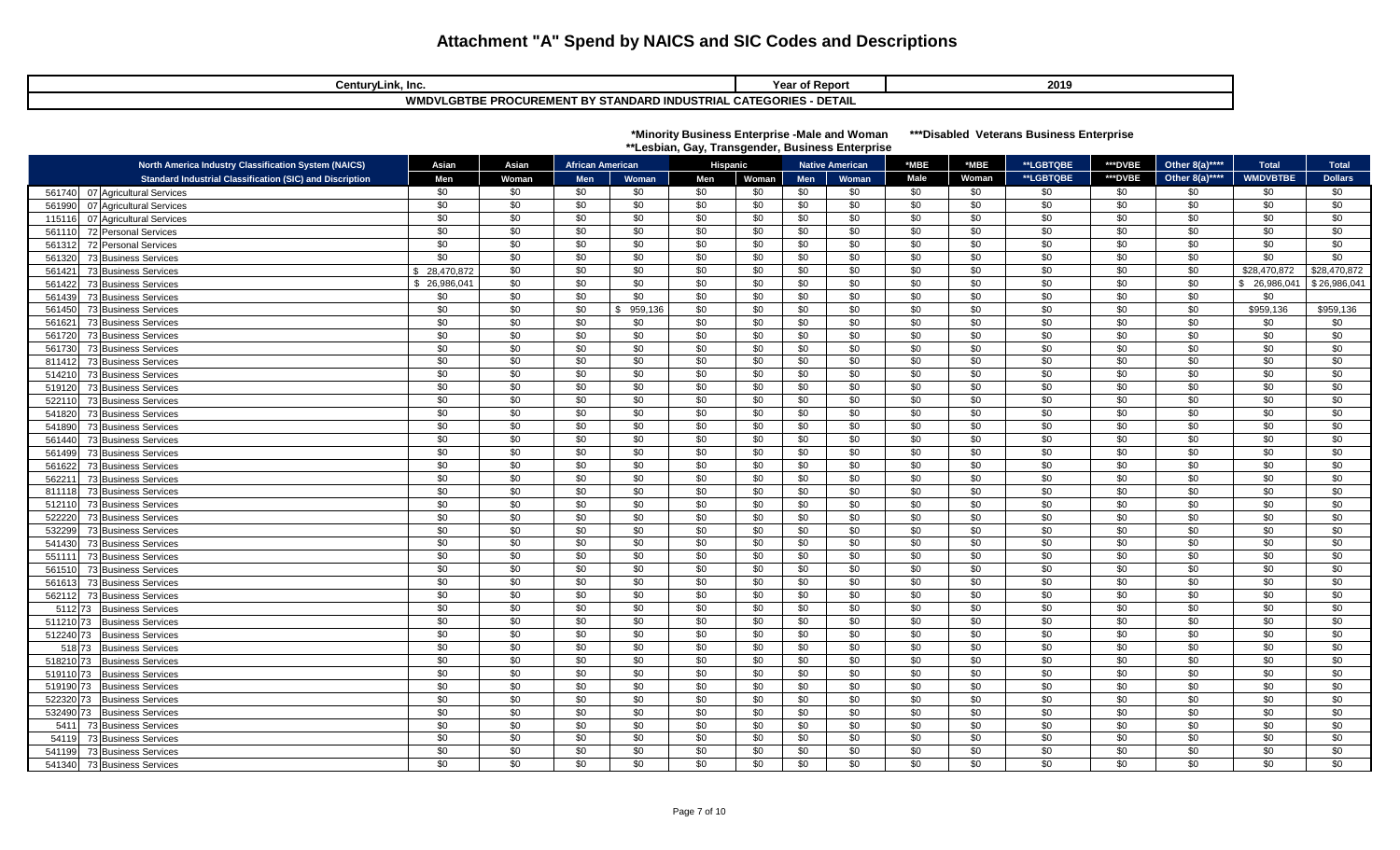| CenturyLink, Inc.                                                             | าf Reporเ<br>Year o. | 2019 |  |  |  |  |  |  |  |
|-------------------------------------------------------------------------------|----------------------|------|--|--|--|--|--|--|--|
| <b>WMDVLGBTBE PROCUREMENT BY STANDARD INDUSTRIAL CATEGORIES</b><br>` - DETAI∟ |                      |      |  |  |  |  |  |  |  |

| *Minority Business Enterprise -Male and Woman    | ***Disabled Veteran |  |
|--------------------------------------------------|---------------------|--|
| **Lesbian, Gav. Transgender, Business Enterprise |                     |  |

**IS Business Enterprise** 

#### **North America Industry Classification System (NAICS) Asian Asian African American Hispanic Native American \*MBE \*MBE \*\*LGBTQBE \*\*\*DVBE Other 8(a)\*\*\*\* Total Total** Standard Industrial Classification (SIC) and Discription | Men | Woman | Men | Woman | Men | Woman | Men | Woman | Male | Woman | \*\*LGBTQBE | \*\*\*DVBE | Other 8(a)\*\*\*\* | WMDVBTBE | Dollars 561740| 07|Agricultural Services | \$0 | \$0 | \$0 | \$0 | \$0 | \$0 | \$0 | \$0 | \$0 | \$0 | \$0 | \$0 | \$0 561990| 07|Agricultural Services | \$0 | \$0 | \$0 | \$0 | \$0 | \$0 | \$0 | \$0 | \$0 | \$0 | \$0 | \$0 | \$0 115116|07|Agricultural Services | \$0 | \$0 | \$0 | \$0 | \$0 | \$0 | \$0 | \$0 | \$0 | \$0 | \$0 | \$0 | \$0 541370 73 Business Services | \$0 | \$0 | \$0 | \$0 | \$0 | \$0 \$0 \$0 \$0 \$0 \$0 \$0 \$0 532111 73 Business Services | \$0 | \$0 | \$0 | \$0 | \$0 | \$0 | \$0 \$0 \$0 | \$0 | \$0 | \$0 | \$0 812990 73 Business Services | \$0 | \$0 | \$0 | \$0 | \$0 | \$0 | \$0 \$0 \$0 | \$0 | \$0 | \$0 | \$0 811211 73 Business Services | \$0 | \$0 | \$0 | \$0 | \$0 | \$0 | \$0 \$0 \$0 \$0 | \$0 | \$0 | \$0 532120 73 Business Services | \$0 | \$0 | \$0 | \$0 | \$0 | \$0 | \$0 \$0 \$0 \$0 \$0 \$0 \$0 532210 73 Business Services | \$0 | \$0 | \$0 | \$0 | \$0 | \$0 \$0 \$0 \$0 \$0 \$0 \$0 \$0 811212| 73|Business Services | \$0 | \$0 | \$0 | \$0 | \$0 | \$0 | \$0 | \$0 | \$0 | \$0 | \$0 | \$0 | \$0 811213| 73|Business Services | \$0 | \$0 | \$0 | \$0 | \$0 | \$0 | \$0 | \$0 | \$0 | \$0 | \$0 | \$0 | \$0 811310 73 Business Services | \$0 | \$0 | \$0 | \$0 | \$0 | \$0 \$0 \$0 \$0 \$0 561710 73 Business Services | \$0 | \$0 | \$0 | \$0 | \$0 | \$0 \$0 \$0 \$0 \$0 \$0 \$0 \$0 812112 75 Automotive Repair Services & Parking \$0 \$0 \$0 \$0 \$0 \$0 \$0 \$0 \$0 \$0 \$0 \$0 \$0 \$0 \$0 611110 75 Automotive Repair Services & Parking \$0 \$0 \$0 \$0 \$0 \$0 \$0 \$0 \$0 \$0 \$0 \$0 \$0 \$0 \$0 811490 75 Automotive Repair Services & Parking \$0 \$0 \$0 \$0 \$0 \$0 \$0 \$0 \$0 \$0 \$0 \$0 \$0 \$0 \$0 482111 75 Automotive Repair Services & Parking \$0 \$0 \$0 \$0 \$0 \$0 \$0 \$0 \$0 \$0 \$0 \$0 \$0 \$0 \$0 711510 75 Automotive Repair Services & Parking \$0 \$0 \$0 \$0 \$0 \$0 \$0 \$0 \$0 \$0 \$0 \$0 \$0 \$0 \$0 622110 76 Miscellaneous Repair Services \$0 \$0 \$0 \$0 \$0 \$0 \$0 \$0 \$0 \$0 \$0 \$0 \$0 \$0 \$0 621420 76 Miscellaneous Repair Services \$0 \$0 \$0 \$0 \$0 \$0 \$0 \$0 \$0 \$0 \$0 \$0 \$0 \$0 \$0 621999| 76|Miscellaneous Repair Services \$0 | \$0 | \$0 | \$0 | \$0 | \$0 | \$0 | \$0 | \$0 | \$0 | \$0 | \$0 | \$0 | \$0 622210 76 Miscellaneous Repair Services \$0 \$0 \$0 \$0 \$0 \$0 \$0 \$0 \$0 \$0 \$0 \$0 \$0 \$0 \$0 624190| 76|Miscellaneous Repair Services \$0 | \$0 | \$0 | \$0 | \$0 | \$0 | \$0 | \$0 | \$0 | \$0 | \$0 | \$0 | \$0 | \$0 624230 76 Miscellaneous Repair Services \$0 \$0 \$0 \$0 \$0 \$0 \$0 \$0 \$0 \$0 \$0 \$0 \$0 \$0 \$0 541191|76|Miscellaneous Repair Services \$0 | \$0 | \$0 | \$0 | \$0 | \$0 | \$0 | \$0 | \$0 | \$0 | \$0 | \$0 | \$0 54111|76 |Miscellaneous Repair Services | \$0 | \$0 | \$0 | \$0 | \$0 | \$0 | \$0 | \$0 | \$0 | \$0 | \$0 | \$0 | \$0 | \$0 | \$0 | \$0 | \$0 541110 79 Amusement & Recreation Services \$0 \$0 \$0 \$0 \$0 \$0 \$0 \$0 \$0 \$0 \$0 \$0 \$0 \$0 \$0 611420 79 Amusement & Recreation Services \$0 \$0 \$0 \$0 \$0 \$0 \$0 \$0 \$0 \$0 \$0 \$0 \$0 \$0 \$0 611430 79 Amusement & Recreation Services \$0 \$0 \$0 \$0 \$0 \$0 \$0 \$0 \$0 \$0 \$0 \$0 \$0 \$0 \$0 611519|80|Health Services | \$0 | \$0 | \$0 | \$0 | \$0 | \$0 | \$0 | \$0 | \$0 | \$0 | \$0 | \$0 | \$0 | \$0 611691 80 Health Services | \$0 | \$0 | \$0 | \$0 | \$0 | \$0 | \$0 | \$0 | \$0 | \$0 | \$0 | \$0 611699|80|Health Services | \$0 | \$0 | \$0 | \$0 | \$0 | \$0 | \$0 | \$0 | \$0 | \$0 | \$0 | \$0 | \$0 | \$0 621111 80 Health Services | \$0 | \$0 | \$0 | \$0 | \$0 | \$0 | \$0 \$0 \$0 | \$0 | \$0 | \$0 | \$0 | \$0 611512 80 Health Services | \$0 | \$0 | \$0 | \$0 | \$0 | \$0 | \$0 | \$0 | \$0 | \$0 | \$0 | \$0 | \$0 | \$0 611710 80 Health Services | \$0 | \$0 | \$0 | \$0 | \$0 | \$0 | \$0 \$0 \$0 \$0 \$0 \$0 \$0 813219|80|Health Services | \$0 | \$0 | \$0 | \$0 | \$0 | \$0 | \$0 | \$0 | \$0 | \$0 | \$0 | \$0 | \$0 624310 81 Legal Services | \$0 | \$0 | \$0 | \$0 | \$0 | \$0 | \$0 \$0 \$0 | \$0 | \$0 | \$0 | \$0 | \$0 | \$0 | \$0 | \$0 | \$0 | \$0 | \$0 | \$0 | \$0 | 711410|81|Legal Services | \$0 | \$0 | \$0 | \$0 | \$0 | \$0 | \$0 | \$0 | \$0 | \$0 | \$0 | \$0 | \$0 | \$0 813910 81 Legal Services | \$0 | \$0 | \$0 | \$0 | \$0 | \$0 | \$0 | \$0 | \$0 | \$0 | \$0 | \$0 | \$0 | \$0 | \$0 | \$0 | \$0 | \$0 | \$0 | \$0 | \$0 | \$0 | \$0 | 813920| 82|Educational Services | \$0 | \$0 | \$0 | \$0 | \$0 | \$0 | \$0 | \$0 | \$0 | \$0 | \$0 | \$0 | \$0 | \$0 813990| 82|Educational Services | \$0 | \$0 | \$0 | \$0 | \$0 | \$0 | \$0 | \$0 | \$0 | \$0 | \$0 | \$0 | \$0 | \$0 874201| 82|Educational Services | \$0 | \$0 | \$0 | \$0 | \$0 | \$0 | \$0 | \$0 | \$0 | \$0 | \$0 | \$0 | \$0 813940| 82|Educational Services | \$0 | \$0 | \$0 | \$0 | \$0 | \$0 | \$0 | \$0 | \$0 | \$0 | \$0 | \$0 | \$0 | \$0 541490| 82|Educational Services | \$0 | \$0 | \$0 | \$0 | \$0 | \$0 | \$0 | \$0 | \$0 | \$0 | \$0 | \$0 | \$0 | \$0

541612| 82|Educational Services | \$0 | \$0 | \$0 | \$0 | \$0 | \$0 | \$0 | \$0 | \$0 | \$0 | \$0 | \$0 | \$0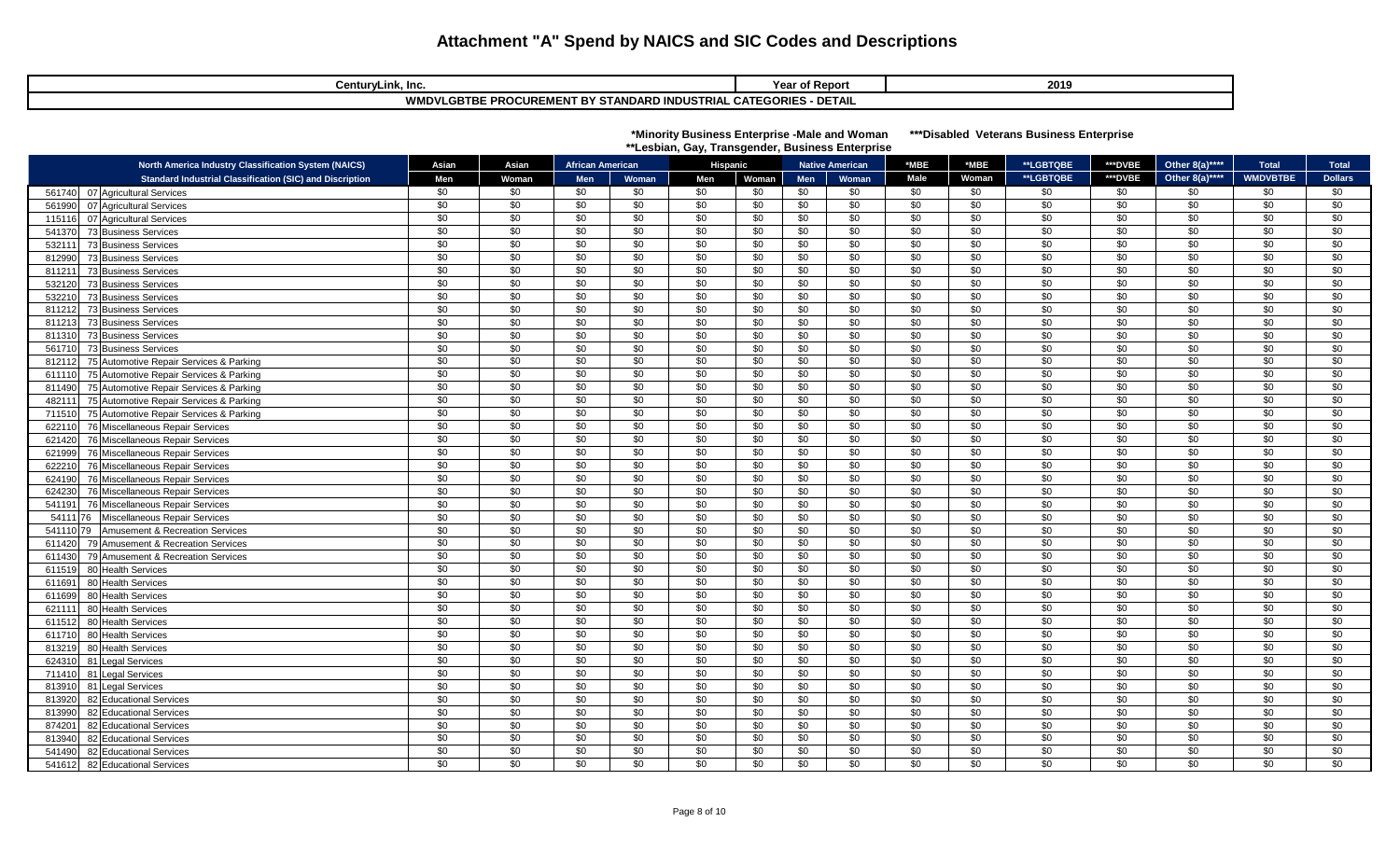| CenturyLink, Inc.                                                                                     | Year of Report | 2019 |  |  |  |  |  |  |  |
|-------------------------------------------------------------------------------------------------------|----------------|------|--|--|--|--|--|--|--|
| - DETAIL<br>WML<br>STANDARD INDUSTRIAL CATEGORIES<br><b>E PROCUREMENT BY ST</b><br>/LGBTBE<br>I ƏIANL |                |      |  |  |  |  |  |  |  |

| *Minority Business Enterprise -Male and Woman    | ***Disab |
|--------------------------------------------------|----------|
| **Lesbian, Gay, Transgender, Business Enterprise |          |

**bled Veterans Business Enterprise** 

| <b>WMDVBTBE</b><br>Male<br>**LGBTQBE<br>***DVBE<br>Other 8(a)****<br><b>Dollars</b><br>Woman<br>Men<br><b>Standard Industrial Classification (SIC) and Discription</b><br>Men<br>Woman<br>Men<br>Woman<br>Men<br>Woman<br>Woman<br>\$0<br>\$0<br>\$0<br>\$0<br>\$0<br>\$0<br>\$0<br>\$0<br>\$0<br>\$0<br>\$0<br>\$0<br>\$0<br>\$0<br>\$0<br>561740<br>07 Agricultural Services<br>\$0<br>\$0<br>\$0<br>\$0<br>\$0<br>\$0<br>\$0<br>\$0<br>\$0<br>\$0<br>\$0<br>\$0<br>\$0<br>\$0<br>\$0<br>07 Agricultural Services<br>561990<br>\$0<br>\$0<br>\$0<br>\$0<br>\$0<br>\$0<br>\$0<br>\$0<br>\$0<br>\$0<br>\$0<br>\$0<br>\$0<br>\$0<br>\$0<br>07 Agricultural Services<br>115116<br>\$0<br>\$0<br>\$0<br>\$0<br>\$0<br>\$0<br>\$0<br>\$0<br>\$0<br>\$0<br>\$0<br>\$0<br>\$0<br>\$0<br>\$0<br>82 Educational Services<br>541618<br>\$0<br>\$0<br>\$0<br>\$0<br>\$0<br>\$0<br>\$0<br>\$0<br>\$0<br>\$0<br>\$0<br>\$0<br>\$0<br>\$0<br>\$0<br>82 Educational Services<br>541690<br>\$0<br>\$0<br>\$0<br>\$0<br>\$0<br>\$0<br>\$0<br>\$0<br>\$0<br>\$0<br>\$0<br>\$0<br>\$0<br>\$0<br>\$0<br>541810<br>82 Educational Services<br>\$0<br>\$0<br>\$0<br>\$0<br>\$0<br>\$0<br>\$0<br>\$0<br>\$0<br>\$0<br>\$0<br>\$0<br>\$0<br>\$0<br>\$0<br>83 Social Services<br>561210<br>\$0<br>\$0<br>\$0<br>\$0<br>\$0<br>\$0<br>\$0<br>\$0<br>\$0<br>\$0<br>\$0<br>\$0<br>\$0<br>\$0<br>\$0<br>83 Social Services<br>541930<br>\$0<br>\$0<br>\$0<br>\$0<br>\$0<br>\$0<br>\$0<br>\$0<br>\$0<br>\$0<br>\$0<br>\$0<br>\$0<br>\$0<br>\$0<br>83 Social Services<br>541213<br>\$0<br>\$0<br>\$0<br>\$0<br>\$0<br>\$0<br>\$0<br>\$0<br>\$0<br>\$0<br>\$0<br>\$0<br>\$0<br>\$0<br>\$0<br>86 Membership Organizations<br>541320<br>\$0<br>\$0<br>\$0<br>\$0<br>\$0<br>\$0<br>\$0<br>\$0<br>\$0<br>\$0<br>\$0<br>\$0<br>\$0<br>\$0<br>\$0<br>541380<br>86 Membership Organizations<br>\$0<br>\$0<br>\$0<br>\$0<br>\$0<br>\$0<br>\$0<br>\$0<br>\$0<br>\$0<br>\$0<br>\$0<br>\$26,000<br>\$26,000<br>\$26,000<br>541613<br>86 Membership Organizations<br>\$0<br>\$0<br>\$0<br>\$0<br>\$0<br>\$0<br>\$0<br>\$0<br>\$0<br>\$0<br>\$0<br>\$0<br>\$0<br>\$0<br>\$0<br>86 Membership Organizations<br>541712<br>\$0<br>\$0<br>\$0<br>\$0<br>\$0<br>\$0<br>\$0<br>\$0<br>\$0<br>\$0<br>\$0<br>\$0<br>\$0<br>\$0<br>\$0<br>86 Membership Organizations<br>541720<br>\$0<br>\$0<br>\$0<br>\$0<br>\$0<br>\$0<br>\$0<br>\$0<br>\$0<br>\$0<br>\$0<br>\$0<br>\$0<br>\$0<br>\$0<br>86 Membership Organizations<br>541870<br>\$0<br>\$0<br>\$0<br>\$0<br>\$0<br>\$0<br>\$0<br>\$0<br>\$0<br>\$0<br>\$0<br>\$0<br>\$0<br>\$0<br>\$0<br>87 Engineering, Accounting, Research, Management & Related Services<br>561311<br>$\overline{50}$<br>$\overline{50}$<br>$\overline{50}$<br>\$0<br>\$0<br>\$0<br>\$0<br>\$0<br>\$0<br>\$0<br>\$0<br>\$0<br>\$0<br>\$0<br>\$0<br>87 Engineering, Accounting, Research, Management & Related Services<br>921110<br>$\overline{50}$<br>\$0<br>$\overline{30}$<br>$\overline{50}$<br>$\overline{50}$<br>$\overline{30}$<br>$\overline{30}$<br>\$0<br>\$0<br>\$0<br>\$0<br>\$0<br>\$0<br>\$0<br>\$0<br>87 Engineering, Accounting, Research, Management & Related Services<br>541410<br>\$0<br>\$0<br>\$0<br>\$0<br>\$0<br>\$0<br>\$0<br>\$0<br>\$0<br>\$0<br>\$0<br>\$0<br>\$0<br>\$0<br>\$0<br>87 Engineering, Accounting, Research, Management & Related Services<br>541614<br>\$0<br>\$0<br>\$0<br>\$0<br>\$0<br>\$0<br>\$0<br>\$0<br>\$0<br>\$0<br>\$0<br>\$0<br>\$0<br>\$0<br>\$0<br>87 Engineering, Accounting, Research, Management & Related Services<br>541620<br>$\overline{50}$<br>$\overline{30}$<br>\$0<br>\$0<br>\$0<br>\$0<br>\$0<br>\$0<br>\$0<br>\$0<br>\$0<br>\$0<br>\$0<br>\$0<br>\$0<br>87 Engineering, Accounting, Research, Management & Related Services<br>541850<br>$\overline{50}$<br>\$0<br>\$0<br>\$0<br>\$0<br>\$0<br>\$0<br>\$0<br>\$0<br>\$0<br>\$0<br>\$0<br>\$0<br>\$0<br>\$0<br>Engineering, Accounting, Research, Management & Related Services<br>54121<br>87<br>\$0<br>\$0<br>\$0<br>\$0<br>\$0<br>\$0<br>\$0<br>\$0<br>\$0<br>\$0<br>\$0<br>\$0<br>\$0<br>\$0<br>\$0<br>541211 87<br>Engineering, Accounting, Research, Management & Related Services<br>\$0<br>\$0<br>\$0<br>\$0<br>\$0<br>\$0<br>\$0<br>\$0<br>\$0<br>\$0<br>\$0<br>\$0<br>\$0<br>\$0<br>\$0<br>54133 87<br>Engineering, Accounting, Research, Management & Related Services<br>$\sqrt{6}$<br>$\overline{30}$<br>$\overline{50}$<br>\$313,695<br>Engineering, Accounting, Research, Management & Related Services<br>\$0<br>\$0<br>\$0<br>\$0<br>\$0<br>\$0<br>\$313,695<br>313,695<br>\$0<br>\$0<br>\$0<br>541330 87<br>Š.<br>\$0<br>\$0<br>\$0<br>\$0<br>\$0<br>\$0<br>\$0<br>\$0<br>\$0<br>\$0<br>\$0<br>\$0<br>\$0<br>\$0<br>\$0<br>87 Engineering, Accounting, Research, Management & Related Services<br>541310<br>\$0<br>\$0<br>\$0<br>\$0<br>\$0<br>\$0<br>\$0<br>\$0<br>\$0<br>\$0<br>\$0<br>\$0<br>\$0<br>\$0<br>\$0<br>87 Engineering, Accounting, Research, Management & Related Services<br>721110<br>\$0<br>\$0<br>\$0<br>\$0<br>\$0<br>\$0<br>\$0<br>\$0<br>\$0<br>\$0<br>\$0<br>\$0<br>\$0<br>\$0<br>\$0<br>87 Engineering, Accounting, Research, Management & Related Services<br>921190<br>\$0<br>\$0<br>\$0<br>\$0<br>\$0<br>\$0<br>\$0<br>\$0<br>\$0<br>\$0<br>\$0<br>\$0<br>\$0<br>\$0<br>\$0<br>87 Engineering, Accounting, Research, Management & Related Services<br>921120<br>\$0<br>\$0<br>\$0<br>\$0<br>\$0<br>\$0<br>\$0<br>\$0<br>\$0<br>\$0<br>\$0<br>\$0<br>\$0<br>\$0<br>\$0<br>87 Engineering, Accounting, Research, Management & Related Services<br>926120<br>\$0<br>\$0<br>\$0<br>\$0<br>\$0<br>\$0<br>\$0<br>\$0<br>\$0<br>\$0<br>\$0<br>\$0<br>\$0<br>\$0<br>\$0<br>87 Engineering, Accounting, Research, Management & Related Services<br>922130<br>\$0<br>\$0<br>\$0<br>\$0<br>\$0<br>\$0<br>\$0<br>\$0<br>\$0<br>\$0<br>\$0<br>\$0<br>\$0<br>\$0<br>87 Engineering, Accounting, Research, Management & Related Services<br>\$0<br>922190<br>\$0<br>\$0<br>\$0<br>\$0<br>\$0<br>\$0<br>\$0<br>\$0<br>\$0<br>\$0<br>\$0<br>\$0<br>\$0<br>\$0<br>\$0<br>87 Engineering, Accounting, Research, Management & Related Services<br>924110<br>\$0<br>\$0<br>\$0<br>\$0<br>\$0<br>\$0<br>\$0<br>\$0<br>\$0<br>\$0<br>\$0<br>\$0<br>\$0<br>\$0<br>87 Engineering, Accounting, Research, Management & Related Services<br>\$0<br>926130<br>\$0<br>\$0<br>\$0<br>\$0<br>\$0<br>\$0<br>\$0<br>\$0<br>\$0<br>\$0<br>\$0<br>\$0<br>\$0<br>\$0<br>\$0<br>87 Engineering, Accounting, Research, Management & Related Services<br>115112<br>\$0<br>\$0<br>\$0<br>\$0<br>\$0<br>\$0<br>\$0<br>\$0<br>\$0<br>\$0<br>\$0<br>\$0<br>\$0<br>\$0<br>\$0<br>87 Engineering, Accounting, Research, Management & Related Services<br>\$0<br>\$0<br>\$0<br>\$0<br>\$0<br>\$0<br>\$0<br>\$0<br>\$0<br>\$0<br>\$0<br>87 Engineering, Accounting, Research, Management & Related Services<br>\$0<br>\$0<br>\$0<br>\$0<br>\$0<br>\$0<br>\$0<br>\$0<br>\$0<br>\$0<br>\$0<br>\$0<br>\$0<br>\$0<br>\$0<br>\$0<br>\$0<br>\$0<br>\$0<br>87 Engineering, Accounting, Research, Management & Related Services<br>\$0<br>\$0<br>\$0<br>\$0<br>\$0<br>\$0<br>\$0<br>\$0<br>\$0<br>\$0<br>\$0<br>\$0<br>\$0<br>\$0<br>\$0<br>87 Engineering, Accounting, Research, Management & Related Services<br>\$0<br>\$0<br>\$0<br>\$0<br>\$0<br>\$0<br>\$0<br>\$0<br>\$0<br>\$0<br>\$0<br>\$0<br>\$0<br>\$0<br>\$0<br>89 Miscellaneous Services<br>\$0<br>\$0<br>\$0<br>\$0<br>\$0<br>\$0<br>\$0<br>\$0<br>\$0<br>\$0<br>\$0<br>\$0<br>\$0<br>\$0<br>\$0<br>89 Miscellaneous Services<br>\$0<br>\$0<br>\$0<br>\$0<br>\$0<br>\$0<br>\$0<br>\$0<br>\$0<br>\$0<br>\$0<br>\$0<br>\$0<br>\$0<br>\$0<br>91 Executive, Legislative & General Government Except Finance<br>\$0<br>\$0<br>\$0<br>\$0<br>\$0<br>\$0<br>\$0<br>\$0<br>\$0<br>\$0<br>\$0<br>\$0<br>\$0<br>\$0<br>\$0<br>91 Executive, Legislative & General Government Except Finance<br>\$0<br>\$0<br>\$0<br>\$0<br>\$0<br>\$0<br>\$0<br>\$0<br>\$0<br>\$0<br>\$0<br>\$0<br>\$0<br>\$0<br>\$0<br>91 Executive, Legislative & General Government Except Finance<br>\$0<br>\$0<br>\$0<br>\$0<br>\$0<br>\$0<br>\$0<br>\$0<br>\$0<br>\$0<br>\$0<br>\$0<br>811219 92 Other Elctronics and Precision Equipment Repair and Maintenance<br>\$0<br>\$0<br>\$0 | <b>North America Industry Classification System (NAICS)</b> | Asian | Asian | <b>African American</b> |  | <b>Hispanic</b> | <b>Native American</b> | *MBE | *MBE | **LGBTQBE | ***DVBE | Other 8(a)**** | <b>Total</b> | <b>Total</b> |
|--------------------------------------------------------------------------------------------------------------------------------------------------------------------------------------------------------------------------------------------------------------------------------------------------------------------------------------------------------------------------------------------------------------------------------------------------------------------------------------------------------------------------------------------------------------------------------------------------------------------------------------------------------------------------------------------------------------------------------------------------------------------------------------------------------------------------------------------------------------------------------------------------------------------------------------------------------------------------------------------------------------------------------------------------------------------------------------------------------------------------------------------------------------------------------------------------------------------------------------------------------------------------------------------------------------------------------------------------------------------------------------------------------------------------------------------------------------------------------------------------------------------------------------------------------------------------------------------------------------------------------------------------------------------------------------------------------------------------------------------------------------------------------------------------------------------------------------------------------------------------------------------------------------------------------------------------------------------------------------------------------------------------------------------------------------------------------------------------------------------------------------------------------------------------------------------------------------------------------------------------------------------------------------------------------------------------------------------------------------------------------------------------------------------------------------------------------------------------------------------------------------------------------------------------------------------------------------------------------------------------------------------------------------------------------------------------------------------------------------------------------------------------------------------------------------------------------------------------------------------------------------------------------------------------------------------------------------------------------------------------------------------------------------------------------------------------------------------------------------------------------------------------------------------------------------------------------------------------------------------------------------------------------------------------------------------------------------------------------------------------------------------------------------------------------------------------------------------------------------------------------------------------------------------------------------------------------------------------------------------------------------------------------------------------------------------------------------------------------------------------------------------------------------------------------------------------------------------------------------------------------------------------------------------------------------------------------------------------------------------------------------------------------------------------------------------------------------------------------------------------------------------------------------------------------------------------------------------------------------------------------------------------------------------------------------------------------------------------------------------------------------------------------------------------------------------------------------------------------------------------------------------------------------------------------------------------------------------------------------------------------------------------------------------------------------------------------------------------------------------------------------------------------------------------------------------------------------------------------------------------------------------------------------------------------------------------------------------------------------------------------------------------------------------------------------------------------------------------------------------------------------------------------------------------------------------------------------------------------------------------------------------------------------------------------------------------------------------------------------------------------------------------------------------------------------------------------------------------------------------------------------------------------------------------------------------------------------------------------------------------------------------------------------------------------------------------------------------------------------------------------------------------------------------------------------------------------------------------------------------------------------------------------------------------------------------------------------------------------------------------------------------------------------------------------------------------------------------------------------------------------------------------------------------------------------------------------------------------------------------------------------------------------------------------------------------------------------------------------------------------------------------------------------------------------------------------------------------------------------------------------------------------------------------------------------------------------------------------------------------------------------------------------------------------------------------------------------------------------------------------------------------------------------------------------------------------------------------------------------------------------------------------------------------------------------------------------------------------------------------------------------------------------------------------------------------------------------------------------------------------------------------------------------------------------------------------------------------------------------------------------------------------------------------------------------------------------------------------------------------------------------------------------------------------------------------------------------------------------------------------------------------------------------------------------------------------------------------------------------------------------------------------------------------------------------------------------------------------------------------------------------------------------------------------------------------------------------------------------------------------------------------------------------------------------------------------------------------------------------------------------------------------------------------------------------------------------------------------------------------------------------------------------------------------------------------------------------------------------------------------------------------------------------------|-------------------------------------------------------------|-------|-------|-------------------------|--|-----------------|------------------------|------|------|-----------|---------|----------------|--------------|--------------|
|                                                                                                                                                                                                                                                                                                                                                                                                                                                                                                                                                                                                                                                                                                                                                                                                                                                                                                                                                                                                                                                                                                                                                                                                                                                                                                                                                                                                                                                                                                                                                                                                                                                                                                                                                                                                                                                                                                                                                                                                                                                                                                                                                                                                                                                                                                                                                                                                                                                                                                                                                                                                                                                                                                                                                                                                                                                                                                                                                                                                                                                                                                                                                                                                                                                                                                                                                                                                                                                                                                                                                                                                                                                                                                                                                                                                                                                                                                                                                                                                                                                                                                                                                                                                                                                                                                                                                                                                                                                                                                                                                                                                                                                                                                                                                                                                                                                                                                                                                                                                                                                                                                                                                                                                                                                                                                                                                                                                                                                                                                                                                                                                                                                                                                                                                                                                                                                                                                                                                                                                                                                                                                                                                                                                                                                                                                                                                                                                                                                                                                                                                                                                                                                                                                                                                                                                                                                                                                                                                                                                                                                                                                                                                                                                                                                                                                                                                                                                                                                                                                                                                                                                                                                                                                                                                                                                                                                                                                                                                                                                                                                                                                                                                                                                                                                                                            |                                                             |       |       |                         |  |                 |                        |      |      |           |         |                |              |              |
|                                                                                                                                                                                                                                                                                                                                                                                                                                                                                                                                                                                                                                                                                                                                                                                                                                                                                                                                                                                                                                                                                                                                                                                                                                                                                                                                                                                                                                                                                                                                                                                                                                                                                                                                                                                                                                                                                                                                                                                                                                                                                                                                                                                                                                                                                                                                                                                                                                                                                                                                                                                                                                                                                                                                                                                                                                                                                                                                                                                                                                                                                                                                                                                                                                                                                                                                                                                                                                                                                                                                                                                                                                                                                                                                                                                                                                                                                                                                                                                                                                                                                                                                                                                                                                                                                                                                                                                                                                                                                                                                                                                                                                                                                                                                                                                                                                                                                                                                                                                                                                                                                                                                                                                                                                                                                                                                                                                                                                                                                                                                                                                                                                                                                                                                                                                                                                                                                                                                                                                                                                                                                                                                                                                                                                                                                                                                                                                                                                                                                                                                                                                                                                                                                                                                                                                                                                                                                                                                                                                                                                                                                                                                                                                                                                                                                                                                                                                                                                                                                                                                                                                                                                                                                                                                                                                                                                                                                                                                                                                                                                                                                                                                                                                                                                                                                            |                                                             |       |       |                         |  |                 |                        |      |      |           |         |                |              |              |
|                                                                                                                                                                                                                                                                                                                                                                                                                                                                                                                                                                                                                                                                                                                                                                                                                                                                                                                                                                                                                                                                                                                                                                                                                                                                                                                                                                                                                                                                                                                                                                                                                                                                                                                                                                                                                                                                                                                                                                                                                                                                                                                                                                                                                                                                                                                                                                                                                                                                                                                                                                                                                                                                                                                                                                                                                                                                                                                                                                                                                                                                                                                                                                                                                                                                                                                                                                                                                                                                                                                                                                                                                                                                                                                                                                                                                                                                                                                                                                                                                                                                                                                                                                                                                                                                                                                                                                                                                                                                                                                                                                                                                                                                                                                                                                                                                                                                                                                                                                                                                                                                                                                                                                                                                                                                                                                                                                                                                                                                                                                                                                                                                                                                                                                                                                                                                                                                                                                                                                                                                                                                                                                                                                                                                                                                                                                                                                                                                                                                                                                                                                                                                                                                                                                                                                                                                                                                                                                                                                                                                                                                                                                                                                                                                                                                                                                                                                                                                                                                                                                                                                                                                                                                                                                                                                                                                                                                                                                                                                                                                                                                                                                                                                                                                                                                                            |                                                             |       |       |                         |  |                 |                        |      |      |           |         |                |              |              |
|                                                                                                                                                                                                                                                                                                                                                                                                                                                                                                                                                                                                                                                                                                                                                                                                                                                                                                                                                                                                                                                                                                                                                                                                                                                                                                                                                                                                                                                                                                                                                                                                                                                                                                                                                                                                                                                                                                                                                                                                                                                                                                                                                                                                                                                                                                                                                                                                                                                                                                                                                                                                                                                                                                                                                                                                                                                                                                                                                                                                                                                                                                                                                                                                                                                                                                                                                                                                                                                                                                                                                                                                                                                                                                                                                                                                                                                                                                                                                                                                                                                                                                                                                                                                                                                                                                                                                                                                                                                                                                                                                                                                                                                                                                                                                                                                                                                                                                                                                                                                                                                                                                                                                                                                                                                                                                                                                                                                                                                                                                                                                                                                                                                                                                                                                                                                                                                                                                                                                                                                                                                                                                                                                                                                                                                                                                                                                                                                                                                                                                                                                                                                                                                                                                                                                                                                                                                                                                                                                                                                                                                                                                                                                                                                                                                                                                                                                                                                                                                                                                                                                                                                                                                                                                                                                                                                                                                                                                                                                                                                                                                                                                                                                                                                                                                                                            |                                                             |       |       |                         |  |                 |                        |      |      |           |         |                |              |              |
|                                                                                                                                                                                                                                                                                                                                                                                                                                                                                                                                                                                                                                                                                                                                                                                                                                                                                                                                                                                                                                                                                                                                                                                                                                                                                                                                                                                                                                                                                                                                                                                                                                                                                                                                                                                                                                                                                                                                                                                                                                                                                                                                                                                                                                                                                                                                                                                                                                                                                                                                                                                                                                                                                                                                                                                                                                                                                                                                                                                                                                                                                                                                                                                                                                                                                                                                                                                                                                                                                                                                                                                                                                                                                                                                                                                                                                                                                                                                                                                                                                                                                                                                                                                                                                                                                                                                                                                                                                                                                                                                                                                                                                                                                                                                                                                                                                                                                                                                                                                                                                                                                                                                                                                                                                                                                                                                                                                                                                                                                                                                                                                                                                                                                                                                                                                                                                                                                                                                                                                                                                                                                                                                                                                                                                                                                                                                                                                                                                                                                                                                                                                                                                                                                                                                                                                                                                                                                                                                                                                                                                                                                                                                                                                                                                                                                                                                                                                                                                                                                                                                                                                                                                                                                                                                                                                                                                                                                                                                                                                                                                                                                                                                                                                                                                                                                            |                                                             |       |       |                         |  |                 |                        |      |      |           |         |                |              |              |
|                                                                                                                                                                                                                                                                                                                                                                                                                                                                                                                                                                                                                                                                                                                                                                                                                                                                                                                                                                                                                                                                                                                                                                                                                                                                                                                                                                                                                                                                                                                                                                                                                                                                                                                                                                                                                                                                                                                                                                                                                                                                                                                                                                                                                                                                                                                                                                                                                                                                                                                                                                                                                                                                                                                                                                                                                                                                                                                                                                                                                                                                                                                                                                                                                                                                                                                                                                                                                                                                                                                                                                                                                                                                                                                                                                                                                                                                                                                                                                                                                                                                                                                                                                                                                                                                                                                                                                                                                                                                                                                                                                                                                                                                                                                                                                                                                                                                                                                                                                                                                                                                                                                                                                                                                                                                                                                                                                                                                                                                                                                                                                                                                                                                                                                                                                                                                                                                                                                                                                                                                                                                                                                                                                                                                                                                                                                                                                                                                                                                                                                                                                                                                                                                                                                                                                                                                                                                                                                                                                                                                                                                                                                                                                                                                                                                                                                                                                                                                                                                                                                                                                                                                                                                                                                                                                                                                                                                                                                                                                                                                                                                                                                                                                                                                                                                                            |                                                             |       |       |                         |  |                 |                        |      |      |           |         |                |              |              |
|                                                                                                                                                                                                                                                                                                                                                                                                                                                                                                                                                                                                                                                                                                                                                                                                                                                                                                                                                                                                                                                                                                                                                                                                                                                                                                                                                                                                                                                                                                                                                                                                                                                                                                                                                                                                                                                                                                                                                                                                                                                                                                                                                                                                                                                                                                                                                                                                                                                                                                                                                                                                                                                                                                                                                                                                                                                                                                                                                                                                                                                                                                                                                                                                                                                                                                                                                                                                                                                                                                                                                                                                                                                                                                                                                                                                                                                                                                                                                                                                                                                                                                                                                                                                                                                                                                                                                                                                                                                                                                                                                                                                                                                                                                                                                                                                                                                                                                                                                                                                                                                                                                                                                                                                                                                                                                                                                                                                                                                                                                                                                                                                                                                                                                                                                                                                                                                                                                                                                                                                                                                                                                                                                                                                                                                                                                                                                                                                                                                                                                                                                                                                                                                                                                                                                                                                                                                                                                                                                                                                                                                                                                                                                                                                                                                                                                                                                                                                                                                                                                                                                                                                                                                                                                                                                                                                                                                                                                                                                                                                                                                                                                                                                                                                                                                                                            |                                                             |       |       |                         |  |                 |                        |      |      |           |         |                |              |              |
|                                                                                                                                                                                                                                                                                                                                                                                                                                                                                                                                                                                                                                                                                                                                                                                                                                                                                                                                                                                                                                                                                                                                                                                                                                                                                                                                                                                                                                                                                                                                                                                                                                                                                                                                                                                                                                                                                                                                                                                                                                                                                                                                                                                                                                                                                                                                                                                                                                                                                                                                                                                                                                                                                                                                                                                                                                                                                                                                                                                                                                                                                                                                                                                                                                                                                                                                                                                                                                                                                                                                                                                                                                                                                                                                                                                                                                                                                                                                                                                                                                                                                                                                                                                                                                                                                                                                                                                                                                                                                                                                                                                                                                                                                                                                                                                                                                                                                                                                                                                                                                                                                                                                                                                                                                                                                                                                                                                                                                                                                                                                                                                                                                                                                                                                                                                                                                                                                                                                                                                                                                                                                                                                                                                                                                                                                                                                                                                                                                                                                                                                                                                                                                                                                                                                                                                                                                                                                                                                                                                                                                                                                                                                                                                                                                                                                                                                                                                                                                                                                                                                                                                                                                                                                                                                                                                                                                                                                                                                                                                                                                                                                                                                                                                                                                                                                            |                                                             |       |       |                         |  |                 |                        |      |      |           |         |                |              |              |
|                                                                                                                                                                                                                                                                                                                                                                                                                                                                                                                                                                                                                                                                                                                                                                                                                                                                                                                                                                                                                                                                                                                                                                                                                                                                                                                                                                                                                                                                                                                                                                                                                                                                                                                                                                                                                                                                                                                                                                                                                                                                                                                                                                                                                                                                                                                                                                                                                                                                                                                                                                                                                                                                                                                                                                                                                                                                                                                                                                                                                                                                                                                                                                                                                                                                                                                                                                                                                                                                                                                                                                                                                                                                                                                                                                                                                                                                                                                                                                                                                                                                                                                                                                                                                                                                                                                                                                                                                                                                                                                                                                                                                                                                                                                                                                                                                                                                                                                                                                                                                                                                                                                                                                                                                                                                                                                                                                                                                                                                                                                                                                                                                                                                                                                                                                                                                                                                                                                                                                                                                                                                                                                                                                                                                                                                                                                                                                                                                                                                                                                                                                                                                                                                                                                                                                                                                                                                                                                                                                                                                                                                                                                                                                                                                                                                                                                                                                                                                                                                                                                                                                                                                                                                                                                                                                                                                                                                                                                                                                                                                                                                                                                                                                                                                                                                                            |                                                             |       |       |                         |  |                 |                        |      |      |           |         |                |              |              |
|                                                                                                                                                                                                                                                                                                                                                                                                                                                                                                                                                                                                                                                                                                                                                                                                                                                                                                                                                                                                                                                                                                                                                                                                                                                                                                                                                                                                                                                                                                                                                                                                                                                                                                                                                                                                                                                                                                                                                                                                                                                                                                                                                                                                                                                                                                                                                                                                                                                                                                                                                                                                                                                                                                                                                                                                                                                                                                                                                                                                                                                                                                                                                                                                                                                                                                                                                                                                                                                                                                                                                                                                                                                                                                                                                                                                                                                                                                                                                                                                                                                                                                                                                                                                                                                                                                                                                                                                                                                                                                                                                                                                                                                                                                                                                                                                                                                                                                                                                                                                                                                                                                                                                                                                                                                                                                                                                                                                                                                                                                                                                                                                                                                                                                                                                                                                                                                                                                                                                                                                                                                                                                                                                                                                                                                                                                                                                                                                                                                                                                                                                                                                                                                                                                                                                                                                                                                                                                                                                                                                                                                                                                                                                                                                                                                                                                                                                                                                                                                                                                                                                                                                                                                                                                                                                                                                                                                                                                                                                                                                                                                                                                                                                                                                                                                                                            |                                                             |       |       |                         |  |                 |                        |      |      |           |         |                |              |              |
|                                                                                                                                                                                                                                                                                                                                                                                                                                                                                                                                                                                                                                                                                                                                                                                                                                                                                                                                                                                                                                                                                                                                                                                                                                                                                                                                                                                                                                                                                                                                                                                                                                                                                                                                                                                                                                                                                                                                                                                                                                                                                                                                                                                                                                                                                                                                                                                                                                                                                                                                                                                                                                                                                                                                                                                                                                                                                                                                                                                                                                                                                                                                                                                                                                                                                                                                                                                                                                                                                                                                                                                                                                                                                                                                                                                                                                                                                                                                                                                                                                                                                                                                                                                                                                                                                                                                                                                                                                                                                                                                                                                                                                                                                                                                                                                                                                                                                                                                                                                                                                                                                                                                                                                                                                                                                                                                                                                                                                                                                                                                                                                                                                                                                                                                                                                                                                                                                                                                                                                                                                                                                                                                                                                                                                                                                                                                                                                                                                                                                                                                                                                                                                                                                                                                                                                                                                                                                                                                                                                                                                                                                                                                                                                                                                                                                                                                                                                                                                                                                                                                                                                                                                                                                                                                                                                                                                                                                                                                                                                                                                                                                                                                                                                                                                                                                            |                                                             |       |       |                         |  |                 |                        |      |      |           |         |                |              |              |
|                                                                                                                                                                                                                                                                                                                                                                                                                                                                                                                                                                                                                                                                                                                                                                                                                                                                                                                                                                                                                                                                                                                                                                                                                                                                                                                                                                                                                                                                                                                                                                                                                                                                                                                                                                                                                                                                                                                                                                                                                                                                                                                                                                                                                                                                                                                                                                                                                                                                                                                                                                                                                                                                                                                                                                                                                                                                                                                                                                                                                                                                                                                                                                                                                                                                                                                                                                                                                                                                                                                                                                                                                                                                                                                                                                                                                                                                                                                                                                                                                                                                                                                                                                                                                                                                                                                                                                                                                                                                                                                                                                                                                                                                                                                                                                                                                                                                                                                                                                                                                                                                                                                                                                                                                                                                                                                                                                                                                                                                                                                                                                                                                                                                                                                                                                                                                                                                                                                                                                                                                                                                                                                                                                                                                                                                                                                                                                                                                                                                                                                                                                                                                                                                                                                                                                                                                                                                                                                                                                                                                                                                                                                                                                                                                                                                                                                                                                                                                                                                                                                                                                                                                                                                                                                                                                                                                                                                                                                                                                                                                                                                                                                                                                                                                                                                                            |                                                             |       |       |                         |  |                 |                        |      |      |           |         |                |              |              |
|                                                                                                                                                                                                                                                                                                                                                                                                                                                                                                                                                                                                                                                                                                                                                                                                                                                                                                                                                                                                                                                                                                                                                                                                                                                                                                                                                                                                                                                                                                                                                                                                                                                                                                                                                                                                                                                                                                                                                                                                                                                                                                                                                                                                                                                                                                                                                                                                                                                                                                                                                                                                                                                                                                                                                                                                                                                                                                                                                                                                                                                                                                                                                                                                                                                                                                                                                                                                                                                                                                                                                                                                                                                                                                                                                                                                                                                                                                                                                                                                                                                                                                                                                                                                                                                                                                                                                                                                                                                                                                                                                                                                                                                                                                                                                                                                                                                                                                                                                                                                                                                                                                                                                                                                                                                                                                                                                                                                                                                                                                                                                                                                                                                                                                                                                                                                                                                                                                                                                                                                                                                                                                                                                                                                                                                                                                                                                                                                                                                                                                                                                                                                                                                                                                                                                                                                                                                                                                                                                                                                                                                                                                                                                                                                                                                                                                                                                                                                                                                                                                                                                                                                                                                                                                                                                                                                                                                                                                                                                                                                                                                                                                                                                                                                                                                                                            |                                                             |       |       |                         |  |                 |                        |      |      |           |         |                |              |              |
|                                                                                                                                                                                                                                                                                                                                                                                                                                                                                                                                                                                                                                                                                                                                                                                                                                                                                                                                                                                                                                                                                                                                                                                                                                                                                                                                                                                                                                                                                                                                                                                                                                                                                                                                                                                                                                                                                                                                                                                                                                                                                                                                                                                                                                                                                                                                                                                                                                                                                                                                                                                                                                                                                                                                                                                                                                                                                                                                                                                                                                                                                                                                                                                                                                                                                                                                                                                                                                                                                                                                                                                                                                                                                                                                                                                                                                                                                                                                                                                                                                                                                                                                                                                                                                                                                                                                                                                                                                                                                                                                                                                                                                                                                                                                                                                                                                                                                                                                                                                                                                                                                                                                                                                                                                                                                                                                                                                                                                                                                                                                                                                                                                                                                                                                                                                                                                                                                                                                                                                                                                                                                                                                                                                                                                                                                                                                                                                                                                                                                                                                                                                                                                                                                                                                                                                                                                                                                                                                                                                                                                                                                                                                                                                                                                                                                                                                                                                                                                                                                                                                                                                                                                                                                                                                                                                                                                                                                                                                                                                                                                                                                                                                                                                                                                                                                            |                                                             |       |       |                         |  |                 |                        |      |      |           |         |                |              |              |
|                                                                                                                                                                                                                                                                                                                                                                                                                                                                                                                                                                                                                                                                                                                                                                                                                                                                                                                                                                                                                                                                                                                                                                                                                                                                                                                                                                                                                                                                                                                                                                                                                                                                                                                                                                                                                                                                                                                                                                                                                                                                                                                                                                                                                                                                                                                                                                                                                                                                                                                                                                                                                                                                                                                                                                                                                                                                                                                                                                                                                                                                                                                                                                                                                                                                                                                                                                                                                                                                                                                                                                                                                                                                                                                                                                                                                                                                                                                                                                                                                                                                                                                                                                                                                                                                                                                                                                                                                                                                                                                                                                                                                                                                                                                                                                                                                                                                                                                                                                                                                                                                                                                                                                                                                                                                                                                                                                                                                                                                                                                                                                                                                                                                                                                                                                                                                                                                                                                                                                                                                                                                                                                                                                                                                                                                                                                                                                                                                                                                                                                                                                                                                                                                                                                                                                                                                                                                                                                                                                                                                                                                                                                                                                                                                                                                                                                                                                                                                                                                                                                                                                                                                                                                                                                                                                                                                                                                                                                                                                                                                                                                                                                                                                                                                                                                                            |                                                             |       |       |                         |  |                 |                        |      |      |           |         |                |              |              |
|                                                                                                                                                                                                                                                                                                                                                                                                                                                                                                                                                                                                                                                                                                                                                                                                                                                                                                                                                                                                                                                                                                                                                                                                                                                                                                                                                                                                                                                                                                                                                                                                                                                                                                                                                                                                                                                                                                                                                                                                                                                                                                                                                                                                                                                                                                                                                                                                                                                                                                                                                                                                                                                                                                                                                                                                                                                                                                                                                                                                                                                                                                                                                                                                                                                                                                                                                                                                                                                                                                                                                                                                                                                                                                                                                                                                                                                                                                                                                                                                                                                                                                                                                                                                                                                                                                                                                                                                                                                                                                                                                                                                                                                                                                                                                                                                                                                                                                                                                                                                                                                                                                                                                                                                                                                                                                                                                                                                                                                                                                                                                                                                                                                                                                                                                                                                                                                                                                                                                                                                                                                                                                                                                                                                                                                                                                                                                                                                                                                                                                                                                                                                                                                                                                                                                                                                                                                                                                                                                                                                                                                                                                                                                                                                                                                                                                                                                                                                                                                                                                                                                                                                                                                                                                                                                                                                                                                                                                                                                                                                                                                                                                                                                                                                                                                                                            |                                                             |       |       |                         |  |                 |                        |      |      |           |         |                |              |              |
|                                                                                                                                                                                                                                                                                                                                                                                                                                                                                                                                                                                                                                                                                                                                                                                                                                                                                                                                                                                                                                                                                                                                                                                                                                                                                                                                                                                                                                                                                                                                                                                                                                                                                                                                                                                                                                                                                                                                                                                                                                                                                                                                                                                                                                                                                                                                                                                                                                                                                                                                                                                                                                                                                                                                                                                                                                                                                                                                                                                                                                                                                                                                                                                                                                                                                                                                                                                                                                                                                                                                                                                                                                                                                                                                                                                                                                                                                                                                                                                                                                                                                                                                                                                                                                                                                                                                                                                                                                                                                                                                                                                                                                                                                                                                                                                                                                                                                                                                                                                                                                                                                                                                                                                                                                                                                                                                                                                                                                                                                                                                                                                                                                                                                                                                                                                                                                                                                                                                                                                                                                                                                                                                                                                                                                                                                                                                                                                                                                                                                                                                                                                                                                                                                                                                                                                                                                                                                                                                                                                                                                                                                                                                                                                                                                                                                                                                                                                                                                                                                                                                                                                                                                                                                                                                                                                                                                                                                                                                                                                                                                                                                                                                                                                                                                                                                            |                                                             |       |       |                         |  |                 |                        |      |      |           |         |                |              |              |
|                                                                                                                                                                                                                                                                                                                                                                                                                                                                                                                                                                                                                                                                                                                                                                                                                                                                                                                                                                                                                                                                                                                                                                                                                                                                                                                                                                                                                                                                                                                                                                                                                                                                                                                                                                                                                                                                                                                                                                                                                                                                                                                                                                                                                                                                                                                                                                                                                                                                                                                                                                                                                                                                                                                                                                                                                                                                                                                                                                                                                                                                                                                                                                                                                                                                                                                                                                                                                                                                                                                                                                                                                                                                                                                                                                                                                                                                                                                                                                                                                                                                                                                                                                                                                                                                                                                                                                                                                                                                                                                                                                                                                                                                                                                                                                                                                                                                                                                                                                                                                                                                                                                                                                                                                                                                                                                                                                                                                                                                                                                                                                                                                                                                                                                                                                                                                                                                                                                                                                                                                                                                                                                                                                                                                                                                                                                                                                                                                                                                                                                                                                                                                                                                                                                                                                                                                                                                                                                                                                                                                                                                                                                                                                                                                                                                                                                                                                                                                                                                                                                                                                                                                                                                                                                                                                                                                                                                                                                                                                                                                                                                                                                                                                                                                                                                                            |                                                             |       |       |                         |  |                 |                        |      |      |           |         |                |              |              |
|                                                                                                                                                                                                                                                                                                                                                                                                                                                                                                                                                                                                                                                                                                                                                                                                                                                                                                                                                                                                                                                                                                                                                                                                                                                                                                                                                                                                                                                                                                                                                                                                                                                                                                                                                                                                                                                                                                                                                                                                                                                                                                                                                                                                                                                                                                                                                                                                                                                                                                                                                                                                                                                                                                                                                                                                                                                                                                                                                                                                                                                                                                                                                                                                                                                                                                                                                                                                                                                                                                                                                                                                                                                                                                                                                                                                                                                                                                                                                                                                                                                                                                                                                                                                                                                                                                                                                                                                                                                                                                                                                                                                                                                                                                                                                                                                                                                                                                                                                                                                                                                                                                                                                                                                                                                                                                                                                                                                                                                                                                                                                                                                                                                                                                                                                                                                                                                                                                                                                                                                                                                                                                                                                                                                                                                                                                                                                                                                                                                                                                                                                                                                                                                                                                                                                                                                                                                                                                                                                                                                                                                                                                                                                                                                                                                                                                                                                                                                                                                                                                                                                                                                                                                                                                                                                                                                                                                                                                                                                                                                                                                                                                                                                                                                                                                                                            |                                                             |       |       |                         |  |                 |                        |      |      |           |         |                |              |              |
|                                                                                                                                                                                                                                                                                                                                                                                                                                                                                                                                                                                                                                                                                                                                                                                                                                                                                                                                                                                                                                                                                                                                                                                                                                                                                                                                                                                                                                                                                                                                                                                                                                                                                                                                                                                                                                                                                                                                                                                                                                                                                                                                                                                                                                                                                                                                                                                                                                                                                                                                                                                                                                                                                                                                                                                                                                                                                                                                                                                                                                                                                                                                                                                                                                                                                                                                                                                                                                                                                                                                                                                                                                                                                                                                                                                                                                                                                                                                                                                                                                                                                                                                                                                                                                                                                                                                                                                                                                                                                                                                                                                                                                                                                                                                                                                                                                                                                                                                                                                                                                                                                                                                                                                                                                                                                                                                                                                                                                                                                                                                                                                                                                                                                                                                                                                                                                                                                                                                                                                                                                                                                                                                                                                                                                                                                                                                                                                                                                                                                                                                                                                                                                                                                                                                                                                                                                                                                                                                                                                                                                                                                                                                                                                                                                                                                                                                                                                                                                                                                                                                                                                                                                                                                                                                                                                                                                                                                                                                                                                                                                                                                                                                                                                                                                                                                            |                                                             |       |       |                         |  |                 |                        |      |      |           |         |                |              |              |
|                                                                                                                                                                                                                                                                                                                                                                                                                                                                                                                                                                                                                                                                                                                                                                                                                                                                                                                                                                                                                                                                                                                                                                                                                                                                                                                                                                                                                                                                                                                                                                                                                                                                                                                                                                                                                                                                                                                                                                                                                                                                                                                                                                                                                                                                                                                                                                                                                                                                                                                                                                                                                                                                                                                                                                                                                                                                                                                                                                                                                                                                                                                                                                                                                                                                                                                                                                                                                                                                                                                                                                                                                                                                                                                                                                                                                                                                                                                                                                                                                                                                                                                                                                                                                                                                                                                                                                                                                                                                                                                                                                                                                                                                                                                                                                                                                                                                                                                                                                                                                                                                                                                                                                                                                                                                                                                                                                                                                                                                                                                                                                                                                                                                                                                                                                                                                                                                                                                                                                                                                                                                                                                                                                                                                                                                                                                                                                                                                                                                                                                                                                                                                                                                                                                                                                                                                                                                                                                                                                                                                                                                                                                                                                                                                                                                                                                                                                                                                                                                                                                                                                                                                                                                                                                                                                                                                                                                                                                                                                                                                                                                                                                                                                                                                                                                                            |                                                             |       |       |                         |  |                 |                        |      |      |           |         |                |              |              |
|                                                                                                                                                                                                                                                                                                                                                                                                                                                                                                                                                                                                                                                                                                                                                                                                                                                                                                                                                                                                                                                                                                                                                                                                                                                                                                                                                                                                                                                                                                                                                                                                                                                                                                                                                                                                                                                                                                                                                                                                                                                                                                                                                                                                                                                                                                                                                                                                                                                                                                                                                                                                                                                                                                                                                                                                                                                                                                                                                                                                                                                                                                                                                                                                                                                                                                                                                                                                                                                                                                                                                                                                                                                                                                                                                                                                                                                                                                                                                                                                                                                                                                                                                                                                                                                                                                                                                                                                                                                                                                                                                                                                                                                                                                                                                                                                                                                                                                                                                                                                                                                                                                                                                                                                                                                                                                                                                                                                                                                                                                                                                                                                                                                                                                                                                                                                                                                                                                                                                                                                                                                                                                                                                                                                                                                                                                                                                                                                                                                                                                                                                                                                                                                                                                                                                                                                                                                                                                                                                                                                                                                                                                                                                                                                                                                                                                                                                                                                                                                                                                                                                                                                                                                                                                                                                                                                                                                                                                                                                                                                                                                                                                                                                                                                                                                                                            |                                                             |       |       |                         |  |                 |                        |      |      |           |         |                |              |              |
|                                                                                                                                                                                                                                                                                                                                                                                                                                                                                                                                                                                                                                                                                                                                                                                                                                                                                                                                                                                                                                                                                                                                                                                                                                                                                                                                                                                                                                                                                                                                                                                                                                                                                                                                                                                                                                                                                                                                                                                                                                                                                                                                                                                                                                                                                                                                                                                                                                                                                                                                                                                                                                                                                                                                                                                                                                                                                                                                                                                                                                                                                                                                                                                                                                                                                                                                                                                                                                                                                                                                                                                                                                                                                                                                                                                                                                                                                                                                                                                                                                                                                                                                                                                                                                                                                                                                                                                                                                                                                                                                                                                                                                                                                                                                                                                                                                                                                                                                                                                                                                                                                                                                                                                                                                                                                                                                                                                                                                                                                                                                                                                                                                                                                                                                                                                                                                                                                                                                                                                                                                                                                                                                                                                                                                                                                                                                                                                                                                                                                                                                                                                                                                                                                                                                                                                                                                                                                                                                                                                                                                                                                                                                                                                                                                                                                                                                                                                                                                                                                                                                                                                                                                                                                                                                                                                                                                                                                                                                                                                                                                                                                                                                                                                                                                                                                            |                                                             |       |       |                         |  |                 |                        |      |      |           |         |                |              |              |
|                                                                                                                                                                                                                                                                                                                                                                                                                                                                                                                                                                                                                                                                                                                                                                                                                                                                                                                                                                                                                                                                                                                                                                                                                                                                                                                                                                                                                                                                                                                                                                                                                                                                                                                                                                                                                                                                                                                                                                                                                                                                                                                                                                                                                                                                                                                                                                                                                                                                                                                                                                                                                                                                                                                                                                                                                                                                                                                                                                                                                                                                                                                                                                                                                                                                                                                                                                                                                                                                                                                                                                                                                                                                                                                                                                                                                                                                                                                                                                                                                                                                                                                                                                                                                                                                                                                                                                                                                                                                                                                                                                                                                                                                                                                                                                                                                                                                                                                                                                                                                                                                                                                                                                                                                                                                                                                                                                                                                                                                                                                                                                                                                                                                                                                                                                                                                                                                                                                                                                                                                                                                                                                                                                                                                                                                                                                                                                                                                                                                                                                                                                                                                                                                                                                                                                                                                                                                                                                                                                                                                                                                                                                                                                                                                                                                                                                                                                                                                                                                                                                                                                                                                                                                                                                                                                                                                                                                                                                                                                                                                                                                                                                                                                                                                                                                                            |                                                             |       |       |                         |  |                 |                        |      |      |           |         |                |              |              |
|                                                                                                                                                                                                                                                                                                                                                                                                                                                                                                                                                                                                                                                                                                                                                                                                                                                                                                                                                                                                                                                                                                                                                                                                                                                                                                                                                                                                                                                                                                                                                                                                                                                                                                                                                                                                                                                                                                                                                                                                                                                                                                                                                                                                                                                                                                                                                                                                                                                                                                                                                                                                                                                                                                                                                                                                                                                                                                                                                                                                                                                                                                                                                                                                                                                                                                                                                                                                                                                                                                                                                                                                                                                                                                                                                                                                                                                                                                                                                                                                                                                                                                                                                                                                                                                                                                                                                                                                                                                                                                                                                                                                                                                                                                                                                                                                                                                                                                                                                                                                                                                                                                                                                                                                                                                                                                                                                                                                                                                                                                                                                                                                                                                                                                                                                                                                                                                                                                                                                                                                                                                                                                                                                                                                                                                                                                                                                                                                                                                                                                                                                                                                                                                                                                                                                                                                                                                                                                                                                                                                                                                                                                                                                                                                                                                                                                                                                                                                                                                                                                                                                                                                                                                                                                                                                                                                                                                                                                                                                                                                                                                                                                                                                                                                                                                                                            |                                                             |       |       |                         |  |                 |                        |      |      |           |         |                |              |              |
|                                                                                                                                                                                                                                                                                                                                                                                                                                                                                                                                                                                                                                                                                                                                                                                                                                                                                                                                                                                                                                                                                                                                                                                                                                                                                                                                                                                                                                                                                                                                                                                                                                                                                                                                                                                                                                                                                                                                                                                                                                                                                                                                                                                                                                                                                                                                                                                                                                                                                                                                                                                                                                                                                                                                                                                                                                                                                                                                                                                                                                                                                                                                                                                                                                                                                                                                                                                                                                                                                                                                                                                                                                                                                                                                                                                                                                                                                                                                                                                                                                                                                                                                                                                                                                                                                                                                                                                                                                                                                                                                                                                                                                                                                                                                                                                                                                                                                                                                                                                                                                                                                                                                                                                                                                                                                                                                                                                                                                                                                                                                                                                                                                                                                                                                                                                                                                                                                                                                                                                                                                                                                                                                                                                                                                                                                                                                                                                                                                                                                                                                                                                                                                                                                                                                                                                                                                                                                                                                                                                                                                                                                                                                                                                                                                                                                                                                                                                                                                                                                                                                                                                                                                                                                                                                                                                                                                                                                                                                                                                                                                                                                                                                                                                                                                                                                            |                                                             |       |       |                         |  |                 |                        |      |      |           |         |                |              |              |
|                                                                                                                                                                                                                                                                                                                                                                                                                                                                                                                                                                                                                                                                                                                                                                                                                                                                                                                                                                                                                                                                                                                                                                                                                                                                                                                                                                                                                                                                                                                                                                                                                                                                                                                                                                                                                                                                                                                                                                                                                                                                                                                                                                                                                                                                                                                                                                                                                                                                                                                                                                                                                                                                                                                                                                                                                                                                                                                                                                                                                                                                                                                                                                                                                                                                                                                                                                                                                                                                                                                                                                                                                                                                                                                                                                                                                                                                                                                                                                                                                                                                                                                                                                                                                                                                                                                                                                                                                                                                                                                                                                                                                                                                                                                                                                                                                                                                                                                                                                                                                                                                                                                                                                                                                                                                                                                                                                                                                                                                                                                                                                                                                                                                                                                                                                                                                                                                                                                                                                                                                                                                                                                                                                                                                                                                                                                                                                                                                                                                                                                                                                                                                                                                                                                                                                                                                                                                                                                                                                                                                                                                                                                                                                                                                                                                                                                                                                                                                                                                                                                                                                                                                                                                                                                                                                                                                                                                                                                                                                                                                                                                                                                                                                                                                                                                                            |                                                             |       |       |                         |  |                 |                        |      |      |           |         |                |              |              |
|                                                                                                                                                                                                                                                                                                                                                                                                                                                                                                                                                                                                                                                                                                                                                                                                                                                                                                                                                                                                                                                                                                                                                                                                                                                                                                                                                                                                                                                                                                                                                                                                                                                                                                                                                                                                                                                                                                                                                                                                                                                                                                                                                                                                                                                                                                                                                                                                                                                                                                                                                                                                                                                                                                                                                                                                                                                                                                                                                                                                                                                                                                                                                                                                                                                                                                                                                                                                                                                                                                                                                                                                                                                                                                                                                                                                                                                                                                                                                                                                                                                                                                                                                                                                                                                                                                                                                                                                                                                                                                                                                                                                                                                                                                                                                                                                                                                                                                                                                                                                                                                                                                                                                                                                                                                                                                                                                                                                                                                                                                                                                                                                                                                                                                                                                                                                                                                                                                                                                                                                                                                                                                                                                                                                                                                                                                                                                                                                                                                                                                                                                                                                                                                                                                                                                                                                                                                                                                                                                                                                                                                                                                                                                                                                                                                                                                                                                                                                                                                                                                                                                                                                                                                                                                                                                                                                                                                                                                                                                                                                                                                                                                                                                                                                                                                                                            |                                                             |       |       |                         |  |                 |                        |      |      |           |         |                |              |              |
|                                                                                                                                                                                                                                                                                                                                                                                                                                                                                                                                                                                                                                                                                                                                                                                                                                                                                                                                                                                                                                                                                                                                                                                                                                                                                                                                                                                                                                                                                                                                                                                                                                                                                                                                                                                                                                                                                                                                                                                                                                                                                                                                                                                                                                                                                                                                                                                                                                                                                                                                                                                                                                                                                                                                                                                                                                                                                                                                                                                                                                                                                                                                                                                                                                                                                                                                                                                                                                                                                                                                                                                                                                                                                                                                                                                                                                                                                                                                                                                                                                                                                                                                                                                                                                                                                                                                                                                                                                                                                                                                                                                                                                                                                                                                                                                                                                                                                                                                                                                                                                                                                                                                                                                                                                                                                                                                                                                                                                                                                                                                                                                                                                                                                                                                                                                                                                                                                                                                                                                                                                                                                                                                                                                                                                                                                                                                                                                                                                                                                                                                                                                                                                                                                                                                                                                                                                                                                                                                                                                                                                                                                                                                                                                                                                                                                                                                                                                                                                                                                                                                                                                                                                                                                                                                                                                                                                                                                                                                                                                                                                                                                                                                                                                                                                                                                            |                                                             |       |       |                         |  |                 |                        |      |      |           |         |                |              |              |
|                                                                                                                                                                                                                                                                                                                                                                                                                                                                                                                                                                                                                                                                                                                                                                                                                                                                                                                                                                                                                                                                                                                                                                                                                                                                                                                                                                                                                                                                                                                                                                                                                                                                                                                                                                                                                                                                                                                                                                                                                                                                                                                                                                                                                                                                                                                                                                                                                                                                                                                                                                                                                                                                                                                                                                                                                                                                                                                                                                                                                                                                                                                                                                                                                                                                                                                                                                                                                                                                                                                                                                                                                                                                                                                                                                                                                                                                                                                                                                                                                                                                                                                                                                                                                                                                                                                                                                                                                                                                                                                                                                                                                                                                                                                                                                                                                                                                                                                                                                                                                                                                                                                                                                                                                                                                                                                                                                                                                                                                                                                                                                                                                                                                                                                                                                                                                                                                                                                                                                                                                                                                                                                                                                                                                                                                                                                                                                                                                                                                                                                                                                                                                                                                                                                                                                                                                                                                                                                                                                                                                                                                                                                                                                                                                                                                                                                                                                                                                                                                                                                                                                                                                                                                                                                                                                                                                                                                                                                                                                                                                                                                                                                                                                                                                                                                                            |                                                             |       |       |                         |  |                 |                        |      |      |           |         |                |              |              |
|                                                                                                                                                                                                                                                                                                                                                                                                                                                                                                                                                                                                                                                                                                                                                                                                                                                                                                                                                                                                                                                                                                                                                                                                                                                                                                                                                                                                                                                                                                                                                                                                                                                                                                                                                                                                                                                                                                                                                                                                                                                                                                                                                                                                                                                                                                                                                                                                                                                                                                                                                                                                                                                                                                                                                                                                                                                                                                                                                                                                                                                                                                                                                                                                                                                                                                                                                                                                                                                                                                                                                                                                                                                                                                                                                                                                                                                                                                                                                                                                                                                                                                                                                                                                                                                                                                                                                                                                                                                                                                                                                                                                                                                                                                                                                                                                                                                                                                                                                                                                                                                                                                                                                                                                                                                                                                                                                                                                                                                                                                                                                                                                                                                                                                                                                                                                                                                                                                                                                                                                                                                                                                                                                                                                                                                                                                                                                                                                                                                                                                                                                                                                                                                                                                                                                                                                                                                                                                                                                                                                                                                                                                                                                                                                                                                                                                                                                                                                                                                                                                                                                                                                                                                                                                                                                                                                                                                                                                                                                                                                                                                                                                                                                                                                                                                                                            |                                                             |       |       |                         |  |                 |                        |      |      |           |         |                |              |              |
|                                                                                                                                                                                                                                                                                                                                                                                                                                                                                                                                                                                                                                                                                                                                                                                                                                                                                                                                                                                                                                                                                                                                                                                                                                                                                                                                                                                                                                                                                                                                                                                                                                                                                                                                                                                                                                                                                                                                                                                                                                                                                                                                                                                                                                                                                                                                                                                                                                                                                                                                                                                                                                                                                                                                                                                                                                                                                                                                                                                                                                                                                                                                                                                                                                                                                                                                                                                                                                                                                                                                                                                                                                                                                                                                                                                                                                                                                                                                                                                                                                                                                                                                                                                                                                                                                                                                                                                                                                                                                                                                                                                                                                                                                                                                                                                                                                                                                                                                                                                                                                                                                                                                                                                                                                                                                                                                                                                                                                                                                                                                                                                                                                                                                                                                                                                                                                                                                                                                                                                                                                                                                                                                                                                                                                                                                                                                                                                                                                                                                                                                                                                                                                                                                                                                                                                                                                                                                                                                                                                                                                                                                                                                                                                                                                                                                                                                                                                                                                                                                                                                                                                                                                                                                                                                                                                                                                                                                                                                                                                                                                                                                                                                                                                                                                                                                            |                                                             |       |       |                         |  |                 |                        |      |      |           |         |                |              |              |
|                                                                                                                                                                                                                                                                                                                                                                                                                                                                                                                                                                                                                                                                                                                                                                                                                                                                                                                                                                                                                                                                                                                                                                                                                                                                                                                                                                                                                                                                                                                                                                                                                                                                                                                                                                                                                                                                                                                                                                                                                                                                                                                                                                                                                                                                                                                                                                                                                                                                                                                                                                                                                                                                                                                                                                                                                                                                                                                                                                                                                                                                                                                                                                                                                                                                                                                                                                                                                                                                                                                                                                                                                                                                                                                                                                                                                                                                                                                                                                                                                                                                                                                                                                                                                                                                                                                                                                                                                                                                                                                                                                                                                                                                                                                                                                                                                                                                                                                                                                                                                                                                                                                                                                                                                                                                                                                                                                                                                                                                                                                                                                                                                                                                                                                                                                                                                                                                                                                                                                                                                                                                                                                                                                                                                                                                                                                                                                                                                                                                                                                                                                                                                                                                                                                                                                                                                                                                                                                                                                                                                                                                                                                                                                                                                                                                                                                                                                                                                                                                                                                                                                                                                                                                                                                                                                                                                                                                                                                                                                                                                                                                                                                                                                                                                                                                                            |                                                             |       |       |                         |  |                 |                        |      |      |           |         |                |              |              |
|                                                                                                                                                                                                                                                                                                                                                                                                                                                                                                                                                                                                                                                                                                                                                                                                                                                                                                                                                                                                                                                                                                                                                                                                                                                                                                                                                                                                                                                                                                                                                                                                                                                                                                                                                                                                                                                                                                                                                                                                                                                                                                                                                                                                                                                                                                                                                                                                                                                                                                                                                                                                                                                                                                                                                                                                                                                                                                                                                                                                                                                                                                                                                                                                                                                                                                                                                                                                                                                                                                                                                                                                                                                                                                                                                                                                                                                                                                                                                                                                                                                                                                                                                                                                                                                                                                                                                                                                                                                                                                                                                                                                                                                                                                                                                                                                                                                                                                                                                                                                                                                                                                                                                                                                                                                                                                                                                                                                                                                                                                                                                                                                                                                                                                                                                                                                                                                                                                                                                                                                                                                                                                                                                                                                                                                                                                                                                                                                                                                                                                                                                                                                                                                                                                                                                                                                                                                                                                                                                                                                                                                                                                                                                                                                                                                                                                                                                                                                                                                                                                                                                                                                                                                                                                                                                                                                                                                                                                                                                                                                                                                                                                                                                                                                                                                                                            |                                                             |       |       |                         |  |                 |                        |      |      |           |         |                |              |              |
|                                                                                                                                                                                                                                                                                                                                                                                                                                                                                                                                                                                                                                                                                                                                                                                                                                                                                                                                                                                                                                                                                                                                                                                                                                                                                                                                                                                                                                                                                                                                                                                                                                                                                                                                                                                                                                                                                                                                                                                                                                                                                                                                                                                                                                                                                                                                                                                                                                                                                                                                                                                                                                                                                                                                                                                                                                                                                                                                                                                                                                                                                                                                                                                                                                                                                                                                                                                                                                                                                                                                                                                                                                                                                                                                                                                                                                                                                                                                                                                                                                                                                                                                                                                                                                                                                                                                                                                                                                                                                                                                                                                                                                                                                                                                                                                                                                                                                                                                                                                                                                                                                                                                                                                                                                                                                                                                                                                                                                                                                                                                                                                                                                                                                                                                                                                                                                                                                                                                                                                                                                                                                                                                                                                                                                                                                                                                                                                                                                                                                                                                                                                                                                                                                                                                                                                                                                                                                                                                                                                                                                                                                                                                                                                                                                                                                                                                                                                                                                                                                                                                                                                                                                                                                                                                                                                                                                                                                                                                                                                                                                                                                                                                                                                                                                                                                            |                                                             |       |       |                         |  |                 |                        |      |      |           |         |                |              |              |
|                                                                                                                                                                                                                                                                                                                                                                                                                                                                                                                                                                                                                                                                                                                                                                                                                                                                                                                                                                                                                                                                                                                                                                                                                                                                                                                                                                                                                                                                                                                                                                                                                                                                                                                                                                                                                                                                                                                                                                                                                                                                                                                                                                                                                                                                                                                                                                                                                                                                                                                                                                                                                                                                                                                                                                                                                                                                                                                                                                                                                                                                                                                                                                                                                                                                                                                                                                                                                                                                                                                                                                                                                                                                                                                                                                                                                                                                                                                                                                                                                                                                                                                                                                                                                                                                                                                                                                                                                                                                                                                                                                                                                                                                                                                                                                                                                                                                                                                                                                                                                                                                                                                                                                                                                                                                                                                                                                                                                                                                                                                                                                                                                                                                                                                                                                                                                                                                                                                                                                                                                                                                                                                                                                                                                                                                                                                                                                                                                                                                                                                                                                                                                                                                                                                                                                                                                                                                                                                                                                                                                                                                                                                                                                                                                                                                                                                                                                                                                                                                                                                                                                                                                                                                                                                                                                                                                                                                                                                                                                                                                                                                                                                                                                                                                                                                                            |                                                             |       |       |                         |  |                 |                        |      |      |           |         |                |              |              |
|                                                                                                                                                                                                                                                                                                                                                                                                                                                                                                                                                                                                                                                                                                                                                                                                                                                                                                                                                                                                                                                                                                                                                                                                                                                                                                                                                                                                                                                                                                                                                                                                                                                                                                                                                                                                                                                                                                                                                                                                                                                                                                                                                                                                                                                                                                                                                                                                                                                                                                                                                                                                                                                                                                                                                                                                                                                                                                                                                                                                                                                                                                                                                                                                                                                                                                                                                                                                                                                                                                                                                                                                                                                                                                                                                                                                                                                                                                                                                                                                                                                                                                                                                                                                                                                                                                                                                                                                                                                                                                                                                                                                                                                                                                                                                                                                                                                                                                                                                                                                                                                                                                                                                                                                                                                                                                                                                                                                                                                                                                                                                                                                                                                                                                                                                                                                                                                                                                                                                                                                                                                                                                                                                                                                                                                                                                                                                                                                                                                                                                                                                                                                                                                                                                                                                                                                                                                                                                                                                                                                                                                                                                                                                                                                                                                                                                                                                                                                                                                                                                                                                                                                                                                                                                                                                                                                                                                                                                                                                                                                                                                                                                                                                                                                                                                                                            |                                                             |       |       |                         |  |                 |                        |      |      |           |         |                |              |              |
|                                                                                                                                                                                                                                                                                                                                                                                                                                                                                                                                                                                                                                                                                                                                                                                                                                                                                                                                                                                                                                                                                                                                                                                                                                                                                                                                                                                                                                                                                                                                                                                                                                                                                                                                                                                                                                                                                                                                                                                                                                                                                                                                                                                                                                                                                                                                                                                                                                                                                                                                                                                                                                                                                                                                                                                                                                                                                                                                                                                                                                                                                                                                                                                                                                                                                                                                                                                                                                                                                                                                                                                                                                                                                                                                                                                                                                                                                                                                                                                                                                                                                                                                                                                                                                                                                                                                                                                                                                                                                                                                                                                                                                                                                                                                                                                                                                                                                                                                                                                                                                                                                                                                                                                                                                                                                                                                                                                                                                                                                                                                                                                                                                                                                                                                                                                                                                                                                                                                                                                                                                                                                                                                                                                                                                                                                                                                                                                                                                                                                                                                                                                                                                                                                                                                                                                                                                                                                                                                                                                                                                                                                                                                                                                                                                                                                                                                                                                                                                                                                                                                                                                                                                                                                                                                                                                                                                                                                                                                                                                                                                                                                                                                                                                                                                                                                            |                                                             |       |       |                         |  |                 |                        |      |      |           |         |                |              |              |
|                                                                                                                                                                                                                                                                                                                                                                                                                                                                                                                                                                                                                                                                                                                                                                                                                                                                                                                                                                                                                                                                                                                                                                                                                                                                                                                                                                                                                                                                                                                                                                                                                                                                                                                                                                                                                                                                                                                                                                                                                                                                                                                                                                                                                                                                                                                                                                                                                                                                                                                                                                                                                                                                                                                                                                                                                                                                                                                                                                                                                                                                                                                                                                                                                                                                                                                                                                                                                                                                                                                                                                                                                                                                                                                                                                                                                                                                                                                                                                                                                                                                                                                                                                                                                                                                                                                                                                                                                                                                                                                                                                                                                                                                                                                                                                                                                                                                                                                                                                                                                                                                                                                                                                                                                                                                                                                                                                                                                                                                                                                                                                                                                                                                                                                                                                                                                                                                                                                                                                                                                                                                                                                                                                                                                                                                                                                                                                                                                                                                                                                                                                                                                                                                                                                                                                                                                                                                                                                                                                                                                                                                                                                                                                                                                                                                                                                                                                                                                                                                                                                                                                                                                                                                                                                                                                                                                                                                                                                                                                                                                                                                                                                                                                                                                                                                                            |                                                             |       |       |                         |  |                 |                        |      |      |           |         |                |              |              |
|                                                                                                                                                                                                                                                                                                                                                                                                                                                                                                                                                                                                                                                                                                                                                                                                                                                                                                                                                                                                                                                                                                                                                                                                                                                                                                                                                                                                                                                                                                                                                                                                                                                                                                                                                                                                                                                                                                                                                                                                                                                                                                                                                                                                                                                                                                                                                                                                                                                                                                                                                                                                                                                                                                                                                                                                                                                                                                                                                                                                                                                                                                                                                                                                                                                                                                                                                                                                                                                                                                                                                                                                                                                                                                                                                                                                                                                                                                                                                                                                                                                                                                                                                                                                                                                                                                                                                                                                                                                                                                                                                                                                                                                                                                                                                                                                                                                                                                                                                                                                                                                                                                                                                                                                                                                                                                                                                                                                                                                                                                                                                                                                                                                                                                                                                                                                                                                                                                                                                                                                                                                                                                                                                                                                                                                                                                                                                                                                                                                                                                                                                                                                                                                                                                                                                                                                                                                                                                                                                                                                                                                                                                                                                                                                                                                                                                                                                                                                                                                                                                                                                                                                                                                                                                                                                                                                                                                                                                                                                                                                                                                                                                                                                                                                                                                                                            |                                                             |       |       |                         |  |                 |                        |      |      |           |         |                |              |              |
|                                                                                                                                                                                                                                                                                                                                                                                                                                                                                                                                                                                                                                                                                                                                                                                                                                                                                                                                                                                                                                                                                                                                                                                                                                                                                                                                                                                                                                                                                                                                                                                                                                                                                                                                                                                                                                                                                                                                                                                                                                                                                                                                                                                                                                                                                                                                                                                                                                                                                                                                                                                                                                                                                                                                                                                                                                                                                                                                                                                                                                                                                                                                                                                                                                                                                                                                                                                                                                                                                                                                                                                                                                                                                                                                                                                                                                                                                                                                                                                                                                                                                                                                                                                                                                                                                                                                                                                                                                                                                                                                                                                                                                                                                                                                                                                                                                                                                                                                                                                                                                                                                                                                                                                                                                                                                                                                                                                                                                                                                                                                                                                                                                                                                                                                                                                                                                                                                                                                                                                                                                                                                                                                                                                                                                                                                                                                                                                                                                                                                                                                                                                                                                                                                                                                                                                                                                                                                                                                                                                                                                                                                                                                                                                                                                                                                                                                                                                                                                                                                                                                                                                                                                                                                                                                                                                                                                                                                                                                                                                                                                                                                                                                                                                                                                                                                            |                                                             |       |       |                         |  |                 |                        |      |      |           |         |                |              |              |
|                                                                                                                                                                                                                                                                                                                                                                                                                                                                                                                                                                                                                                                                                                                                                                                                                                                                                                                                                                                                                                                                                                                                                                                                                                                                                                                                                                                                                                                                                                                                                                                                                                                                                                                                                                                                                                                                                                                                                                                                                                                                                                                                                                                                                                                                                                                                                                                                                                                                                                                                                                                                                                                                                                                                                                                                                                                                                                                                                                                                                                                                                                                                                                                                                                                                                                                                                                                                                                                                                                                                                                                                                                                                                                                                                                                                                                                                                                                                                                                                                                                                                                                                                                                                                                                                                                                                                                                                                                                                                                                                                                                                                                                                                                                                                                                                                                                                                                                                                                                                                                                                                                                                                                                                                                                                                                                                                                                                                                                                                                                                                                                                                                                                                                                                                                                                                                                                                                                                                                                                                                                                                                                                                                                                                                                                                                                                                                                                                                                                                                                                                                                                                                                                                                                                                                                                                                                                                                                                                                                                                                                                                                                                                                                                                                                                                                                                                                                                                                                                                                                                                                                                                                                                                                                                                                                                                                                                                                                                                                                                                                                                                                                                                                                                                                                                                            |                                                             |       |       |                         |  |                 |                        |      |      |           |         |                |              |              |
|                                                                                                                                                                                                                                                                                                                                                                                                                                                                                                                                                                                                                                                                                                                                                                                                                                                                                                                                                                                                                                                                                                                                                                                                                                                                                                                                                                                                                                                                                                                                                                                                                                                                                                                                                                                                                                                                                                                                                                                                                                                                                                                                                                                                                                                                                                                                                                                                                                                                                                                                                                                                                                                                                                                                                                                                                                                                                                                                                                                                                                                                                                                                                                                                                                                                                                                                                                                                                                                                                                                                                                                                                                                                                                                                                                                                                                                                                                                                                                                                                                                                                                                                                                                                                                                                                                                                                                                                                                                                                                                                                                                                                                                                                                                                                                                                                                                                                                                                                                                                                                                                                                                                                                                                                                                                                                                                                                                                                                                                                                                                                                                                                                                                                                                                                                                                                                                                                                                                                                                                                                                                                                                                                                                                                                                                                                                                                                                                                                                                                                                                                                                                                                                                                                                                                                                                                                                                                                                                                                                                                                                                                                                                                                                                                                                                                                                                                                                                                                                                                                                                                                                                                                                                                                                                                                                                                                                                                                                                                                                                                                                                                                                                                                                                                                                                                            |                                                             |       |       |                         |  |                 |                        |      |      |           |         |                |              |              |
|                                                                                                                                                                                                                                                                                                                                                                                                                                                                                                                                                                                                                                                                                                                                                                                                                                                                                                                                                                                                                                                                                                                                                                                                                                                                                                                                                                                                                                                                                                                                                                                                                                                                                                                                                                                                                                                                                                                                                                                                                                                                                                                                                                                                                                                                                                                                                                                                                                                                                                                                                                                                                                                                                                                                                                                                                                                                                                                                                                                                                                                                                                                                                                                                                                                                                                                                                                                                                                                                                                                                                                                                                                                                                                                                                                                                                                                                                                                                                                                                                                                                                                                                                                                                                                                                                                                                                                                                                                                                                                                                                                                                                                                                                                                                                                                                                                                                                                                                                                                                                                                                                                                                                                                                                                                                                                                                                                                                                                                                                                                                                                                                                                                                                                                                                                                                                                                                                                                                                                                                                                                                                                                                                                                                                                                                                                                                                                                                                                                                                                                                                                                                                                                                                                                                                                                                                                                                                                                                                                                                                                                                                                                                                                                                                                                                                                                                                                                                                                                                                                                                                                                                                                                                                                                                                                                                                                                                                                                                                                                                                                                                                                                                                                                                                                                                                            |                                                             |       |       |                         |  |                 |                        |      |      |           |         |                |              |              |
|                                                                                                                                                                                                                                                                                                                                                                                                                                                                                                                                                                                                                                                                                                                                                                                                                                                                                                                                                                                                                                                                                                                                                                                                                                                                                                                                                                                                                                                                                                                                                                                                                                                                                                                                                                                                                                                                                                                                                                                                                                                                                                                                                                                                                                                                                                                                                                                                                                                                                                                                                                                                                                                                                                                                                                                                                                                                                                                                                                                                                                                                                                                                                                                                                                                                                                                                                                                                                                                                                                                                                                                                                                                                                                                                                                                                                                                                                                                                                                                                                                                                                                                                                                                                                                                                                                                                                                                                                                                                                                                                                                                                                                                                                                                                                                                                                                                                                                                                                                                                                                                                                                                                                                                                                                                                                                                                                                                                                                                                                                                                                                                                                                                                                                                                                                                                                                                                                                                                                                                                                                                                                                                                                                                                                                                                                                                                                                                                                                                                                                                                                                                                                                                                                                                                                                                                                                                                                                                                                                                                                                                                                                                                                                                                                                                                                                                                                                                                                                                                                                                                                                                                                                                                                                                                                                                                                                                                                                                                                                                                                                                                                                                                                                                                                                                                                            |                                                             |       |       |                         |  |                 |                        |      |      |           |         |                |              |              |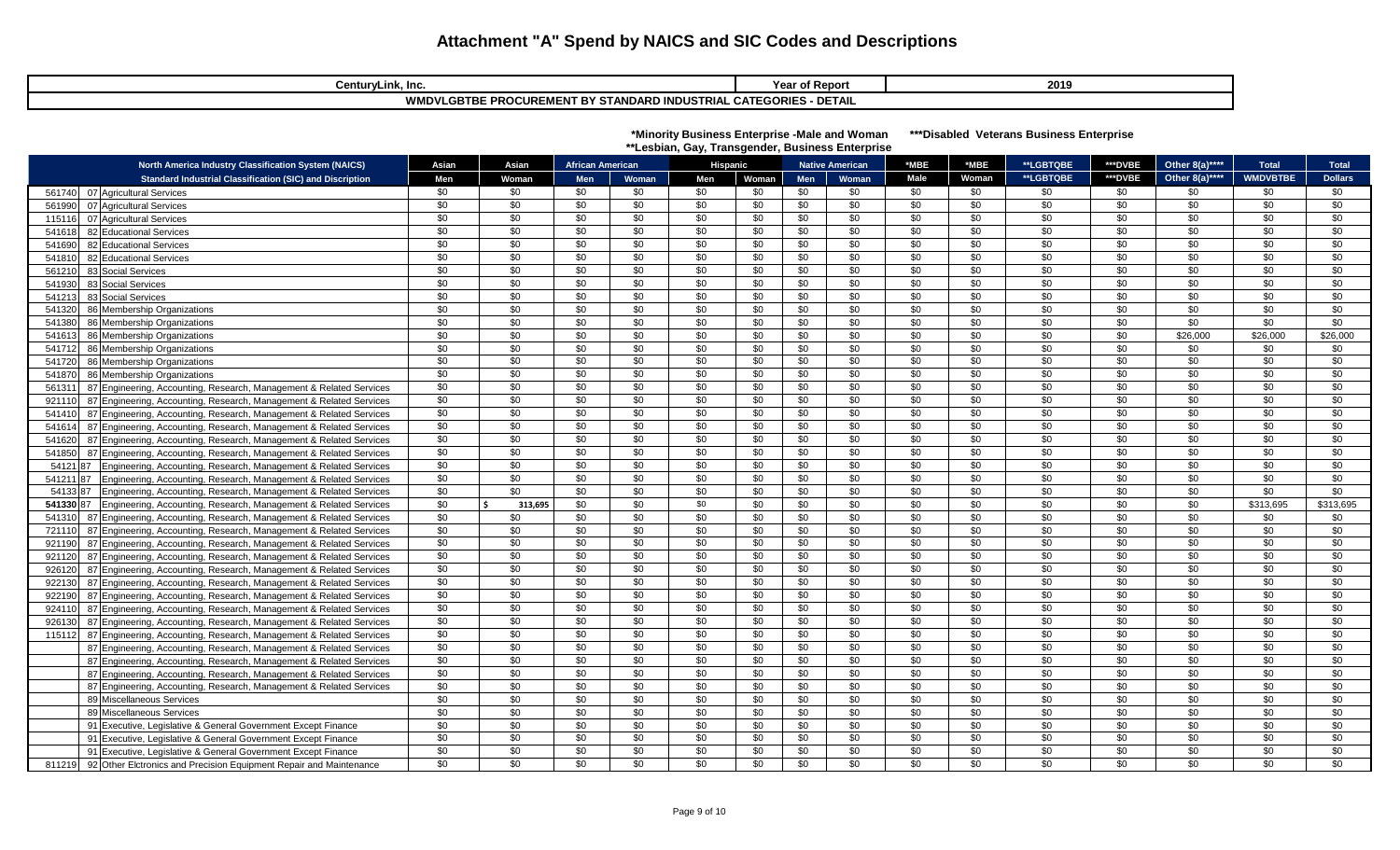| <b>CenturyLink, Inc.</b><br>vc.                                                                  | Year of Report | 2019 |  |  |  |  |  |  |  |
|--------------------------------------------------------------------------------------------------|----------------|------|--|--|--|--|--|--|--|
| 'LGBTBE PROCUREMENT BY STANDARD INDUSTRIAL CATEGORIES <sub>'</sub><br>- DETAIL<br><b>WMDVLGL</b> |                |      |  |  |  |  |  |  |  |

#### **\*Minority Business Enterprise -Male and Woman \*\*\*Disabled Veterans Business Enterprise \*\*Lesbian, Gay, Transgender, Business Enterprise**

| North America Industry Classification System (NAICS)          | Asian        | Asian       | <b>African American</b> |           | <b>Hispanic</b> |              |                | <b>Native American</b> | *MBE        | MBE.         | **LGBTQBE        | **DVBE    | Other 8(a)**** | <b>Total</b>    | <b>Total</b>   |
|---------------------------------------------------------------|--------------|-------------|-------------------------|-----------|-----------------|--------------|----------------|------------------------|-------------|--------------|------------------|-----------|----------------|-----------------|----------------|
| Standard Industrial Classification (SIC) and Discription      | <b>Men</b>   | Voman       | <b>Men</b>              | Woman     | Men             | <b>Woman</b> | <b>Men</b>     | Woman                  | <b>Male</b> | <b>Woman</b> | <b>**LGBTQBE</b> | **DVBE    | Other 8(a)**** | <b>WMDVBTBE</b> | <b>Dollars</b> |
| 561740 07 Agricultural Services                               | \$0          |             |                         |           |                 |              |                | ¢Λ                     |             |              |                  |           |                |                 |                |
| 561990 07 Agricultural Services                               |              |             |                         | \$0       | \$C             |              |                | ሶሳ                     | \$0         | ¢∩           |                  | 80        |                | \$0             |                |
| 115116 07 Agricultural Services                               |              |             |                         |           |                 |              | ¢η             |                        |             | ¢∩           |                  |           |                |                 |                |
| 92 Justice, Public Order & Safety                             |              |             |                         | \$0       | \$C             |              | \$0            | ሶሳ                     | \$0         | \$0          |                  |           |                |                 | ¢Λ             |
| 92 Justice, Public Order & Safety                             |              |             |                         | \$0       | \$C             |              | \$0            | ጣ                      | \$0         | ¢∩           |                  |           |                | 80.             |                |
| 95 Administration of Environmental Quality & Housing Programs |              |             |                         | \$0       | -30             |              | C <sub>0</sub> | ሶሳ                     | \$0         | ¢∩           |                  |           |                | \$0             |                |
| 96 Administration of Economic Programs                        | \$0          |             |                         | \$0       | \$0             |              | \$0            | $\mathbf{C}$           | \$0         | \$0          |                  |           |                | \$0             | ¢η             |
| 96 Administration of Economic Programs                        |              |             |                         | \$0       | \$0             |              | \$0            | ጣ                      | \$0         | ¢Λ           |                  | 80        |                | \$0             |                |
|                                                               | \$55,456,913 | \$1,041,600 | \$0                     | \$959,136 | \$6,405,177     |              | \$0            |                        | \$0         | ሶሳ           |                  | \$263,913 | \$3,112,495    | \$67,239,235    | \$67,239,235   |

| Total Product Procurementl       | $\sim$<br>\$65<br>--- |
|----------------------------------|-----------------------|
| <b>Total Service Procurement</b> | \$3<br>08'<br>. 661   |
|                                  |                       |

**\$372,020,708 Net Procurement\*\*\***

**NOTE: \*\*FIRMS CLASSIFIED AS 8(a) OF SMALL BUSINESS ADMINISTRATION INCLUDES NON-WMDVLGBTBE**

**\*\*\*NET PROCUREMENT INCLUDES PURCHASE ORDER, NON-PURCHASE ORDER, AND CREDIT CARD DOLLARS**

**TOTAL DOLLARS - TOTAL PROCUREMENT DOLLAR AMOUNT IN THE SPECIFIC SIC CATEGORY** 

**% - PERCENTAGE OF TOTAL DOLLARS**